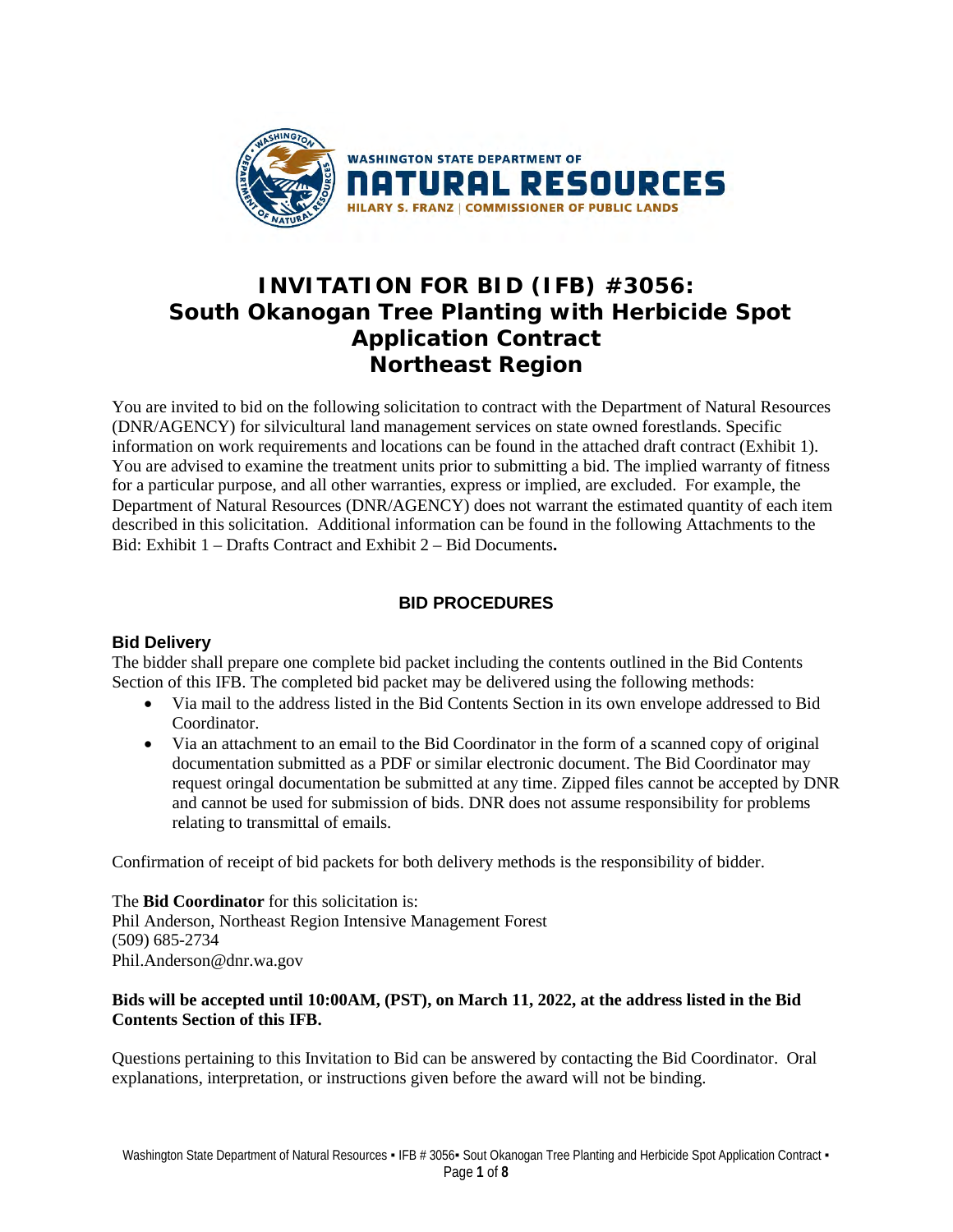Individuals who wish to request special accommodations for the bid submission process or bid opening (e.g., sign language, interpreters, Braille, etc.) should contact the Bid Coordinator.

#### **Bid Contents**

Each bid shall include all of the following items; including the signature of the individual within the organization authorized to bind the Bidder to the offer:

- 1) Exhibit 2: Bid Documents
	- a) Bidder Information (Exhibit 2-B)
	- b) Bidder Certifications and Assurances (Exhibit 2-C)
	- c) Contractor Certifications (Exhibit 2-D)
	- d) Bidder References\* (Exhibit 2-E)
		- (i) Reference work experience with other landowners or other DNR contracts (ii) The bidder must submit between 1 and 3 references.
	- e) Contractor's Declaration of Industrial Insurance (Exhibit 2-F)
	- f) Solicitation to Offer and Contract Award (Exhibit 2-G)
	- g) Bid Form (Exhibit 2-H)
		- (i) Bids shall include all costs related to the completion of the Work.
		- (ii) An Item Bid Price and a Total must be entered on the Bid Form for all of the Items in the draft contract (see Exhibit 1). All Item Totals for the contract must be summed and entered as the Total Price. In the event of a difference between the sum of all Item Totals and the Contract Price, the individual Item Totals shall prevail.
- 2) Photocopy of a current year Washington State Farm Labor Contractors License and/or proof of application for license renewal for the subsequent year. The license shall meet the following requirements (for more information visit [http://www.lni.wa.gov\)](http://www.lni.wa.gov/):
	- a) License type Forestation/Reforestation
	- b) Surety Bond Amount at least \$10,000 for the coverage of greater than 10 workers unless approval is granted for less coverage by the Bid Coordinator.
	- c) A vehicle insurance authorization for the transport of workers.
- 3) Photocopy of a current United States Department of Labor Farm Labor Contractors License and/or proof of application for license renewal for the subsequent licensing period. A Driving and Transportation authorization is preferred. For more information visit [https://www.dol.gov/whd/mspa/.](https://www.dol.gov/whd/mspa/)

All documents must be legible and properly completed.

For bids submitted using mail, each bid envelope should be prepared in the following manner:

Mailing address:

Washington State Department of Natural Resources Ken McNamee Northeast Region Manager 225 S. Silke Road Colville, WA 99114

Upper left corner: Bidder's Name Bidder's Address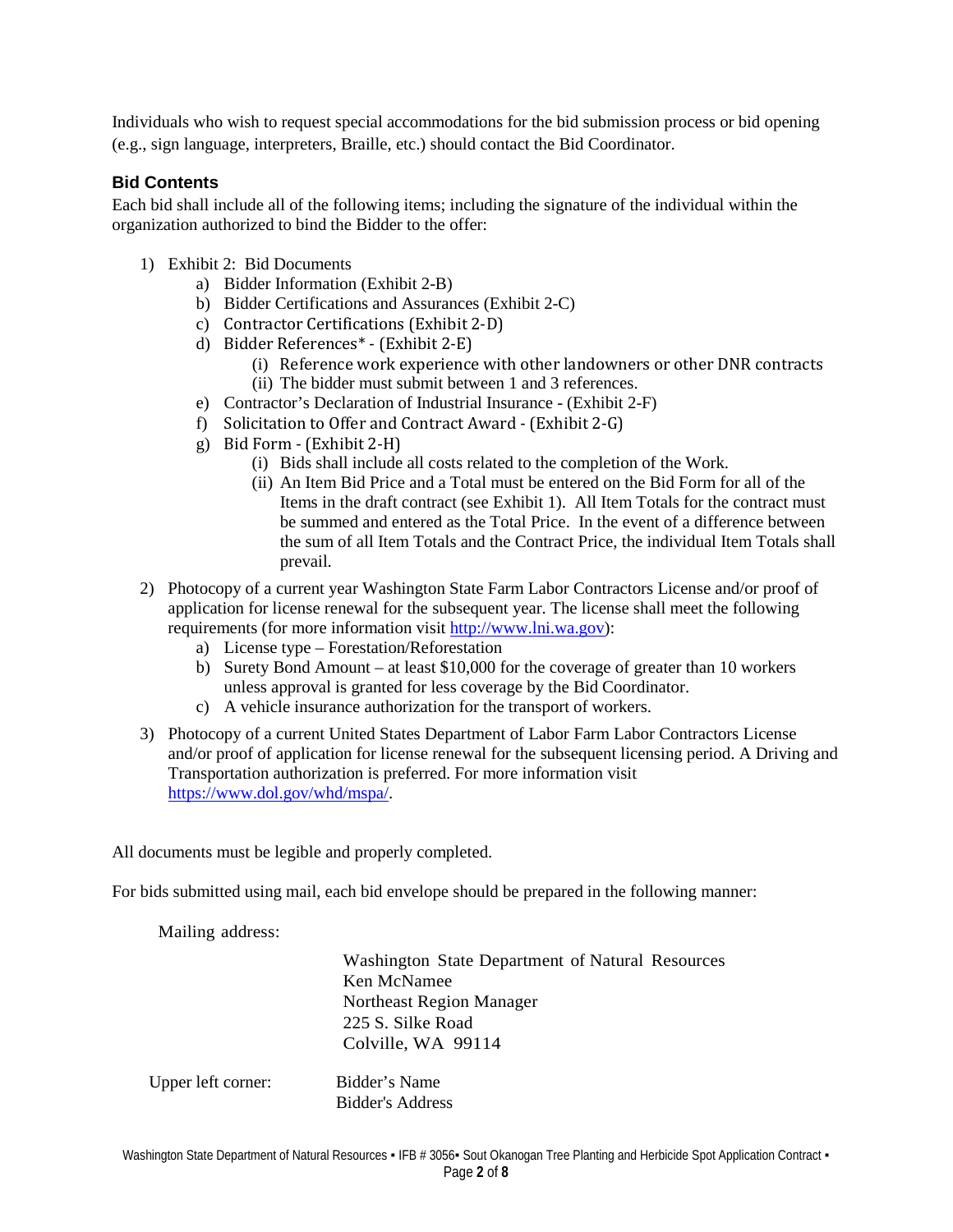Lower left corner: South Okanogan Tree Planting and Herbicide Spot Application Invitation to Bid #3056

Bidders choosing to mail proposals should allow normal mail delivery time to ensure timely receipt of their proposals by the Bid Coordinator. Bidders assume the risk for the method of delivery chosen. The DNR assumes no responsibility for delays caused by any delivery service. Any direct hand deliveries of Bid Documents should be sealed and prepared as described above, and delivered to the DNR Region Office during regular business hours (Monday through Friday 8:00am-4:30pm).

#### **Offer to Contract**

Your Invitation for Bid is a solicitation to offer to contract with the DNR. Your bid becomes part of a contract if it is officially awarded by DNR.

#### **Bidder Insurance**

 Refer to contract requirements outlined in Exhibit 1 – Draft Contract for specific information regarding the types and levels of insurance required to enter into the proposed contract with DNR.

### **Bid Opening**

Bids will be accepted until the time and date specified in the bid delivery clause above. Bids may be reviewed by DNR as they are received, but bid evaluations will not occur and bid results will not be announced until after close of the solicitation period. Individuals who wish to request special accommodations for receiving bid results (e.g., sign language, interpreters, Braille, etc.) should contact the Bid Coordinator at least five (5) working days prior to the scheduled end of the solicitation period stated in the Bid Delivery Section of this IFB.

#### **Withdrawal of Bid**

A bidder's authorized representative may withdraw a bid in person prior to the close of the solicitation period. Bidder's representative will be required to show photo identification and sign on the bid summary sheet before the bid will be released. Bids may not be withdrawn following the close of the solicitation period.

#### **Cost to Propose**

The DNR will not be liable for any costs incurred by the Bidder in preparation of a bid submitted in response to this IFB, in conduct of a presentation, or any other activities related to responding to this IFB.

#### **No Obligation to Contract**

This IFB does not obligate the state of Washington or the DNR to contract for services specified herein.

#### **Rejection of Bids**

The DNR reserves the right at its sole discretion to reject any and all proposals received without penalty and not to issue a contract as a result of this IFB.

#### **Responsiveness**

All bids will be reviewed by the Bid Coordinator to determine compliance with administrative requirements and instructions specified in this IFB. The Bidder is specifically notified that failure to comply with any part of the IFB may result in rejection of the proposal as non-responsive. The DNR also reserves the right at its sole discretion to waive minor administrative irregularities.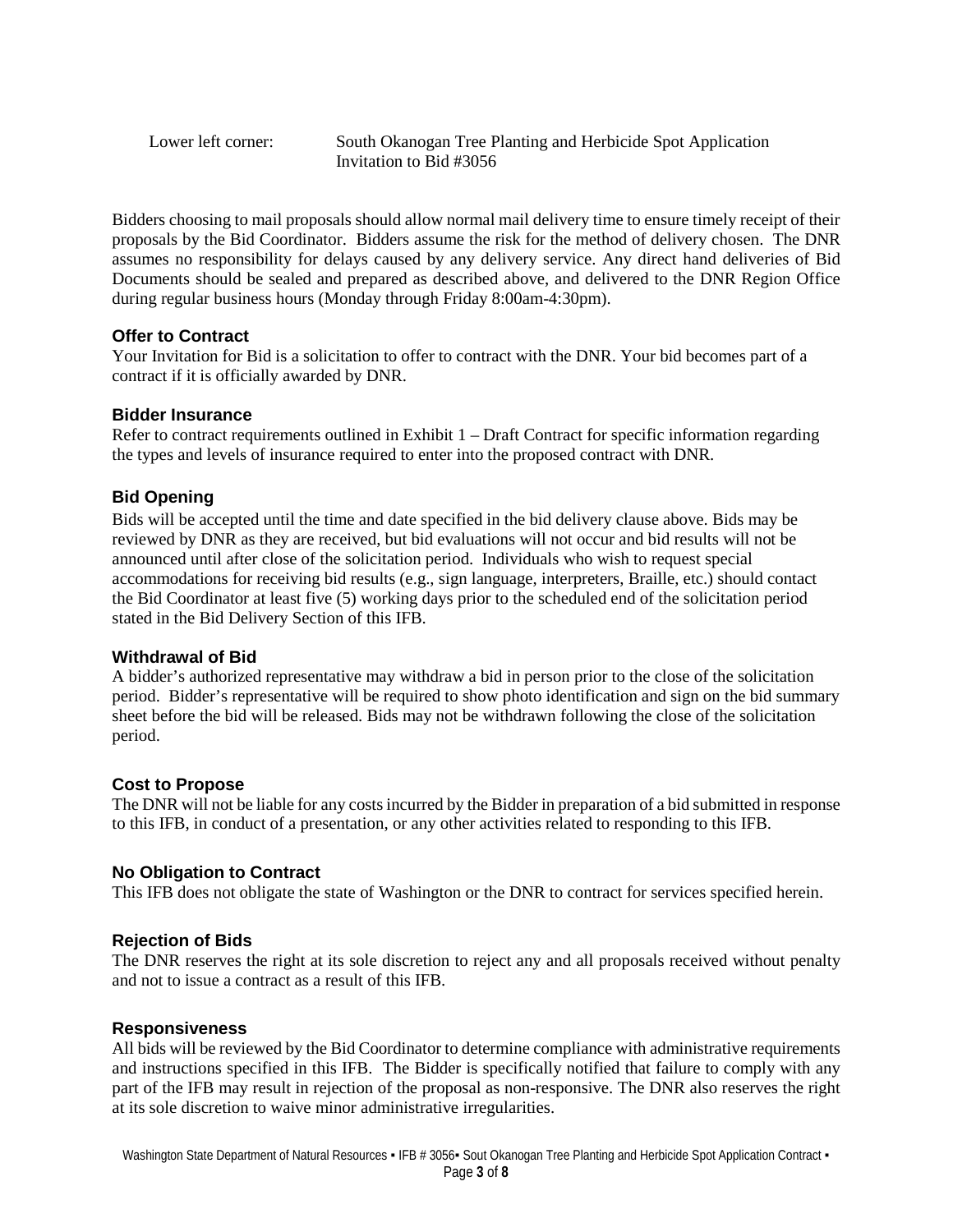#### **Most Favorable Terms**

The DNR reserves the right to make an award without further discussion of the proposal(s) submitted. Therefore, the proposal should be submitted initially on the most favorable terms, which the Bidder can propose. There will be no best and final offer procedure. The DNR does reserve the right to contact a Bidder for clarification of its proposal.

The "Lowest Responsive and Responsible Bidder" should be prepared to accept this IFB for incorporation into a contract resulting from this IFB. It is understood that the proposal will become a part of the official procurement file on this matter without obligation to the DNR.

#### **Lowest Responsive and Responsible Bidder**

Award of this solicitation to the Lowest Responsive and Responsible Bidder shall be based on a qualitative assessment of the Bid Contents by the DNR. The Lowest Responsive and Responsible Bidder is not necessarily the bidder that submits the lowest bid price but is the bidder that receives the highest score during the bid evaluation process (see Bid Scoring section).

Criteria used in the bid evaluation process, per [RCW 39.26.160,](http://apps.leg.wa.gov/rcw/default.aspx?cite=39.26.160) include but is not limited to: (a) the bid price; (b) the bidder's ability, capacity, and skill to perform the contract; (c) the bidder's character, integrity, reputation, judgment, experience, and efficiency; (d) whether the bidder can perform the contract within the time specified; (e) the quality of the bidder's previous contract performance with the DNR or other landowners; (f) the bidder's previous and current compliance with laws relating to the contract or services; and (g) the bidder's receiving of a citation, in the past three years, for violation of Washington State wage payment laws (RCW 49.46, 49.48, or 49.52). The DNR's determination that a bidder is not qualified may result in rejection of the bid submitted.

Any bidder who has had unsatisfactory performance resulting in the termination of a DNR contract, will not be considered a responsible bidder unless the bidder provides government or forest industry references demonstrating acceptable performance on at least one contract of work similar to that described in Exhibit 1 – Draft Contract attached to this IFB. DNR reserves the right to contact references and make its own judgment regarding their reliability. DNR will review situations on a case-by-case basis, and encourages interested bidders to contact DNR with any questions before the close of the bidding period.

#### **Bid Scoring**

The following weighting and points will be assigned to the bid for evaluation purposes:

| <b>Lowest Responsive and Responsible Bidder</b><br><b>Criteria</b> | Weight<br><b>Assigned</b> |
|--------------------------------------------------------------------|---------------------------|
| Bid price (Exhibit 2-H - Bid Form)                                 | 8                         |
| Quality of previous work*                                          |                           |
| Productivity/crew size*                                            |                           |
| Other criteria described in RCW 39.26.160*                         |                           |
| <b>Total Points</b>                                                | 20                        |

**\*** scoring of these categories will utilize references provided by the bidder (Exhibit 2-E) and prior performance evaluations on DNR silviculture contracts, when available.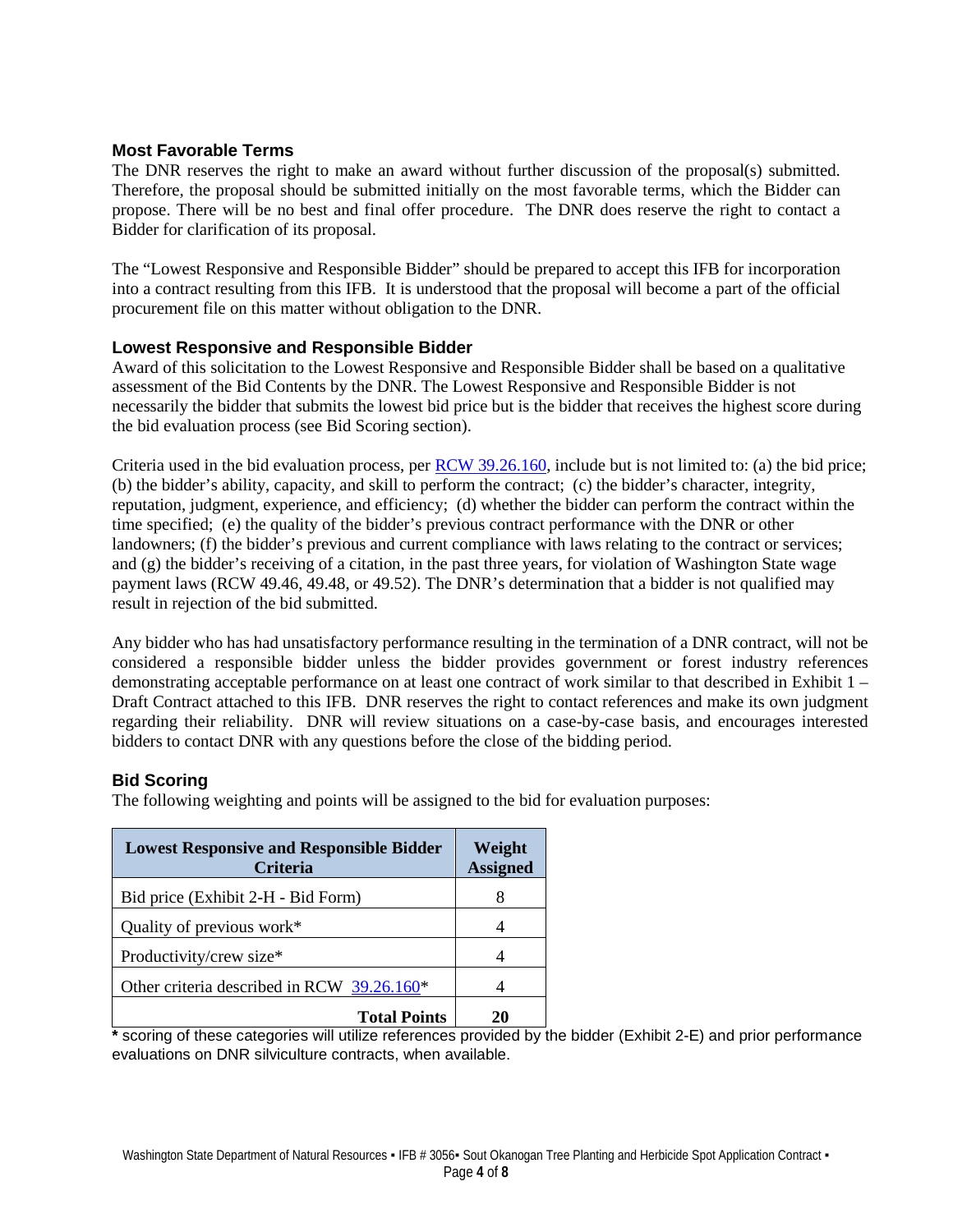The bid that receives the highest score will be awarded the solicitation. DNR reserves the right to award the contract to the Bidder whose proposal is deemed to be in the best interest of the DNR and the state of Washington.

#### **Bid Evaluation Process**

Responsive bids will be evaluated in accordance with the requirements stated in this solicitation and any addenda issued. The evaluation of proposals shall be accomplished by an evaluation team(s), to be designated by the DNR, which will determine the ranking of the proposals. The Bid Coordinator may contact the Bidder for clarification of any portion of the Bidder's proposal.

#### **Complaint Procedure**

Bidders are expected to raise any questions, exceptions, or requested additions they have concerning the IFB requirements early in the IFB process. Bidders may submit specific complaints to the Bid Coordinator if the bidder believes the IFB unduly constrains competition or contains inadequate or improper criteria. The complaint must be made in writing to the Bid Coordinator before the bid due date. The solicitation process may continue.

These complaints will not be handled through the protest procedures outlined below. However, the Bid Coordinator will forward a copy of the complaint to the Silviculture Operations Specialist for further review. Should a bidder complaint identify a change that would be in the best interest of the DNR to make, DNR may modify this IFB accordingly. The DNR decision is final; no further administrative appeal is available.

#### **Debriefing of Unsuccessful Bidders**

Any bidder who has submitted a bid and been notified that they were not selected for contract award may request a debriefing. The request for a debriefing conference must be received by the Bid Coordinator within three (3) business days after the Unsuccessful Bidder Notification is initially sent to the bidder (whether via e-mail, fax, or other method). The Bid Coordinator must receive debriefing requests no later than 4:00 PM, local time, on the third business day following the transmittal of the Unsuccessful Bidder Notification. The debriefing must be held within three (3) business days of the request and may be conducted in person or on the telephone.

Discussion at the debriefing conference will be limited to the following:

- Evaluation and scoring of the firm's proposal;
- Critique of the proposal based on the evaluation;
- Review of proposer's final score in comparison with other final scores without identifying the other firms.

Comparisons between proposals or evaluations of the other proposals will not be allowed. Debriefing conferences may be conducted in person or on the telephone and will be scheduled for a maximum of one hour.

#### **Protest Procedure**

Protests may be made only by bidders who submitted a response to this solicitation document and who have participated in a debriefing conference. Upon completing the debriefing conference, the bidder is allowed five (5) business days to file a protest of the acquisition with the Bid Coordinator. The Bid Coordinator must receive protests no later than 4:00 PM, local time, on the fifth business day following the debriefing. All protests must be in writing via email, addressed to the Bid Coordinator, by the protesting party or an authorized Agent. The protest must state the invitation for bid (IFB) number, the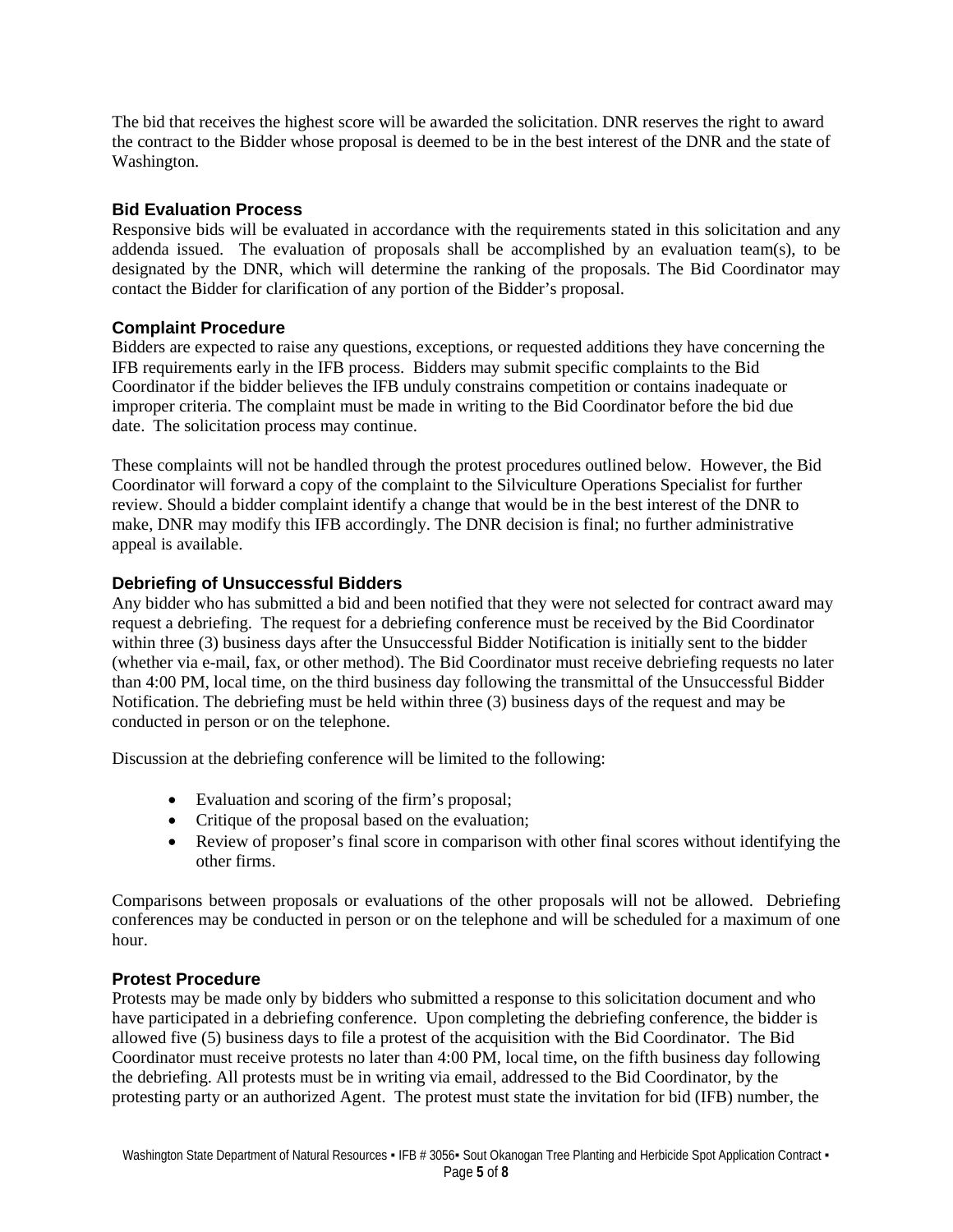grounds for the protest with facts and complete statements of the action(s) being protested. A description of the relief or corrective action being requested should also be included.

Bidders protesting this procurement shall follow the procedures described herein. Protests that do not follow these procedures shall not be considered. This protest procedure constitutes the sole administrative remedy available to Bidders under this procurement.

Only protests stipulating an issue of fact concerning the following subjects shall be considered: (a) A matter of bias, discrimination or conflict of interest on the part of DNR; (b) Errors in computing the score; and/or (c) Non-compliance with procedures described in the procurement document, DNR protest process, or requirements set forth by the Department of Enterprise Services (DES). Protests must be based on these factors to be considered.

Upon receipt of a protest, a protest review will be held by the DNR Office of Finance, Budget, and Economics and Silviculture Operations staff in Olympia. These DNR staff, that are not directly involved in this procurement, will consider the record and all available facts and issue a decision within five (5) business days of receipt of the protest. If additional time is required, the protesting party will be notified of the delay.

The final determination of the protest shall:

- Find the protest lacking in merit and uphold the DNR's action; or
- Find only technical or harmless errors in DNR's acquisition process and determine DNR to be in substantial compliance and reject the protest; or
- Find merit in the protest and provide DNR options which may include:
	- -- Correct the errors and re-evaluate all bids, and/or
	- -- Reissue the solicitation document and begin a new IFB process, or
	- -- Make other findings and determine other courses of action as appropriate.

If DNR determines that the protest is without merit, DNR will enter into a contract with the Lowest Responsive and Responsible Bidder. If the protest is determined to have merit, one of the alternatives noted in the preceding paragraph will be taken. The protest decision is final and no appeal process will be required. If a protesting bidder does not accept DNR's protest response, the bidder may try to seek relief from Thurston County Superior Court. A copy of the original protest and DNR's response will be provided to the Commissioner of Public Lands and the Director of the Department of Enterprise Services.

#### **Award Letter**

The DNR makes every effort to mail an award letter with instructions and the final contract to the successful bidder within five (5) business days of bid opening.

#### **Typical Solicitation Process Timeline**

| Event                                                                                                     | Time period                                                                                                                  |
|-----------------------------------------------------------------------------------------------------------|------------------------------------------------------------------------------------------------------------------------------|
| Complaint period                                                                                          | Between IFB posting date and 1 business day prior to the close<br>of the solicitation acceptance period                      |
| <b>Bid</b> evaluations                                                                                    | Following the bid response date/time                                                                                         |
| Announce "Lowest Responsive and Responsible"<br>Bidder" and send notifications to unsuccessful<br>bidders | Within 5 business days following the conclusion of bid<br>evaluation period                                                  |
| Period for requesting a debriefing conference                                                             | Between transmittal of notifications to unsuccessful bidders and<br>the end of the fourth business day following transmittal |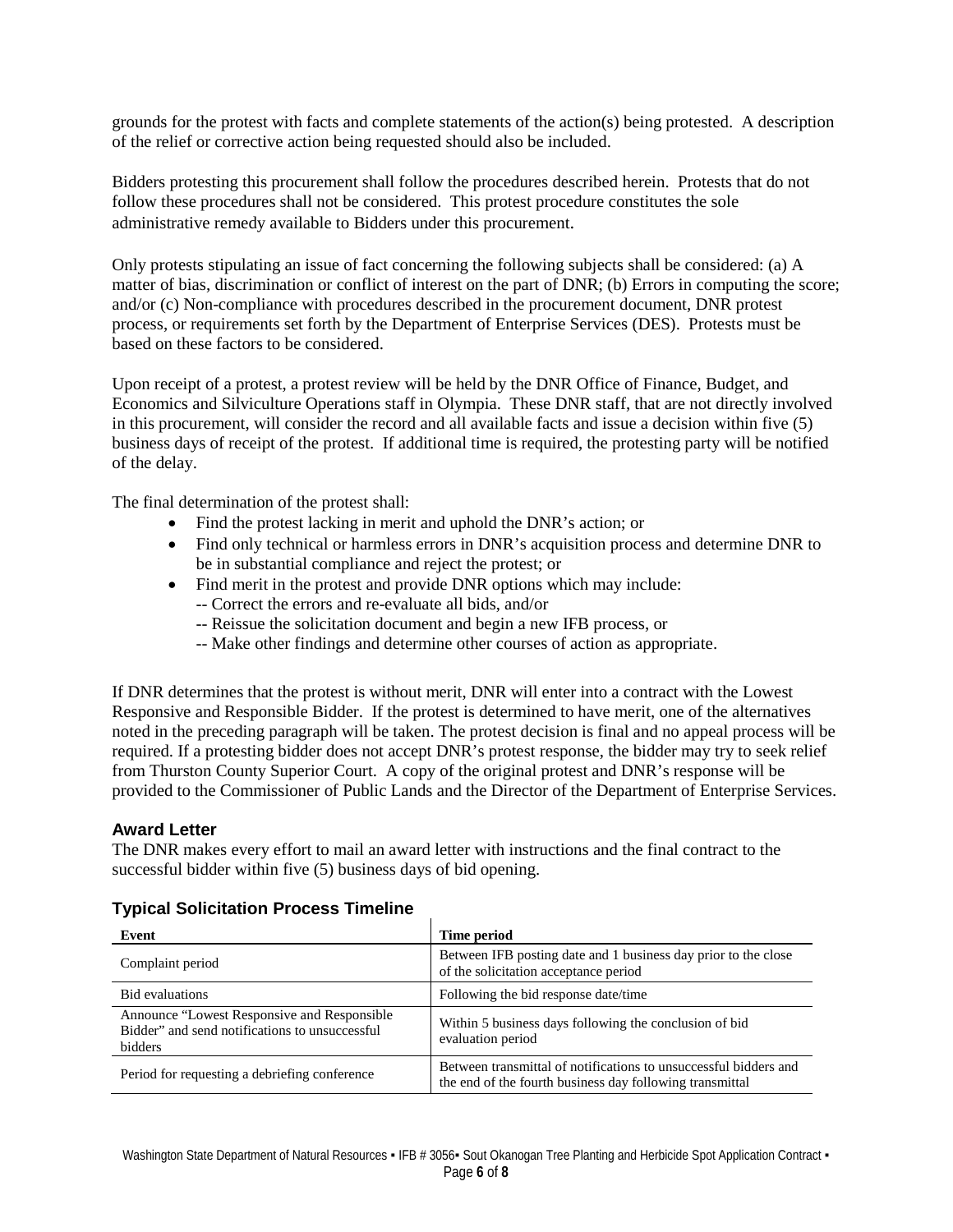| Debriefing conference               | Within 3 business days of DNR's receiving of the debriefing<br>request                                                                                        |  |  |  |  |  |
|-------------------------------------|---------------------------------------------------------------------------------------------------------------------------------------------------------------|--|--|--|--|--|
| Protest submission period           | Within 5 business days of the debriefing conference                                                                                                           |  |  |  |  |  |
| Final determination of protest      | Within 5 business days of DNR's receiving of a protest                                                                                                        |  |  |  |  |  |
| Sign contract & begin contract work | Following the conclusion of the "Period for requesting a<br>debriefing conference" if no requests were received or the<br>protest period, whichever is sooner |  |  |  |  |  |

#### **Conditions on Award**

Within ten (5) business days after the bidder receives their award letter, DNR must receive an insurance certificate and other required documentation at the DNR office responsible for managing the contract. The Contract Manager, specified at the Pre-Work Conference, may extend this time upon written request.

If the bidder fails to submit the above items within the time specified, the DNR may consider the contract award rescinded.

#### **Right to Amend Invitation for Bid**

The DNR reserves the right to amend this Invitation for Bid, in which case DNR will notify all known bidders prior to bid opening.

#### **Registration with the Department of Enterprise Services WEBs system**

All bidders should be registered with the Department of Enterprise Services "Washington Electronic Business Solution" (WEBs) system. Failure to register on WEBs may result in a disqualified bid. Please follow this link for more information on how to register <https://fortress.wa.gov/ga/webs/>

#### **Registration with the Statewide Payee Desk**

Payments on this Invitation for Bid can only be paid out to contractors who are registered with the State of Washington Statewide Payee Desk. Please follow the link for instructions on how to register <http://www.des.wa.gov/services/ContractingPurchasing/Business/VendorPay/Pages/default.aspx>

Or contact: Statewide Payee Desk P.O. Box 41450 Olympia, WA 98504-1434 Phone: 360-407-8180 [PayeeHelpdesk@watech.wa.gov](mailto:PayeeHelpdesk@watech.wa.gov) 

#### **Special Remarks**

Term of contract: Monday, March 28<sup>th</sup>, 2022 to Friday, May 27th, 2022. Proof of Valid Pesticied Licence: Contractor shall submit copies of all valid pesticide operators and/or applicators Licences.

Location of seedlings: Seedlings will be positioned at the Omak Work Center lacated at the Omak Airport.

Logistical details: Questions pertaining to access, easement use, gates, planting units and other logistical details can be answered by contacting **Jake Townsend at (509) 826-7316, or (509) 429-0545**. Oral explanations, interpretation, or instructions given before the award will not be binding.

Hospitals: It is the contractor's responsibility to identify appropriate hospitals for any emergency care required. The following is a courtesy list and should be verified by any potential contractor.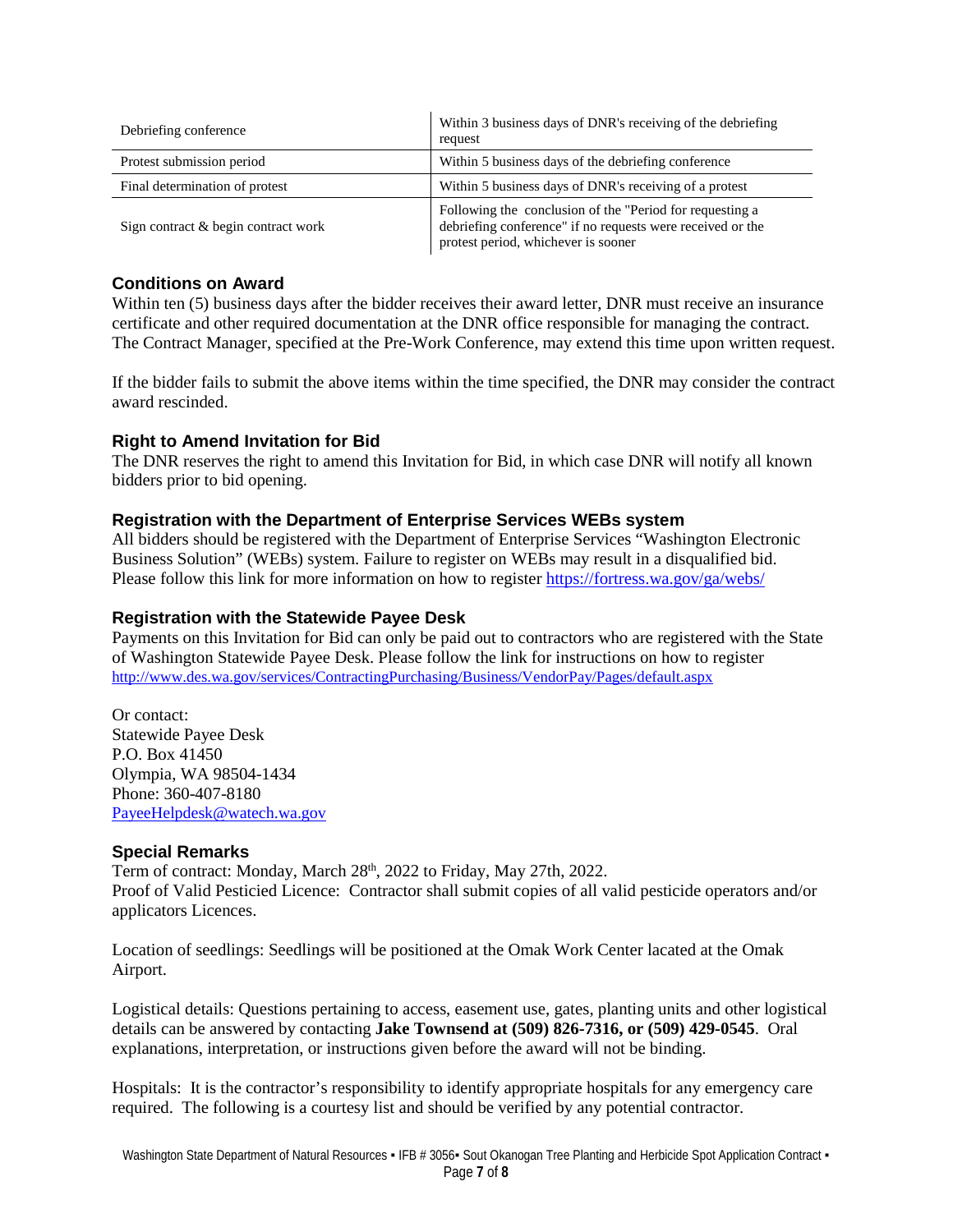| <b>HOSPITAL NAME &amp; ADDRESS</b>                                                           | <b>PHONE</b> | <b>LATITUDE</b> | <b>LONGITUDE</b> |
|----------------------------------------------------------------------------------------------|--------------|-----------------|------------------|
| <b>Mid Valley Hospital</b><br><b>810 Jasmine Street</b><br><b>Omak, WA 98841</b>             | 509-826-1760 | N 48° 23.804'   | W 119° 32.982'   |
| <b>North Valley Hospital</b><br>203 S Western Ave<br>Tonasket, WA 98855                      | 509-486-2151 | $N$ 48° 42.463' | W 119° 26.317'   |
| <b>Central Washington Hospital</b><br><b>1201 South Miller Street</b><br>Wenatchee, WA 98801 | 509-662-1577 | N 47° 24.479'   | W 120°19.220'    |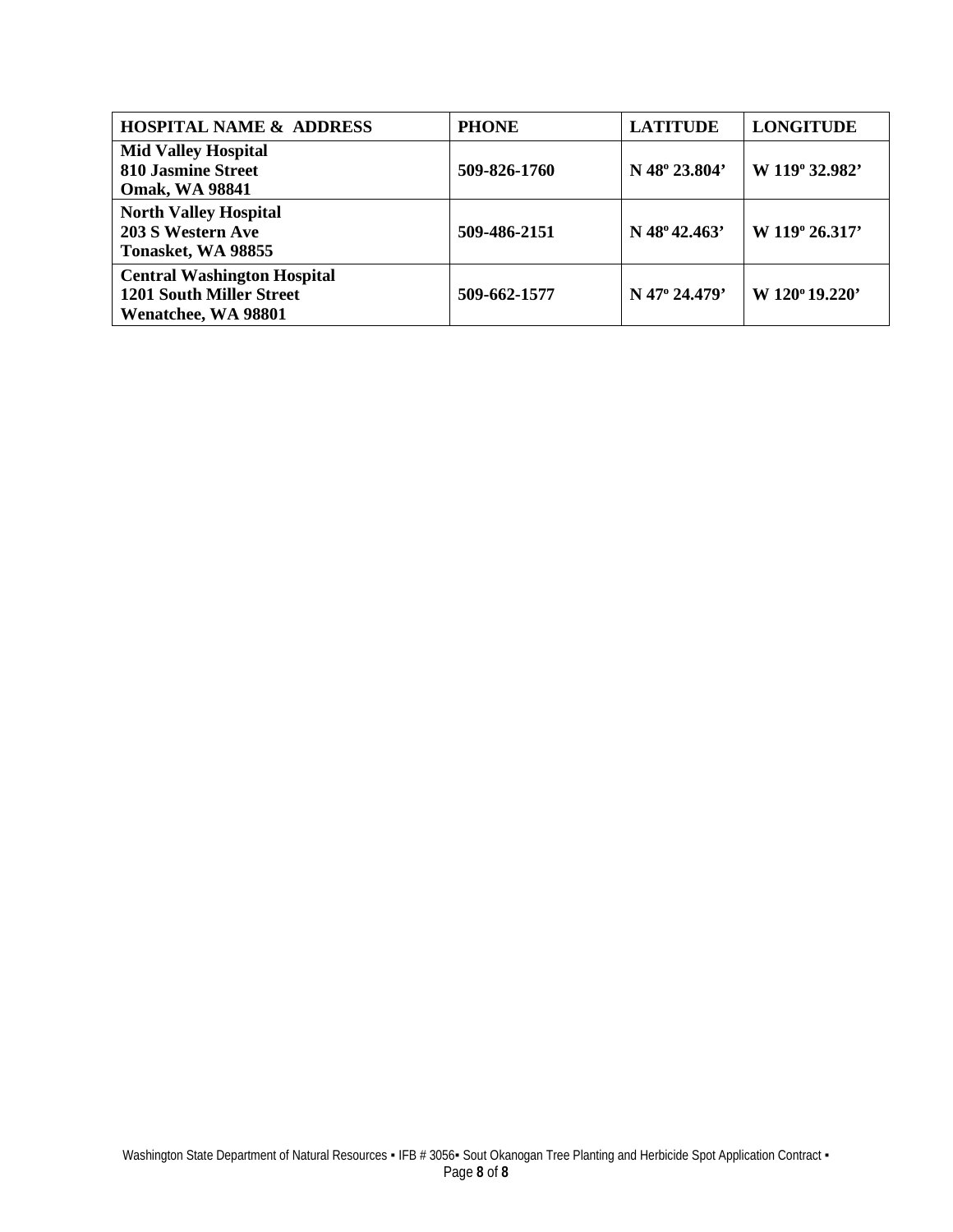# **EXHIBIT 1: Draft Contract**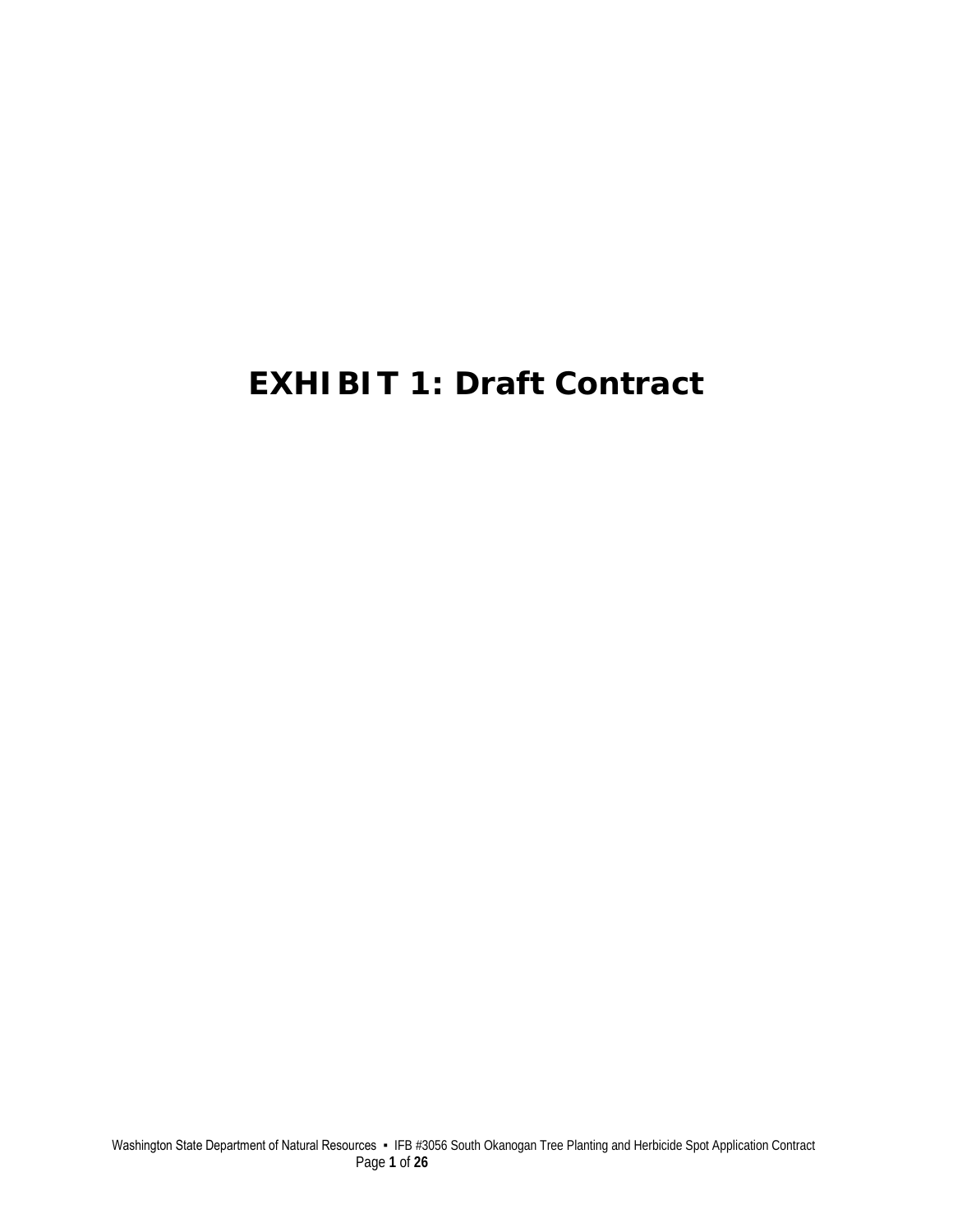

## Northeast Region

## **South Okanogan District Tree Planting with Herbicide Spot Treatment Contract Number #3056**

## **Contract Digest:** TREE PLANTING

Definitions

### **SECTION I – CONTRACT CLAUSES**

- A. General Provisions
- B. Specifications for the Activity
- C. Compliance Inspection and Payments

#### **SECTION II – MAPS AND UNIT INFORMATION**

- A. Unit Descriptions
- B. Unit Maps
- C. Vicinity Map
- D. Map and Directions to Seedling Cooler

### **SECTION III – CONTRACT SIGNATURES PAGE**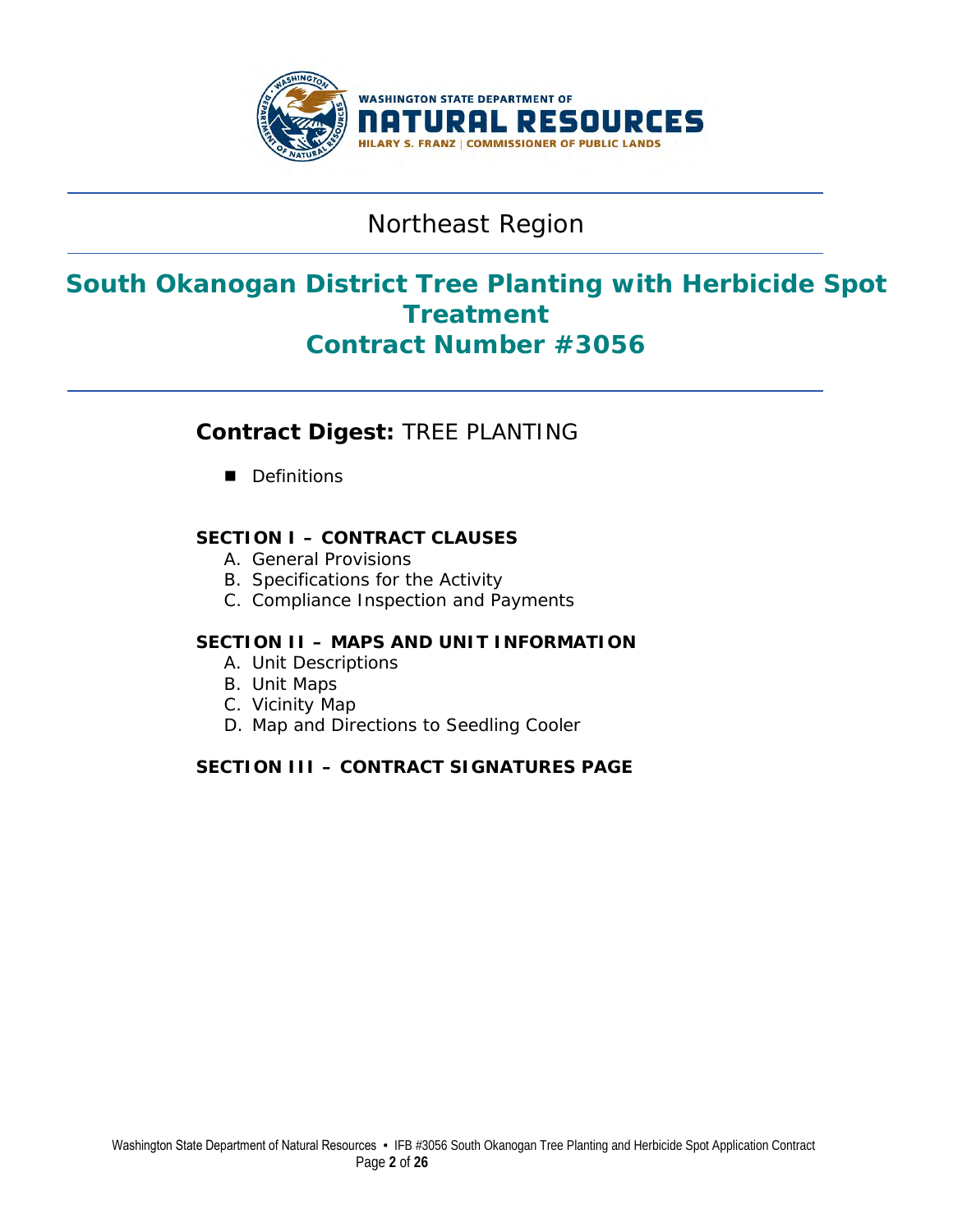## **DEFINITIONS**

**'Compliance Forester(s)'** means the DNR staff person(s) identified in the Pre-Work Conference who perform the compliance inspections, approve Work, recommend payment to the Contract Manager, manage the Work Schedule, and assist with Seedling distribution.

**'Contract Manager'** means the DNR staff person who processes this contract, makes payments, provides and facilitates dispute resolution, provides technical advice to the Compliance Forester, and is the first point of contact for questions relating to this contract or interpretation of Work. The Contract Manager may perform the duties of the Compliance Forester.

**'Contractor'** means the business entity engaged with DNR to complete the terms of this contract.

**'DNR'** means the Washington State Department of Natural Resources, acting through an authorized employee.

**'Designated Contract Representative(s)'** means those individual(s) designated by Contractor on the Pre-Work Form during the Pre-Work Conference.

**'Force Majeure'** means those acts that are unforeseeable and beyond the control of either party to the contract. Acts of Force Majeure include, but are not limited to acts of God, the public enemy, fire, or other casualty.

**'Inspection Plot'** (Clause C-02) is a systematic field measurement used by the Compliance Forester to assess and rate Contractor performance.

**'Pre-Work Conference'** is the meeting between DNR and Contractor after award of the contract and before commencement of Work. Its purpose is to agree upon logistics and the Work Schedule.

**'Region Manager'** means the designated DNR staff person responsible for managing the affairs of DNR in designated large geographic areas. The Region Manager may perform the duties of the Contract Manager.

**'Seedlings'** are young trees that are either supplied by DNR, or which are already growing within Units.

**'Unit'** is the individual geographical area on which Work will be done. Each Unit is specifically identified by number on the Unit Description (Section II-A), corresponding Unit Map (Section II-B), and Bid Form (IFB Exhibit 2-H).

**'Unit Bid Price'** is the rate per acre, or per 1000 Seedlings, written in the Unit Bid Price column of the Bid Form (IFB Exhibit 2-H).

**'Unit Total'** is the total amount (in dollars) that Contractor agrees to be paid for each Unit, written in the Unit Total column of the Bid Form (IFB Exhibit 2-H).

**'Work'** includes all activities performed by Contractor from the time Contractor picks up Seedlings from storage to the time when Seedlings have been planted in the Unit(s).

**'Work Schedule'** means the approved order and timeline for how the requirements of this contract, including Work on individual Units or groups of Units, will be fulfilled by the Contractor.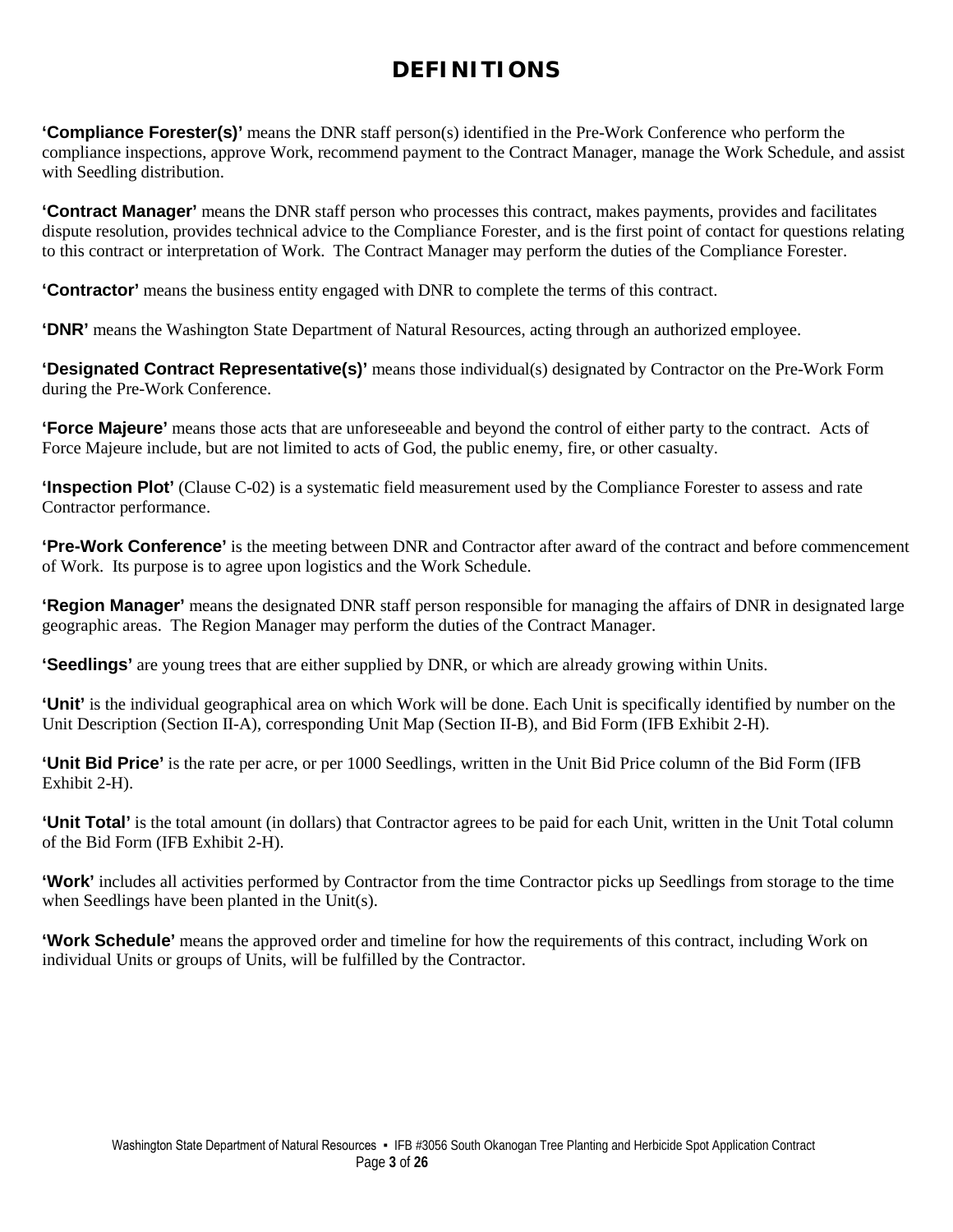## **SECTION I-A: GENERAL PROVISIONS**

#### **A-01 Contractor's Warranty**

Contractor warrants that it has had an opportunity to fully inspect the contract area and enters this contract based upon its own judgment of the costs of performing the Work, formed after its own examination and inspection. Contractor also warrants to DNR that it enters this contract without any reliance upon the Seedling estimates, acreage, pre-bid documentation, or any other representation by DNR, including but not limited to:

- A. Conditions bearing upon transportation, disposal, handling, and storage of materials;
- B. Availability of labor, water, electric power, and road;
- C. Uncertainties of weather, river stages, tides, or similar physical conditions at the Unit(s);
- D. The confirmation and conditions of the ground;
- E. Seasonal conditions that may affect the timing and use of materials needed for the Work; and
- F. The character of equipment and facilities needed to complete the Work.

Any failure of Contractor to take the actions described in this Clause will not relieve Contractor from responsibility for properly estimating the cost of completing this contract.

#### **A-02 Modifications**

Waivers, modifications, or amendments of the terms of this contract must be in writing signed by Contractor and DNR to become effective.

#### **A-03 Contract Complete**

This contract is the final expression of the parties' agreement. There are no understandings, agreements, or representations, expressed or implied, which are not specified in this contract.

#### **A-04 Road Easement and Road Use Permit Requirements**

Contractor agrees to comply with the terms and conditions of any easements or road use permits for roads associated with this project.

#### **A-05 Scope of DNR Advice**

No advice by any agent, employee, or representative of DNR regarding the method or manner of performing shall constitute a representation or warranty that said method, manner or result thereof will conform to the contract or be suitable for Contractor's purposes under the contract. Contractor's reliance on any DNR advice regarding the method or manner of performance shall not relieve Contractor of any risk or obligation under the contract. Contractor retains the final responsibility for its operations under this contract and DNR shall not be liable for any injuries resulting from Contractor's reliance on any DNR advice regarding the method or manner of performance.

#### **A-06 Performance Security**

Contractor agrees to furnish, within ten (10) business days of receipt of the award letter, security in the amount of ten percent (10%) of the total awarded contract price. The security shall be in the form of certified check or cashiers' check made payable to the Washington State Department of Natural Resources, an irrevocable letter of credit, or a savings account assignment. A letter of credit must comply with Title 62A RCW, Article 5. This security guarantees performance of this contract and payment of any damages resulting from Contractor's noncompliance with any contract provisions, negligent or imprudent actions, or the law. Performance security must remain in full force over the duration of the contract. In the event DNR needs to utilize the security, Contractor may be required to replace the portion(s) utilized within five (5) business days of receiving written notice from DNR. Contractor shall not operate unless the performance security has been accepted by DNR. If at

Washington State Department of Natural Resources • IFB #3056 South Okanogan Tree Planting and Herbicide Spot Application Contract Page **4** of **26**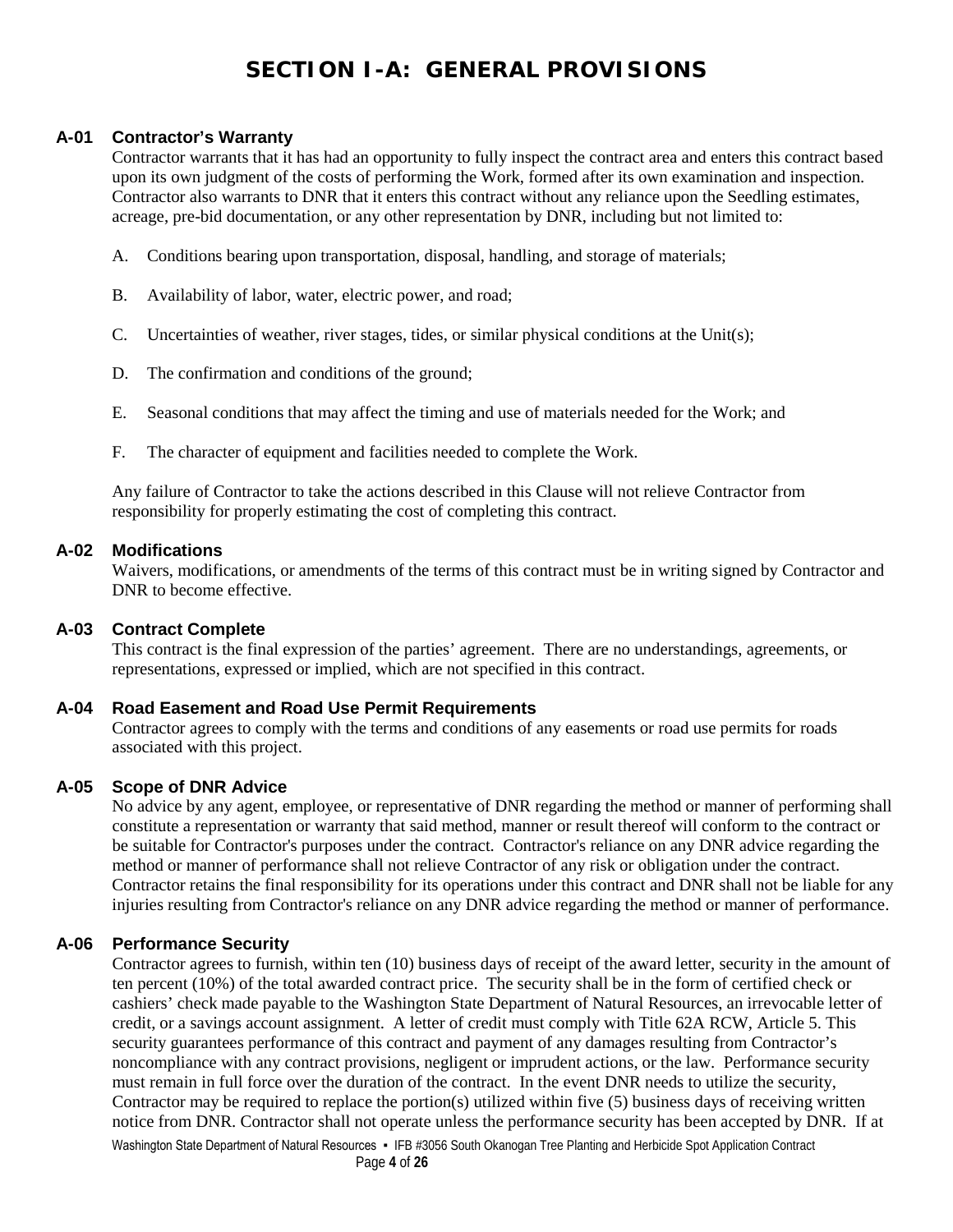any time DNR decides that the security document or amount has become unsatisfactory, Contractor agrees to suspend operations and, within 30 days of notification, to replace the security with one acceptable to DNR or to supplement the amount of the existing security.

#### **A-07 Contract Cancellation**

The Region Manager reserves the right to cancel this contract at any time, in part or whole, without cause or consent from the Contractor. Contractor shall be paid only for Work performed satisfactorily prior to cancellation of the contract.

#### **A-08 Attachments**

The following attached documents are hereby incorporated by reference:

- A. Invitation for Bid #3056 including final Bid Documents (Exhibit 2) with signatures
- B. Work Schedule: March 28, 2022 to May 27, 2022; Monday-Friday unless otherwise approved in writing by the Compliance Forester.
- C. DNR Pesticide Application Form, or WSDA Pesticide Application Record
- D. List of Nearby Hospitals

| <b>HOSPITAL NAME</b><br>2)<br>& ADDRESS                                                      | <b>PHONE</b> | <b>LATITUDE</b>          | <b>LONGITUDE</b> |
|----------------------------------------------------------------------------------------------|--------------|--------------------------|------------------|
| <b>Mid Valley Hospital</b><br><b>810 Jasmine Street</b><br><b>Omak, WA 98841</b>             | 509-826-1760 | N 48° 23.804'            | W 119° 32.982'   |
| <b>North Valley Hospital</b><br>203 S Western Ave<br>Tonasket, WA 98855                      | 509-486-2151 | N $48^{\circ}42.463'$    | W 119° 26.317'   |
| <b>Central Washington Hospital</b><br><b>1201 South Miller Street</b><br>Wenatchee, WA 98801 | 509-662-1577 | $N$ 47 $\degree$ 24.479' | W 120°19.220'    |

#### **A-09 Compliance with all Laws**

Contractor shall comply with all laws and regulations of the United States, State of Washington, and counties where the Work is located. Contractor will make any payments, contributions, remittances, and reports or statements required under those laws.

#### **A-10 Licenses and Permits**

Contractor shall, without additional expense to DNR, obtain all required licenses and permits necessary for executing the contract.

#### **A-11 Indemnity**

To the fullest extent permitted by law, Contractor shall indemnify, defend and hold harmless DNR and all officials, agents and employees of DNR, from and against all claims arising out of or resulting from the performance of the contract. "Claim" as used in this contract means any financial loss, claim, suit, action, damage, or expense, including but not limited to attorneys' fees, attributable for bodily injury, sickness, disease or death, or injury to or destruction of tangible property including loss of use resulting therefrom. Contractor's obligations to indemnify, defend, and hold harmless includes any claim by Contractor's agents, workers, or representatives. Contractor expressly agrees to indemnify, defend, and hold harmless DNR for any claim arising out of or incident to Contractor's performance or failure to perform the contract. Contractor's obligation to indemnify, defend, and hold harmless DNR shall not be eliminated or reduced by any actual or alleged concurrent negligence of DNR or its agents, agencies, employees and officials. Contractor waives its immunity under Title 51 RCW to the extent it is required to indemnify, defend and hold harmless DNR and its agencies, officials, agents or employees.

#### **A-12 Insurance Coverage**

Before using any of said rights granted herein and its own expense, CONTRACTOR shall purchase and maintain

Washington State Department of Natural Resources • IFB #3056 South Okanogan Tree Planting and Herbicide Spot Application Contract Page **5** of **26**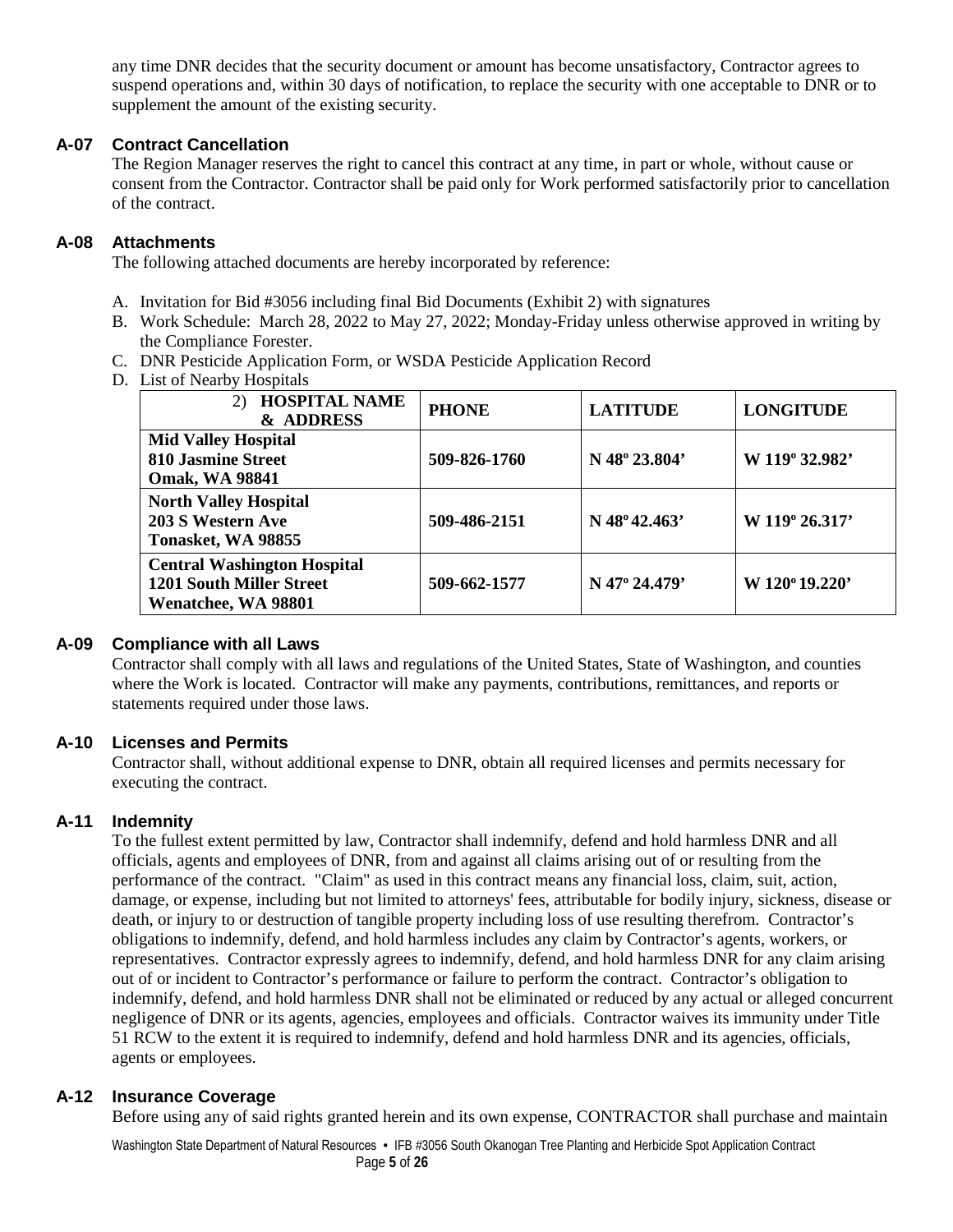the insurance described below for the entire duration of this Agreement. Failure to purchase and maintain the required insurance may result in the termination of the Agreement at DNR's option.

All insurance provided in compliance with this Agreement shall be primary as to any other insurance or selfinsurance programs afforded to, or maintained by, the State of Washington, Department of Natural Resources.

CONTRACTOR shall provide DNR with certificates of insurance, executed by a duly authorized representative of each insurer, showing compliance with the insurance requirements specified in this Agreement before using any of said rights granted herein. The description section of the certificate shall contain the Contract Number and the name of the DNR Contract Manager. Contractor shall also provide renewal certificates as appropriate during the term of this Agreement.

CONTRACTOR shall include coverage for all agents as insured under all required insurance policies or shall provide separate certificates of insurance for agent. Failure of CONTRACTOR to have its agents comply with the insurance requirements contained herein does not limit CONTRACTOR's liability or responsibility.

**INSURANCE TYPES & LIMITS:** The limits of insurance, which may be increased by State, as deemed necessary, shall not be less than as follows:

Commercial General Liability (CGL) Insurance: CONTRACTOR shall purchase and maintain commercial general liability insurance with a limit of not less than \$1,000,000 per each occurrence. If such CGL insurance contains aggregate limits, the general aggregate limits shall be at least twice the "each occurrence" limit, and the products-completed operations aggregate limit shall be at least twice the "each occurrence" limit. All insurance must cover liability arising out of premises, operations, independent contractors, products completed operations, personal injury and advertising injury, and liability assumed under an insured contract (including the tort liability of another party assumed in a business contract) and contain separation of insured (cross-liability) condition.

Employer's liability ("Stop Gap") Insurance: CONTRACTOR shall purchase and maintain employer's liability insurance and if necessary, commercial umbrella liability insurance with limits not less than \$1,000,000 each accident for bodily injury by accident or \$1,000,000 each employee for bodily injury by disease.

Business Auto Policy (BAP) Insurance: CONTRACTOR shall purchase and maintain business auto insurance and if necessary, commercial umbrella liability insurance with a limit of not less than \$1,000,000 per accident, with such insurance covering liability arising out of "Any Auto". The policy shall be endorsed to provide contractual liability coverage and cover a "covered pollution cost or expense." CONTRACTOR waives all rights of subrogation against State for the recovery of damages to the extent they are covered by business auto liability or commercial umbrella liability insurance.

Industrial Insurance (Workers Compensation): CONTRACTOR shall comply with Title 51 RCW by maintaining workers compensation insurance for its employees. CONTRACTOR waives all rights of subrogation against State for recovery of damages to the extent they are covered by State for recovery of damages to the extent they are covered by Industrial Insurance, employer's liability, Compliance Forester reserves the right to shut down the Work Site when any condition of imminent danger is present, during which time work shall not be performed. The Work Site will remain shut down until the danger has been removed.

#### **ADDITIONAL PROVISIONS:**

Additional Insured: The State of Washington, Department of Natural Resources, its officials, agents, and employees shall be named as additional insured by endorsement on all general liability, excess, and umbrella insurance policies.

Cancellation: DNR shall be provided written notice before cancellation or non-renewal of any insurance referred to therein, in accord with the following specifications.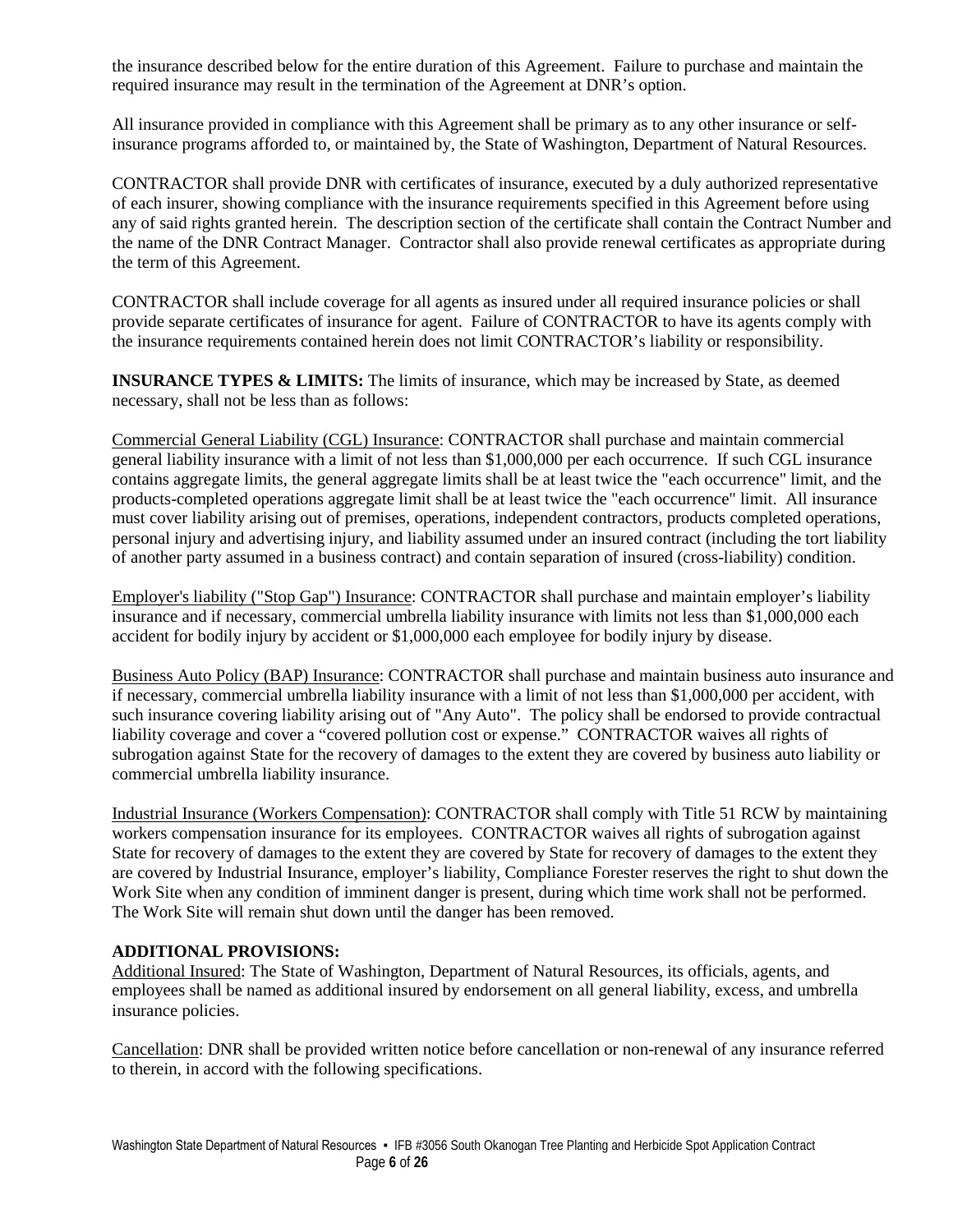- A. Insurers subject to Chapter 48.18 RCW (Admitted and Regulated by the Insurance Commissioner): The insurer shall give the State 45 days advance notice of cancellation or nonrenewal. If cancellation is due to non-payment of premium, the State shall be given 10 days advance notice of cancellation.
- B. Insurers subject to Chapter 48.15 RCW (Surplus Lines): The State shall be given 20 days advance notice of cancellation. If cancellation is due to non-payment of premium, the State shall be given 10 days advance notice of cancellation.

Insurance Carrier Rating: All insurance shall be issued by companies admitted to do business in the State of Washington and have a rating of A-, Class VII, or better. Any exception must be reviewed and approved by the DNR Risk Manager or the DNR Contracts Manager, in the Risk Manager's absence. If an insurer is not admitted to do business in the State of Washington, all insurance policies and procedures for issuing the insurance policies must comply with Chapters 48.15 RCW and 284-15 WAC.

Self-Insurance: If CONTRACTOR is self-insured, evidence of its status as a self-insured entity shall be provided to State. The evidence should demonstrate that CONTRACTOR's self-insurance meets all of the required insurance coverage of this Agreement to the satisfaction of State including the description of the funding mechanism and its financial condition. If the funding mechanism or financial condition of the self-insurance program of CONTRACTOR is inadequate, then State may require the purchase of additional commercial insurance to comply with this Agreement.

Waiver: CONTRACTOR waives all rights of subrogation against State for recovery of damages to the extent these damages are covered by general liability, excess, or umbrella insurance maintained pursuant to this Agreement.

#### **A-13 Safety Compliance**

Contractor shall be responsible for initiating, maintaining, and supervising all safety precautions and programs in connection with the performance of the Work.

- A. During the contract performance, Contractor shall protect the lives and health of workers performing the Work and other persons who may be affected by the Work and prevent damage to property at the Unit or adjacent to it. Contractor shall comply with all applicable laws, ordinances, rules, regulations, and orders of any public body having jurisdiction for the safety of persons or property or to protect them from damage, injury, or loss; and shall erect and maintain all necessary safeguards for such safety and protection.
- B. In an emergency affecting the safety or life of its workers or adjoining property, Contractor is responsible to act to prevent such threatened loss or injury. Within 24 hours of any emergency, Contractor shall notify the Compliance Forester. Contractor shall prepare an incident report and submit it to DNR's Region Manager within five (5) business days following an emergency if directed to do so by the Compliance Forester.
- C. The Compliance Forester reserves the right to shut down the work site when any condition of imminent danger is present. The work site will remain shut down until the danger has been removed by the contractor.

#### **A-14 Venue**

Disputes arising under this contract shall be brought in the State of Washington and the venue shall be Thurston County.

#### **A-15 Dispute Resolution**

Before initiating any litigation over the terms of this contract, Contractor commits to the following process:

A. Any concerns or disputes which Contractor has relating to this contract shall first be brought to the attention of the Compliance Forester.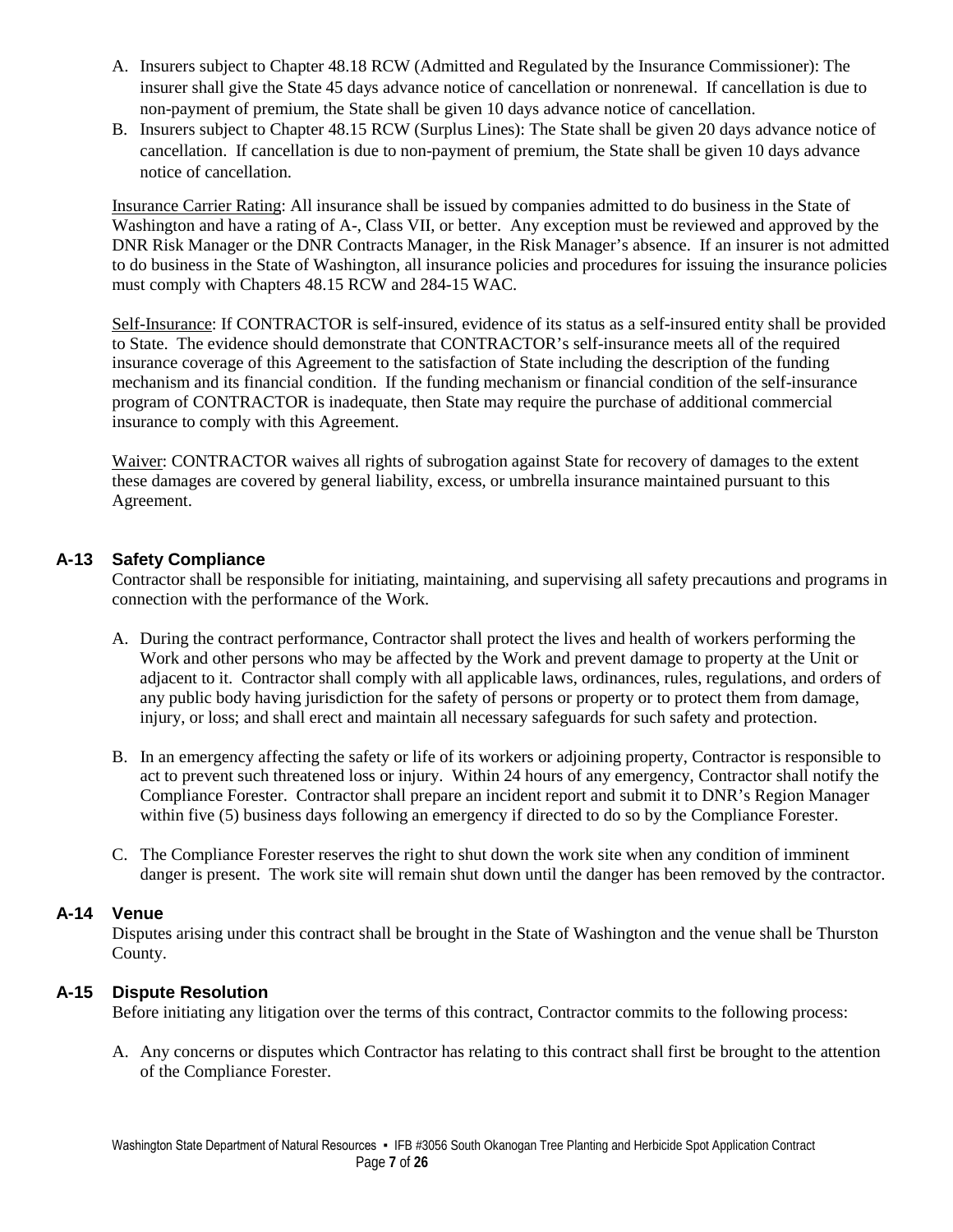- B. If the Compliance Forester is unable to resolve the dispute to Contractor's satisfaction, Contractor will notify the Contract Manager in writing of its dispute with specificity. The Contract Manager will review and provide a written suggestion for resolution within ten (10) business days.
- C. If Contractor is not satisfied with the Contract Manager's response, it will notify the Region Manager in writing of its dispute. The Region Manager will review and set a meeting with Contractor within fifteen (15) business days, unless Contractor agrees to a longer period. After the meeting, the Region Manager will provide a written response.

#### **A-16 Subcontracting**

Contractor shall not enter into any subcontract or assignment of this contract.

#### **A-17 Nondiscrimination**

During the performance of this contract, Contractor shall comply with all federal and state nondiscrimination laws, regulations, and policies.

 In the event of Contractor's noncompliance or refusal to comply with any nondiscrimination law, regulation, or policy this contract may be rescinded, canceled, or terminated in whole or in part, and Contractor may be declared ineligible for further contracts with DNR. Contractor shall, however, be given a reasonable time in which to cure this noncompliance.

#### **A-18 Pre-Work Conference**

Contractor shall attend a Pre-Work Conference before beginning Work. The Compliance Forester will notify Contractor of the time and place of the Pre-Work Conference.

#### **A-19 Purpose of the Pre-Work Conference**

The purpose of the Pre-Work Conference is for DNR and Contractor to agree upon and document the following on the Pre-Work Conference Form:

- A. Name(s) and contact information for Contractor and Designated Contract Representative(s), including all personnel authorized to sign Unit completion forms and payment invoices;
- B. Names(s) and contact information for the Contract Manager and Compliance Forester(s);
- C. The Work Schedule for this contract;
- D. Time interval(s) at which Units will be processed for payment; and
- E. Clarification of any unique requirements or conditions of the Work within this contract prior to commencing Work.

### **A-20 Work Delay**

Contractor shall promptly notify the Compliance Forester of any actual or anticipated event which is delaying or could delay the Work, including the expected duration of the delay, the anticipated effect of the delay on the schedule, and the action being or to be taken to get back on schedule. The notification does not relieve Contractor of its obligation to complete the Work within the time required by this contract.

#### **A-21 Non-conformances with Work Schedule**

If Contractor is not in conformance with the Work Schedule for reasons other than acts of Force Majeure, Contractor shall bring its activities into conformance with the schedule or request the Compliance Forester to revise the schedule to reconcile with the actual progress of the Work. The Compliance Forester may require a meeting prior to granting a revision. A revision to the Work Schedule for one Unit shall not change the timing for any other Unit unless expressly authorized. In the event the Contractor stops Work or if the initial start-up is delayed for a period of one (1) week or more, a new Pre-Work Conference may be required.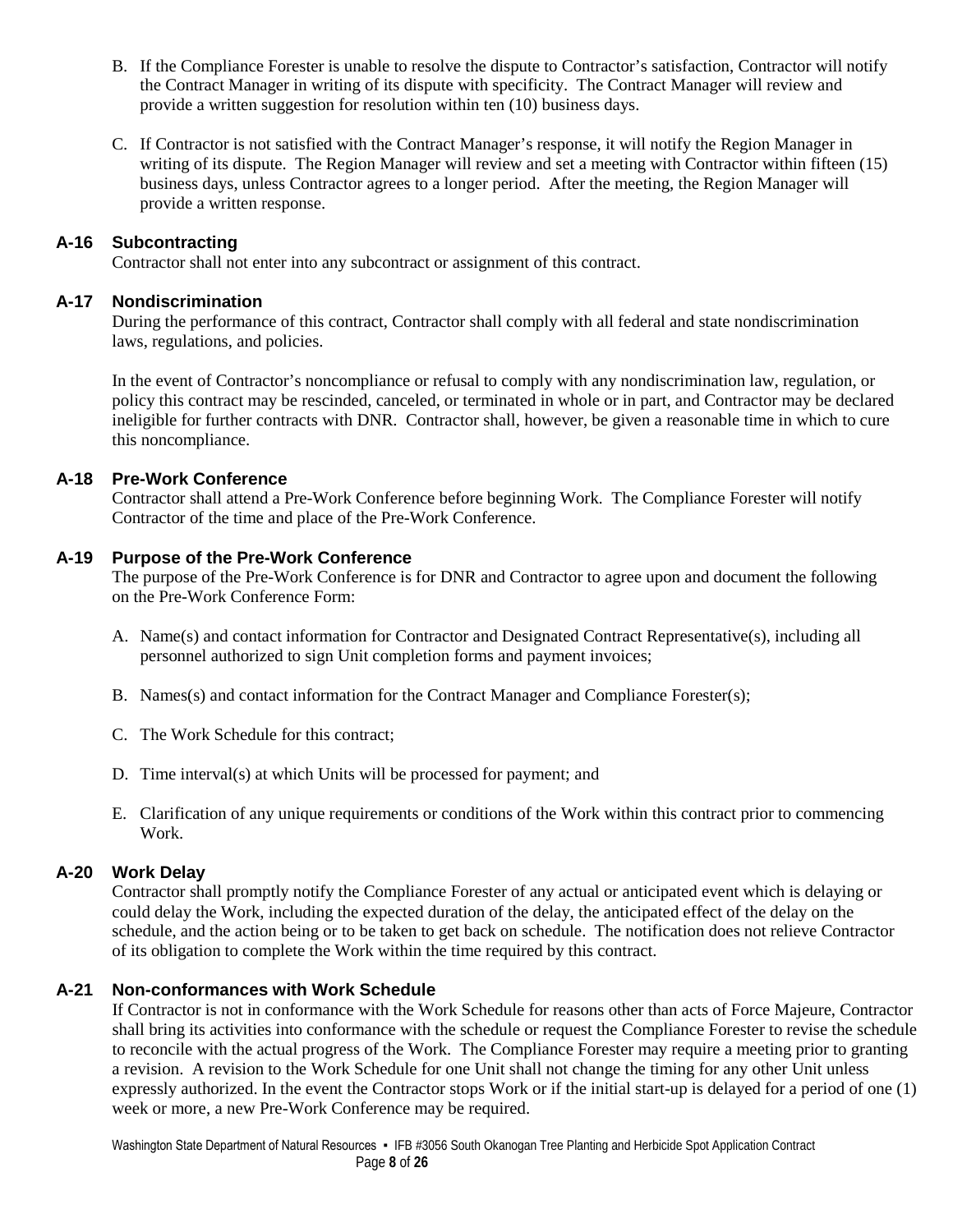### **A-22 Work Days**

Work shall only proceed on regular Monday through Friday work days. Work on weekends or on designated State holidays requires written permission from the Compliance Forester.

#### **A-23 Breach of Contract**

Contractor's unsatisfactory performance of contract requirements shall constitute breach of contract. DNR may require reworking of portions of Unit(s), or withhold funds from the performance security.

- A. If Contractor violates any provision of this contract, Compliance Forester, by written notice, may suspend the Work that is in breach. If the breach is capable of being remedied, Contractor has 15 days after receipt of a suspension notice to remedy the breach. If the breach cannot be remedied or Contractor fails to remedy the breach within 15 days after receipt of a suspension notice, DNR may terminate the rights of Contractor under this contract and collect damages.
- B. If the contract expires pursuant to clause A-33 without Contractor having performed all its duties under this contract, Contractor's right to operate is terminated and Contractor shall not have the right to remedy the breach. This provision shall not relieve Contractor of any payment obligations.
- C. DNR has the right to remedy the breach in the absence of any indicated attempt by Contractor or if Contractor is unable, as determined by DNR, to remedy the breach. Any expense incurred by DNR shall be charged to Contractor and shall be paid within 30 days of receipt of billing.

#### **A-24 Default of Contract**

 Contractor's breach of contract or failure to comply with the Work Schedule may lead to default of contract. If DNR determines that the contract is in default, it may exercise its right to terminate the contract, with forfeiture of performance security, and/or make a claim for damages.

#### **A-25 Washington State Forest Fire Protection Requirements**

Contractor and workers shall be familiar with the Washington State Forest Fire Protection Requirements and adhere to them. These requirements are found in: [Revised Code of Washington Chapter 76.04](http://apps.leg.wa.gov/rcw/default.aspx?cite=76.04)

#### **A-26 Inspection**

DNR may inspect the Units for adherence to regulations and presence of fire tools. Any inspections by DNR shall not limit Contractor's liability for failure to adhere to applicable regulations.

#### **A-27 Spark Arresters**

All of Contractor's spark emitting engines will be equipped with spark arresters.

#### **A-28 Open Fires**

Contractor shall not build any open fires at any time of the year in the contract area without first obtaining written permission from the Compliance Forester.

#### . **A-29 Removal of Merchantable Products**

Contractor is prohibited from removing merchantable or potentially merchantable products from the Units for commercial use. Separate approval by agreement or contract with DNR is required for removal of firewood, poles, posts, and other merchantable or potentially merchantable material.

#### **A-30 Garbage**

Contractor shall dispose of garbage brought onto DNR lands in garbage disposal areas meeting all state, county, and local requirements. Garbage includes materials used for equipment maintenance, abandoned equipment, containers, and other expended materials.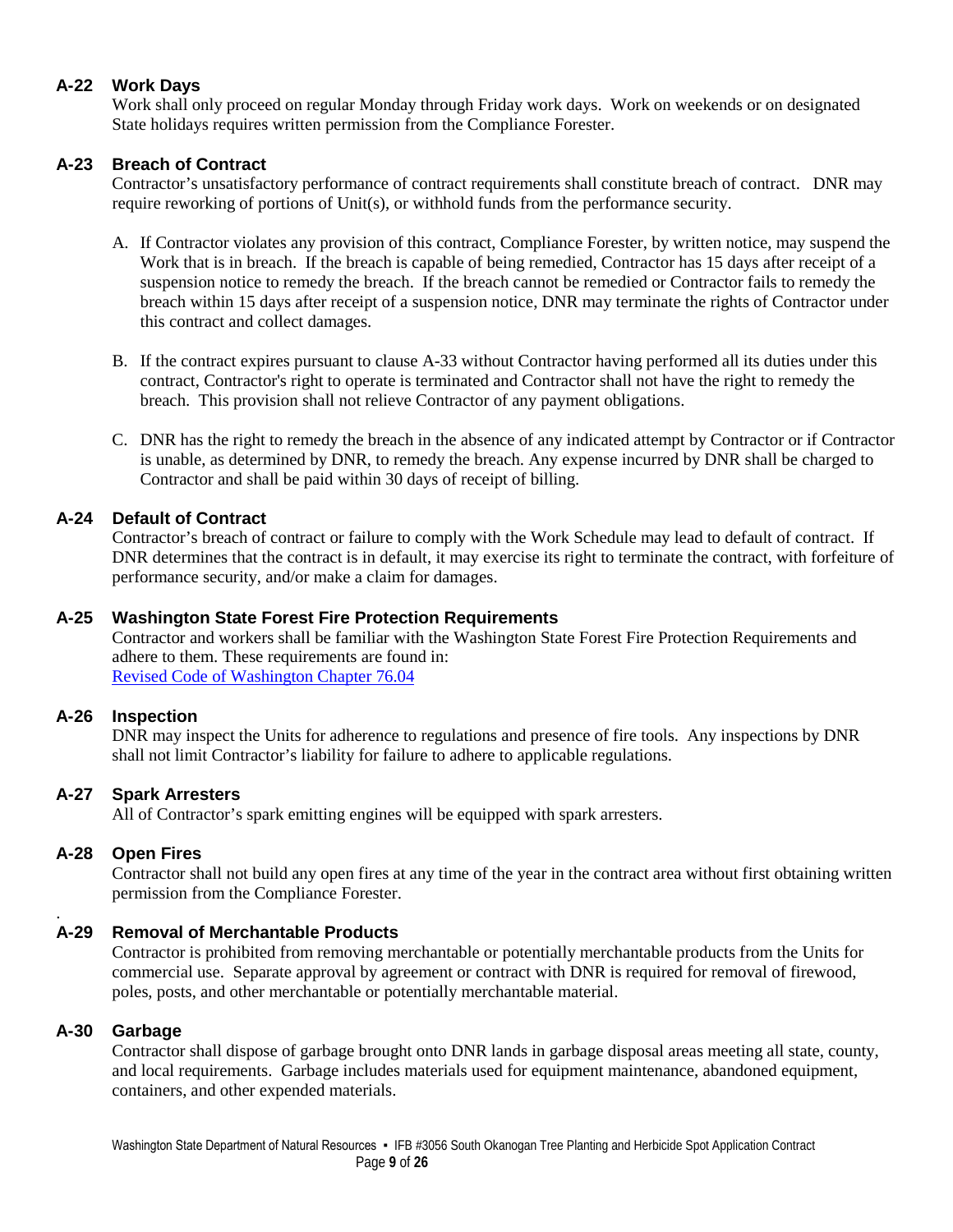### **A-31 Camping**

Contractor is prohibited from using or authorizing its workers to camp on DNR managed lands outside of designated camp grounds.

### **A-32 Abbreviations**

The following Seedling species abbreviations will be used:  $AF =$  Supalpine fir;  $AS =$  Ouaking aspen;  $BC =$  Black cottonwood;  $DF = Douglas$ -fir;  $ES - Engelmann$  spruce;  $GF = Grand$  fir;  $LP = Iodge$  pole pine;  $MA = Big$ -leaf maple;  $MH =$  Mountain hemlock;  $NF =$  Noble fir;  $PP =$  Ponderosa pine;  $RA =$  Red alder;  $RC =$  Western redcedar;  $SF = Pacific$  silver fir;  $SS = Sitka$  spruce;  $WH = Western$  hemlock;  $WL = Western$  larch;  $WO = Willow$ ;  $WP =$ Western white pine;  $YC = Alaska$  yellow cedar.

#### **A-33 Term of Contract**

The term of this contract is from March 28<sup>th</sup>, 2022 to May 27th, 2022. The contract shall not be extended without written permission from the DNR Region Manager.

#### **A-34 State Suspends Operation**

The Contract Manager may suspend any operation of Contractor under this contract when the State is suffering, or there is a reasonable expectation the State will suffer environmental, monetary, or other damage if the operation is allowed to continue.

#### **A-35 Harassment**

Per [RCW 43.01.135,](https://gcc02.safelinks.protection.outlook.com/?url=https%3A%2F%2Fapp.leg.wa.gov%2FRCW%2Fdefault.aspx%3Fcite%3D43.01.135&data=04%7C01%7CZak.Thomas%40dnr.wa.gov%7Ce0edbcbc294e468457c508d951e35e00%7C11d0e217264e400a8ba057dcc127d72d%7C0%7C0%7C637630859249997742%7CUnknown%7CTWFpbGZsb3d8eyJWIjoiMC4wLjAwMDAiLCJQIjoiV2luMzIiLCJBTiI6Ik1haWwiLCJXVCI6Mn0%3D%7C1000&sdata=v633h0N48ERsk3tJZmkQEpaKScMQWxgXcTrvUfKkKHc%3D&reserved=0) Sexual harassment in the workplace, Agency Contractors hereby have access to DNR Policy PO01-007 Harassment Prevention: [https://www.dnr.wa.gov/publications/em\\_PO01-007\\_harassment\\_prevention.pdf](https://gcc02.safelinks.protection.outlook.com/?url=https%3A%2F%2Fwww.dnr.wa.gov%2Fpublications%2Fem_PO01-007_harassment_prevention.pdf%3Flo1e6oo&data=04%7C01%7CZak.Thomas%40dnr.wa.gov%7Ce0edbcbc294e468457c508d951e35e00%7C11d0e217264e400a8ba057dcc127d72d%7C0%7C0%7C637630859249997742%7CUnknown%7CTWFpbGZsb3d8eyJWIjoiMC4wLjAwMDAiLCJQIjoiV2luMzIiLCJBTiI6Ik1haWwiLCJXVCI6Mn0%3D%7C1000&sdata=9Fd3NmlCe7S8ulRNgy9TbzqzR5AkM003u%2Fuu28TTIYg%3D&reserved=0)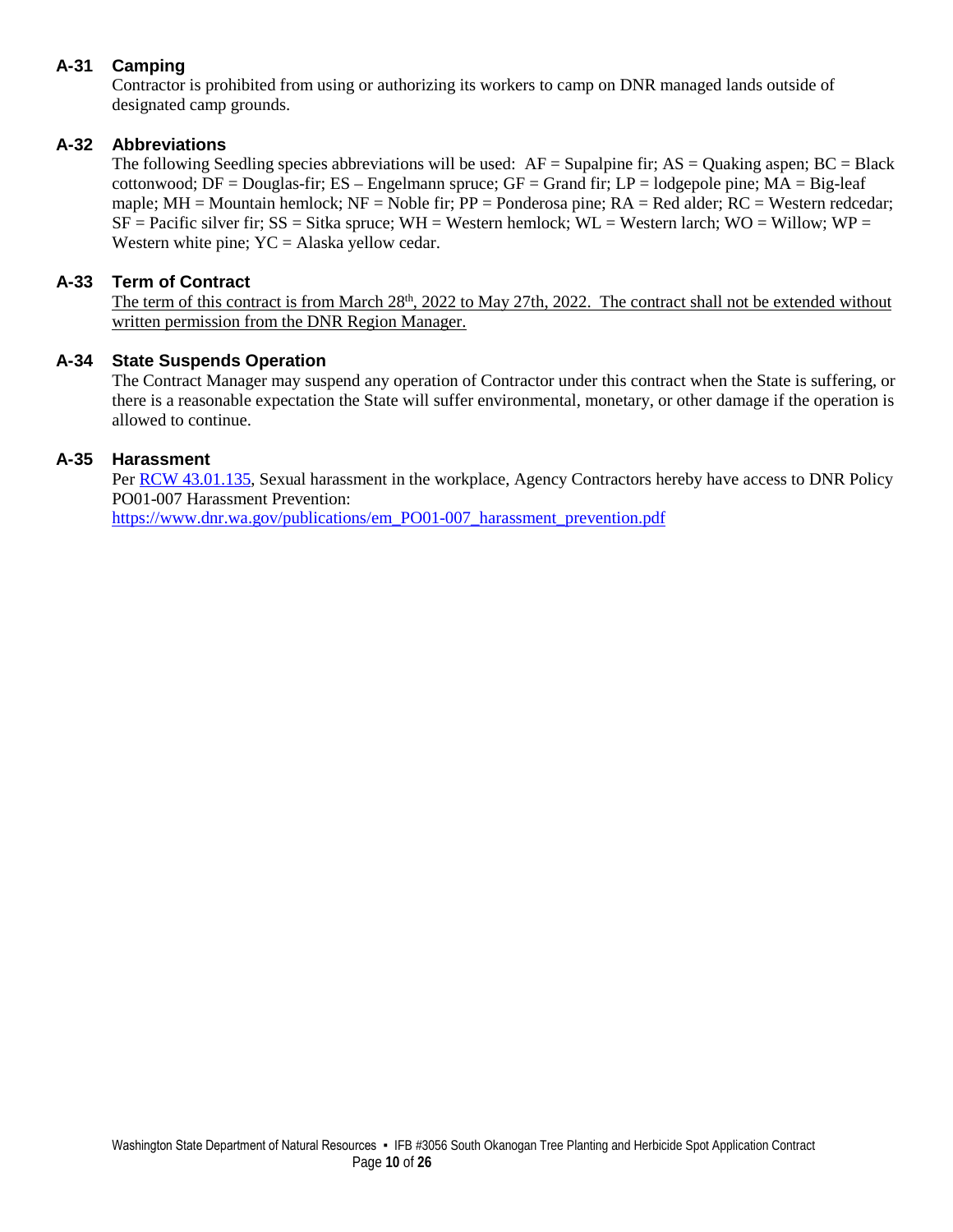## **SECTION I-B: SPECIFICATIONS FOR THE ACTIVITY**

Contractor shall transport and plant Seedlings as described below.

#### **B-01 Workers, Supervision, and Equipment**

Contractor shall provide:

- A. A minimum crew size of 10 workers, and a maximum crew size of 20 workers, unless otherwise approved by the Compliance Forester;
- B. Adequate crew supervision, including at least one qualified non-planting, English speaking foreperson per crew, unless otherwise allowed by the Compliance Forester. The foreperson must have one season (at least three (3) months) of tree planting experience. Documentation of a foreperson's experience shall be provided to DNR upon request;
- C. A vehicle that ensures Seedlings shall be transported to the Unit in a covered, unheated compartment, such as an enclosed truck or pickup with canopy. Tarps are not acceptable covering for transport. Shelving or sufficient floor space shall be available so that containers of Seedlings are not stacked more than five high without intermediate support;
- D. Planting shovels for each worker, with minimum blade dimensions of five (5) inches wide and eleven (11) inches long for most Seedling species. Shovel blades shall be at least five (5) inches wide and twelve (12) inches long for red alder Seedlings; and
- E. Planting hoedads may be used with minimum blade dimensions of four (4) inches wide and fifteen (15) inches long for most Seedling species; and
- F. A combination of hoedads and shovels of the above specifications may be used as approved by the Compliance Forester.
- G. A licensed Commercial Operator or Applicator in the work area when herbicide is being applied.
- H. Serviceable equipment to satisfactorily accomplish treatment of acres described in the Unit Description. Said equipment shall include backpack sprayers equipped with MeterJet calibrated spray attachments equipped with solid cone nozzles.
- I. All safety equipment needed to meet all legal requirements for the Work.
- J. All approved herbicides for the Work and carrier as specified in the Unit Description(s).
- K. Liquid coloring agent if specified in the Unit Description(s). Liquid coloring agent shall be "BullsEye" (blue or red) manufactured by Milliken Chemicals; an equivalent product may be substituted if approved in writing by DNR.

#### **B-02 Boundaries**

The boundaries depicted on Unit Map (Section II-B) delineate the planting area. Contractor is responsible for completing all Work to boundaries. The planting boundaries will consist of easily identifiable features (including but not limited to roads, streams, or abrupt changes in forest type or age). Flagging will be used for areas where identifiable features are absent. Contractor is responsible for understanding the location of all boundaries. Failure to complete Work to boundaries in any Unit renders Work in that Unit incomplete, and no payment will be made to Contractor for any Work on that Unit. No payment will be provided for Unit(s) with Work that extends beyond Unit boundaries. Work extending beyond Unit boundaries will be considered breach of contract. See Clause A-23, above.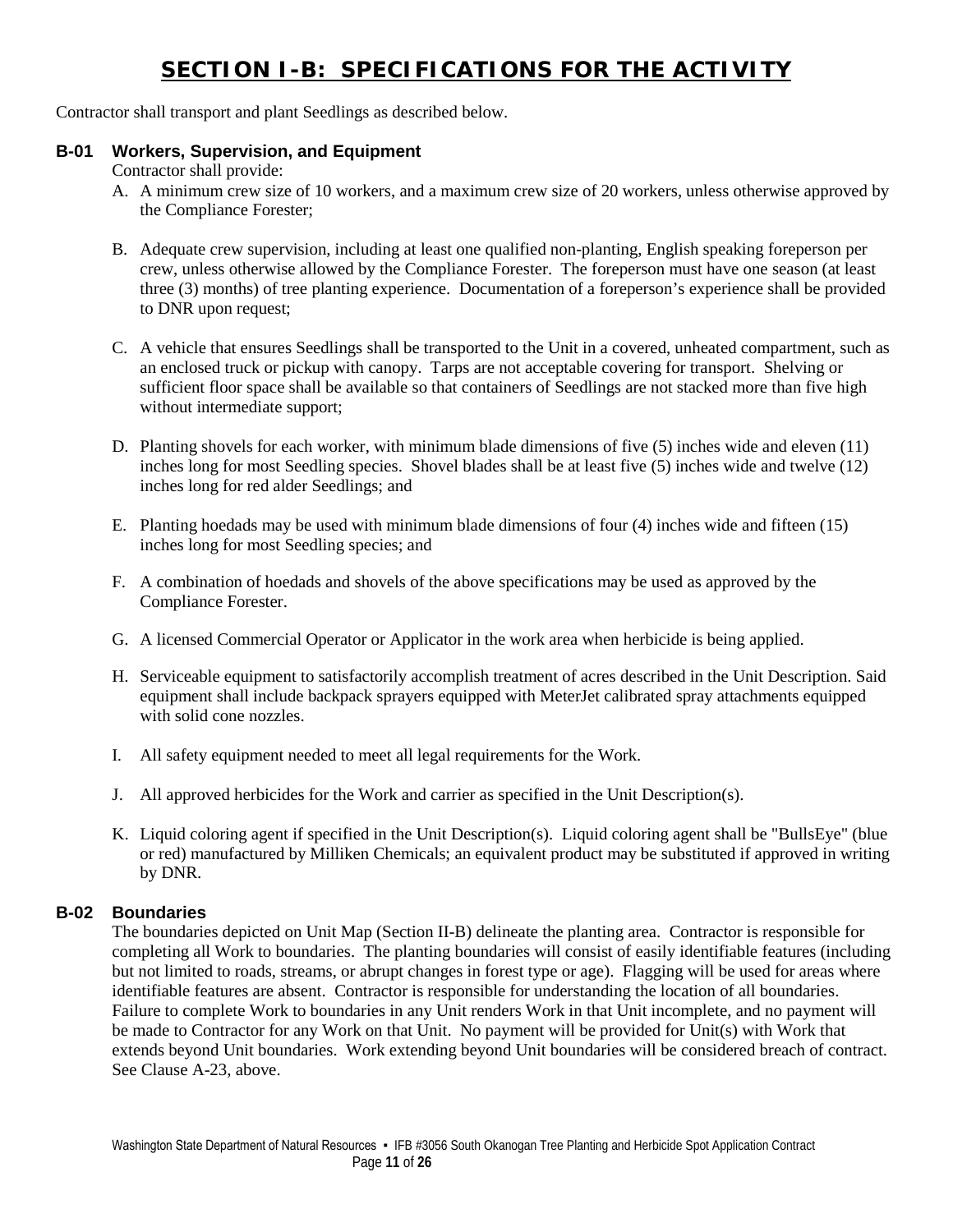### **B-03 Seedling Supply**

DNR will supply Seedlings at the cooler location specified on the map (Section II-D). If DNR's supply of Seedlings is temporarily interrupted, it could cause a delay for Contractor. If needed, the contract may be extended by written agreement to permit completion, or that part of the contract that cannot be completed because of lack of supply will be voided at DNR's discretion.

### **B-04 Substitution of Type of Seedling Stock Types**

If DNR has to substitute Seedlings, adjustment of per thousand Unit Bid Price will be made based on the stock type of new Seedlings pursuant to the following schedule:

| <b>Seedling Stock</b><br>Type as Per<br><b>Bid Invitation</b>     | <b>Substitute</b><br>Seedling<br><b>Stock Type</b>                               | <b>Percent Unit</b><br><b>Bid Price</b><br>Adjustment |  |  |
|-------------------------------------------------------------------|----------------------------------------------------------------------------------|-------------------------------------------------------|--|--|
| $1+1$ or P+1 or P+1/2<br>Or $2+0$ or $1+0$ or $P+0$ (> $10in^3$ ) | $P+0$ ( $\leq$ 10in <sup>3</sup> )                                               | $-10\%$                                               |  |  |
| $P+0$ ( $\leq$ 10in <sup>3</sup> )                                | $1+1$ or P+1 or P+1/2<br>Or $2+0$ or $1+0$ or $P+0$<br>$($ > 10in <sup>3</sup> ) | $+10%$                                                |  |  |

Table 1: Substitution of Seedling Stock Types

In the event that more than one stock type of Seedlings are required for a planting Unit, the adjustment in Unit Bid Price will be prorated based on the acreage planted with each stock type. In such cases, the entire Unit will use the adjusted price. However, there will be no price adjustments if substitute Stock Type quantities constitute less than 5 percent of the total trees planted on a Unit.

#### **B-05 Weather Conditions**

Planting operations will be halted when the Compliance Forester determines weather conditions are injurious to the Seedlings. Weather conditions during which DNR may not allow planting include, but are not limited to:

- A. Air temperature of less than 32 degrees  $F(32^{\circ}F)$  or greater than 65 degrees  $F(65^{\circ}F)$ ;
- B. Wind velocity greater than twenty (20) miles per hour;
- C. Soil frozen more than one-half (1/2) inch deep;
- D. Snow cover greater than two (2) inches; or
- E. Less than 30 percent Relative Humidity (RH).

If any of these conditions exist on the site, the Compliance Forester may direct the foreperson to cease operations until weather conditions improve.

#### **B-06 Seedling Care During Transportation and Handling**

Contractor shall transport Seedlings from storage to the Unit(s). Contractor shall comply with all of the following specifications for Seedling care during transportation and handling:

- A. Containers of Seedlings shall be carefully handled at all times. No throwing, dropping, crushing, etc.;
- B. Containers of Seedlings shall be shaded from the sun with a reflective tarp and shielded from winds. Contractor shall have water available on-site for dipping Seedling roots prior to being placed in the planting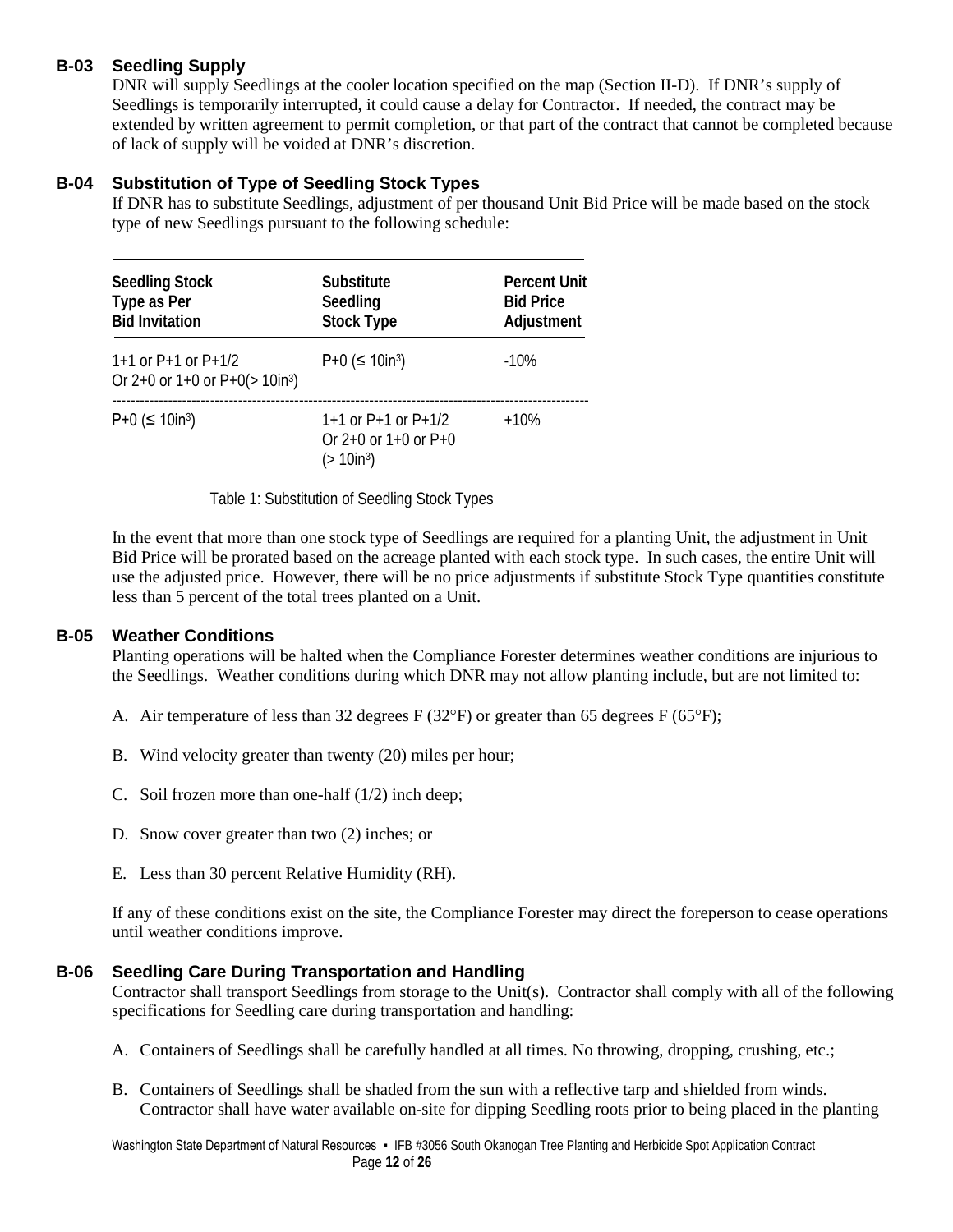bags. At the Compliance Forester's verbal request, Seedling roots shall be moistened with water and/or planting bags lined with damp packing material;

- C. Containers of Seedlings shall be stored in a manner that will provide air circulation around each container. When containers are stored in snow banks, snow shall be placed around each container;
- D. Seedlings will be distributed to the workers so that no more than one container per Seedling stock type will be open at the assembly point at one time;
- E. Opened containers of Seedlings shall be immediately resealed. Contractor shall supply tape and/or stapler to reseal and have them available on the Work site at all times;
- F. Seedlings carried by a worker shall be in a planting bag and arranged for easy removal of one Seedling at a time. Planting bags shall not be overfilled. Seedlings should be placed in planting bags without shaking or removing soil from the roots. Seedlings should be placed in the planting bag by cupping the roots and guiding the roots into the bag. Seedlings should not be grabbed at the root collar and stuffed into the planting bag;
- G. Seedlings shall not be removed from the planting bag before a planting hole has been prepared;
- H. Seedlings shall be planted as received without pruning or culling, unless directed to do so by the Compliance Forester;
- I. If mold, dry roots, freezing, drying, or evidence of other injury is observed on any Seedlings, Contractor shall cease planting such damaged Seedlings, and the condition shall be immediately reported to the Compliance Forester. If available, other Seedlings shall be used until the Compliance Forester has decided whether or not the damaged Seedlings can be planted;
- J. At the end of the Work day, Seedlings which have been distributed but not planted shall be sealed and returned to the cooler; and
- K. Contractor shall keep Seedlings free from damage at all times, including but not limited to: drying, heating, smothering, freezing, drowning, or mechanical injury.

#### **B-07 Spacing and Number of Seedlings**

Contractor shall plant Seedlings as follows:

#### A. **Total Seedlings Per Acre**

'Total Seedlings per Acre' means the estimated number of Seedlings to be planted per acre, averaged over an entire Unit, or a contiguous area within a Unit. This number varies between Units, and is listed in the Unit Description (Section II-A).

#### B. **Seedlings Per Acre by Species**

'Seedlings per Acre by Species' means the number of Seedlings of an individual species to be planted per acre, averaged over an entire Unit, or a contiguous area within a Unit. If only one species is to be planted over a Unit, or a contiguous area within a Unit, this number is the same as the Total Seedlings per Acre. If multiple species are to be planted over a Unit, or a contiguous area within a Unit, then the sum of all the Seedlings per Acre by Species will equal the Total Seedlings per Acre.

#### C. **Average Spacing**

'Average Spacing' means the average distance (in feet) between planted Seedlings in the Unit, that will result in the correct number of Total Seedlings per Acre after planting, when Seedlings are planted in a grid pattern. Average spacing may be different for each unit, or for contiguous areas within a Unit, therefore Seedlings will be planted over the Unit at the Average Spacing listed in the Unit Description (Section II-A).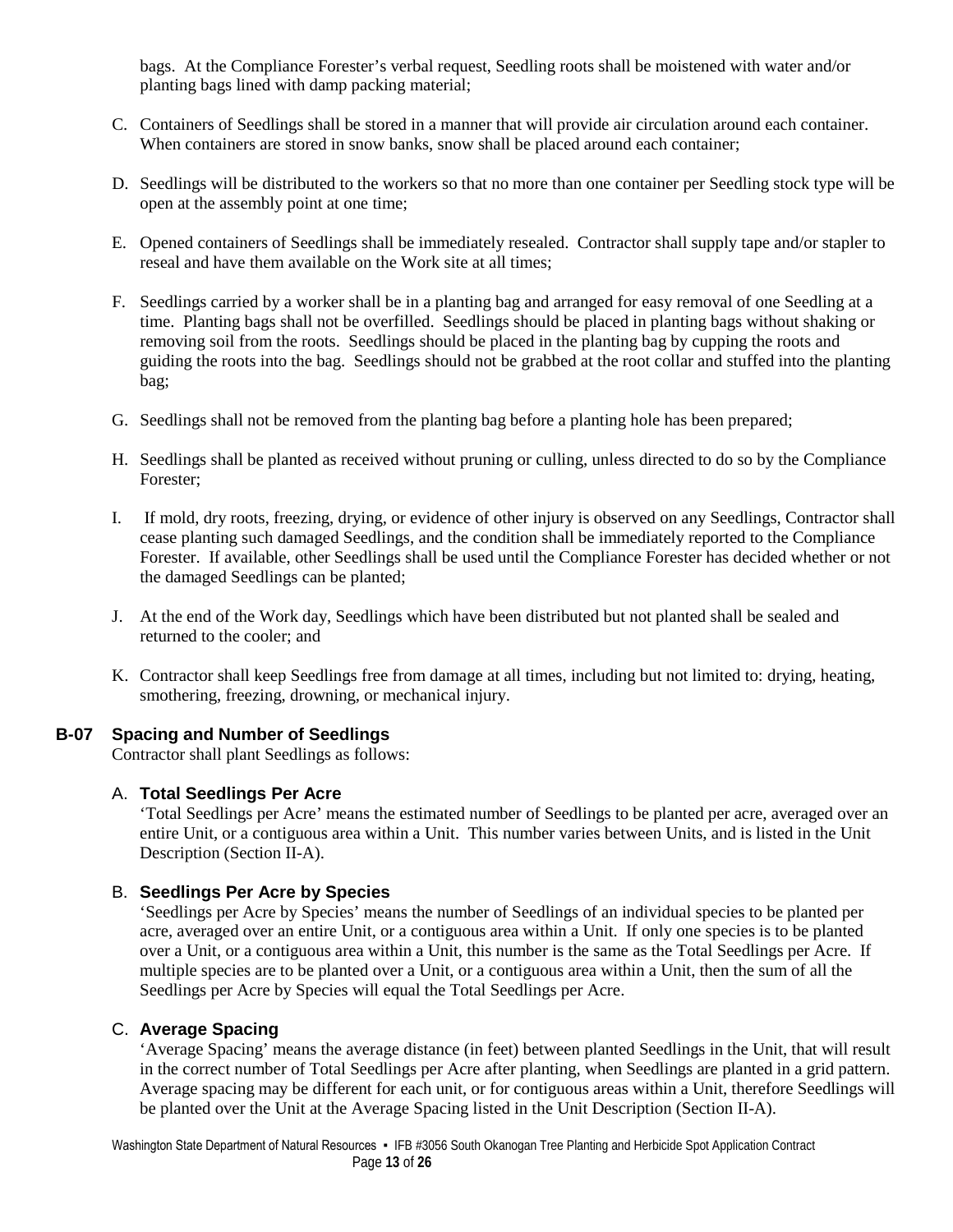#### D. **Minimum Spacing**

Seedlings shall not be planted closer together than the Minimum Spacing (in feet) specified in the Unit Description (Section II-A), from:

- 1. Another Contractor-planted Seedling;
- 2. An acceptable previously planted Seedling; or
- 3. An acceptable natural Seedling.

Acceptable previously planted or natural Seedlings are conifer Seedlings which are at least six (6) inches tall, well formed, and vigorous.

#### E. **Variation to Average Spacing**

 The spacing of individual Seedlings may vary within the limits of the Minimum Spacing, so long as average spacing is maintained.

#### **B-08 Line Planting Method**

Contractor's planting crew(s) will use the "line" method of planting, unless otherwise permitted by the Compliance Forester. Each worker will only plant one (1) line at a time on each pass. Seedlings planted within each line, and adjacent lines, will both be at the Average Spacing as specified in the Unit Description (Section II-A).

#### **B-09 Satisfactorily Planted Seedlings**

Contractor shall plant Seedlings according to all of the following criteria in order for Seedlings to be considered 'Satisfactorily Planted'.

#### A. **Preparation of Planting Spot**

A 'Planting Spot' is a spot where a Seedling is planted, that meets all the conditions for Preparation and Clearing as described here:

- 1. 'Preparation' for planting a Seedling shall include the Clearing of an area with a minimum diameter of one (1) foot that is free of debris that could end up in the planting hole. The Planting Spot shall be located as near to the center of this cleared area as is practicable.
- 2. 'Clearing' means the removal of duff up to eight (8) inches deep, loosely compacted slash up to two (2) feet deep, and other debris accumulations such as rock, rotten wood, snow, and ice which can be removed by kicking, dragging, or the use of a planting tool.

#### B. **Unplantable Spots**

An 'Unplantable Spot' is a spot that does not meet the conditions for Preparation and Clearing, or is closer than the Minimum Spacing specified in the Unit Description (Section II-A). Examples of spots that are considered 'Unplantable' include, but are not limited to, large stumps, boulders, areas of exposed bedrock, sites with large woody brush, and sites with debris accumulations deeper than two (2) feet. Contractor shall not attempt to plant Seedlings in Unplantable Spots.

#### C. **Planting Hole Location and Excavation**

The planting hole shall be located and excavated as follows:

- 1. The planting hole shall be located in mineral soil and as near the center of the Planting Spot as is practicable;
- 2. Where possible, the planting hole shall be located near stumps, logs, dead brush, or other dead shade to provide protection from animal damage, winds, and solar radiation; and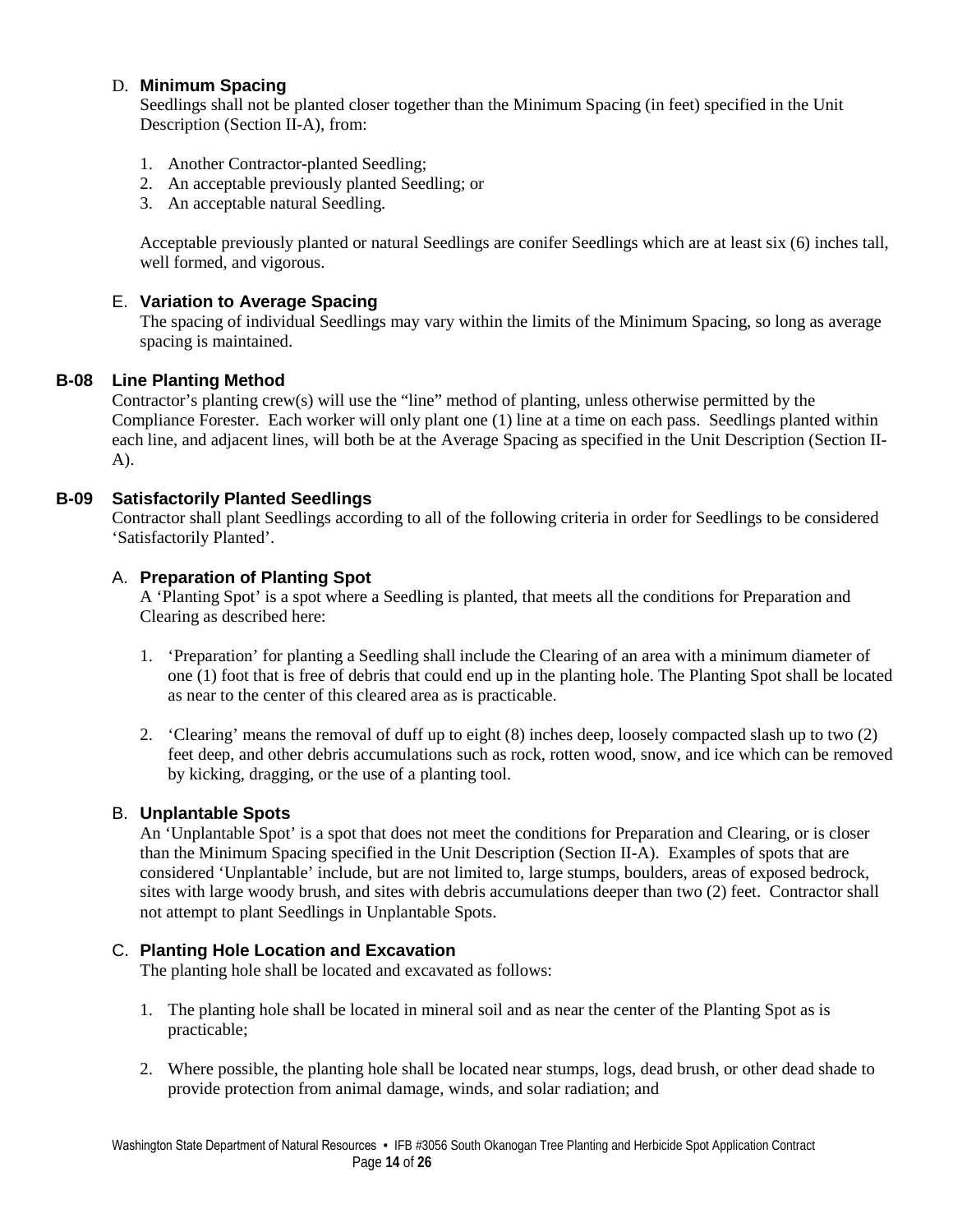3. The planting hole shall be vertical, broken out on three sides, and shall be wide and deep enough to fully accommodate the roots of the Seedling being planted.

### D. **Seedling Placement in Planting Hole**

Seedling placement in the planting hole shall be as follows:

- 1. All Seedlings shall be suspended near the center of the planting hole with the roots in a near natural arrangement;
- 2. Seedlings shall be at a depth that after filling, packing and leveling, the soil comes to a point midway between the top lateral roots and the lowest needles or branches;
- 3. The roots shall not be doubled up, twisted, tangled, or bunched;
- 4. Moist mineral soil shall be filled in and firmly packed around roots. The Seedling should not pull loose after a firm tug on the main stem; and
- 5. The planted Seedling shall have the main stem and roots vertical and free to grow.

#### **B-10 Seedling Waste by Contractor**

Wasted Seedlings are those that have been dumped, dropped, discarded, mishandled, damaged, or otherwise wasted by Contract. Wasted Seedlings shall be considered a breach of contract. See Clause A-23, above.

#### **B-11 Special Planting Requirements**

#### **A. Starting Date for Work**

Contractor shall begin Work on March 28, 2022, unless alternative plans are approved by the Contract Manager, or the Compliance Forester anticipates Seedling supply issues (Clause B-03) or unfavorable weather conditions (Clause B-05).

#### **B. Interplanting**

Some Unit(s) will require interplanting among previously planted Seedlings and/or residual overstory trees. These Unit(s) are noted on the Unit Description (Section II-A). In these Unit(s), Seedlings shall not be planted underneath the tree crown or within the drip line of reserve trees greater than ten (10) inches Diameter at Breast Height (DBH).

#### **C. Inspection Plots to be Installed by Contractor Foreperson**

A Contractor foreperson shall perform at least two Inspection Plots for every five acres of each Unit according to the requirements listed in Clause C-02. The foreperson will perform all the tasks assigned to the Compliance Forester for this clause. The foreperson's Inspection Plots will not replace those of the Compliance Forester, nor will they be used to determine the Seedling Planting Performance Rating for any Unit(s). The foreperson will flag and number each Inspection Plot, and provide completed plot cards to the Compliance Forester, so the Compliance Forester can check the plots.

#### **D. Herbicide Application Requirements**

Contractor shall be responsible for all of the following:

- a. Mixing and applying herbicide on site as per the Unit Description(s).
- b. Upon request, providing a sample of the herbicide solution being applied as treatment.
- c. Keeping written English language records of each day's application work, including the specific location of areas treated with herbicide and the method of placement. The records to be kept shall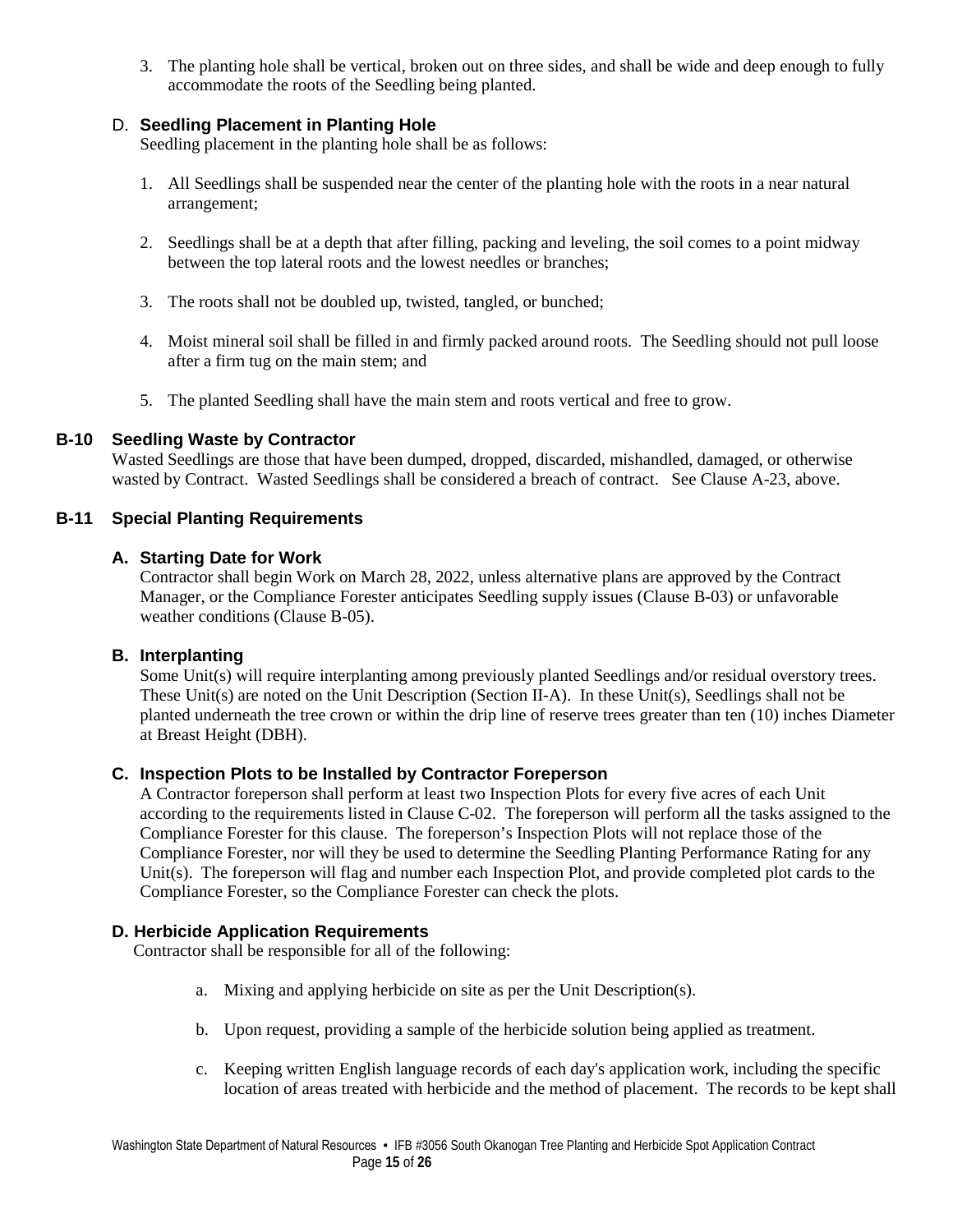be as per DNR's "Chemical Application Record". Contractor shall provide DNR with such records prior to payment for Work completed, or at any time earlier if requested by DNR.

- d. Ensuring that Cone nozzle are held shoulder high in order to produce a consistent sprayed circle of five feet.
- e. Keeping herbicide from contacting conifer trees not being planted.
- f. Marking treatment strips, spots, stems, or clumps with flagging and/or semi permanent marker as specified in Pre-Work Conference.
- g. Properly disposing of all herbicide solutions, residues and empty containers in accordance with applicable laws.
- h. Refraining from applying herbicide to DNR designated buffer areas.
- i. Immediately removing any debris or soil deposited in ditches, culverts, or roadways.
- j. Avoiding any activities that will result in excessive deterioration of ditches, culverts, or roadways.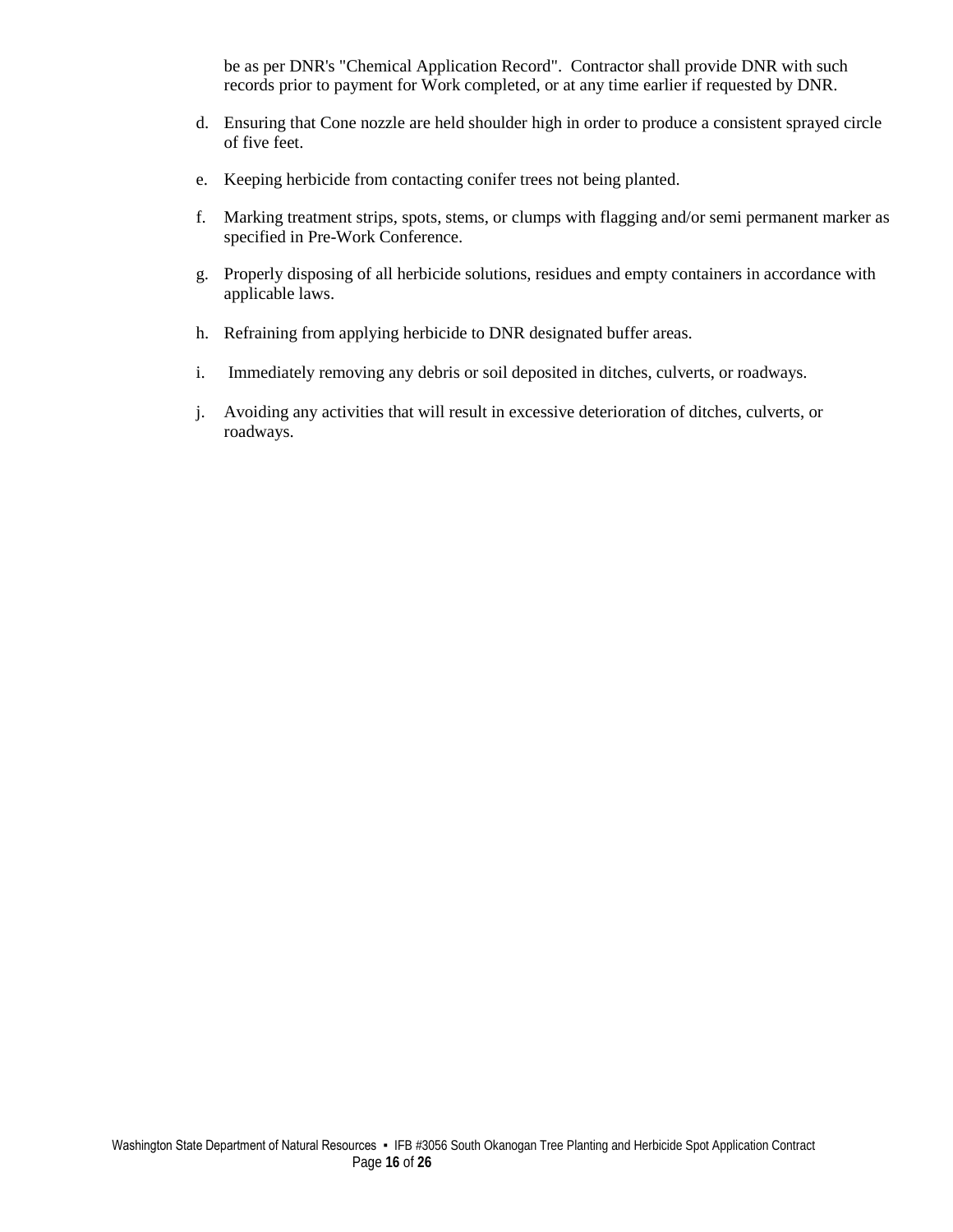## **SECTION I-C: UNIT COMPLIANCE INSPECTION AND PAYMENT**

#### **C-01 Field Inspections**

The Compliance Forester will conduct periodic inspections. Inspections may be done concurrently with Work but will be completed no later than five (5) business days after Work completion on the Unit.

#### **C-02 Inspection Plots**

The Compliance Forester will install Inspection Plots to assess whether Seedlings have been Satisfactorily Planted (Clause B-09) and meet all Special Planting Requirements (Clause B-11, if applicable), according to the spacing and species requirements listed in the Unit Description (Section II-A). Inspection Plots shall be circular and be between one fiftieth  $(1/50<sup>th</sup>$ , 16.7 foot radius) and one one-hundredth  $(1/100<sup>th</sup>$ , 11.8 foot radius) of an acre in size. There will be a minimum sample of five (5) plots, or two (2) plots for every five (5) acres of Unit, whichever is greater. The Inspection Plots will be well distributed throughout the Unit. The Compliance Forester will record the number of Planting Spots, Seedlings Planted, Satisfactorily Planted Seedlings, Dropped or Wasted Seedlings, and make written comments for each Inspection Plot as described below. In addition to making observations about planted Seedlings, the Compliance Forester may dig up one or more planted Seedlings per Inspection Plot to determine if Seedlings are Satisfactorily Planted.

#### A. **Planting Spots**

The number (#) of Planting Spots will be calculated for each Inspection Plot as follows:

# of Planting Spots = # of Expected Planting Spots – # of Unplantable Spots

- 1. The number of 'Expected Planting Spots' is calculated for each Inspection Plot by dividing the Total Seedlings per Acre (from the Unit Description, Section II-A) by the inverse of the plot size being used for compliance (e.g, divide by 50 if using 1/50th acres plots) and rounding to the nearest whole number.
- 2. The number of Unplantable Spots (Clause B-09-B) is calculated for each Inspection Plot by visually estimating the percentage of the area of the Plot that is Unplantable, multiplying it by the number of Expected Planting Spots, and rounding to the nearest whole number.

**Example:** Total Seedlings per Acre = 500 and 20% of the Inspection Plot is Unplantable.

| The number of Expected Planting Spots is: | $500 / 50 =$       | 10 |
|-------------------------------------------|--------------------|----|
| The number of Unplantable Spots is:       | $20\% \times 10 =$ |    |
| The number of Planting Spots is:          | $10 - 2 =$         |    |

#### B. **Seedlings Planted**

'Seedlings Planted' is the number of Contractor-planted Seedlings within the Inspection Plot, including both Seedlings that are Satisfactorily Planted and those that are not. Although this number is not used in the Seedling Planting Performance Rating (Clause C-03), it may be used by the Compliance Forester to demonstrate examples of Unsatisfactorily Planted Seedlings to the Contractor, when the number of Seedlings Planted is greater than the number of Satisfactorily Planted Seedlings.

#### C. **Satisfactorily Planted Seedlings**

The number of Satisfactorily Planted Seedlings is the number of Contractor-planted Seedlings within the Inspection Plot that meet all applicable specifications of Clause B-09, Clause B-11, and the Unit Description (Section II-A). This number will be less than or equal to the number of Seedlings Planted because Seedlings that are not Satisfactorily Planted will be deducted. Examples of Seedlings that will not be counted include, but are not limited to, those that have been planted: closer than the Minimum Spacing (Clause B-07-D); without proper Preparation and Clearing of the Planting Spot (Clause B-09-A); or in Unplantable Spots (Clause B-09-B). In addition, planted Seedlings will not be counted if the planting hole has been improperly located or excavated (Clause B-09-C), or if the seedling placement in the hole is inadequate because the roots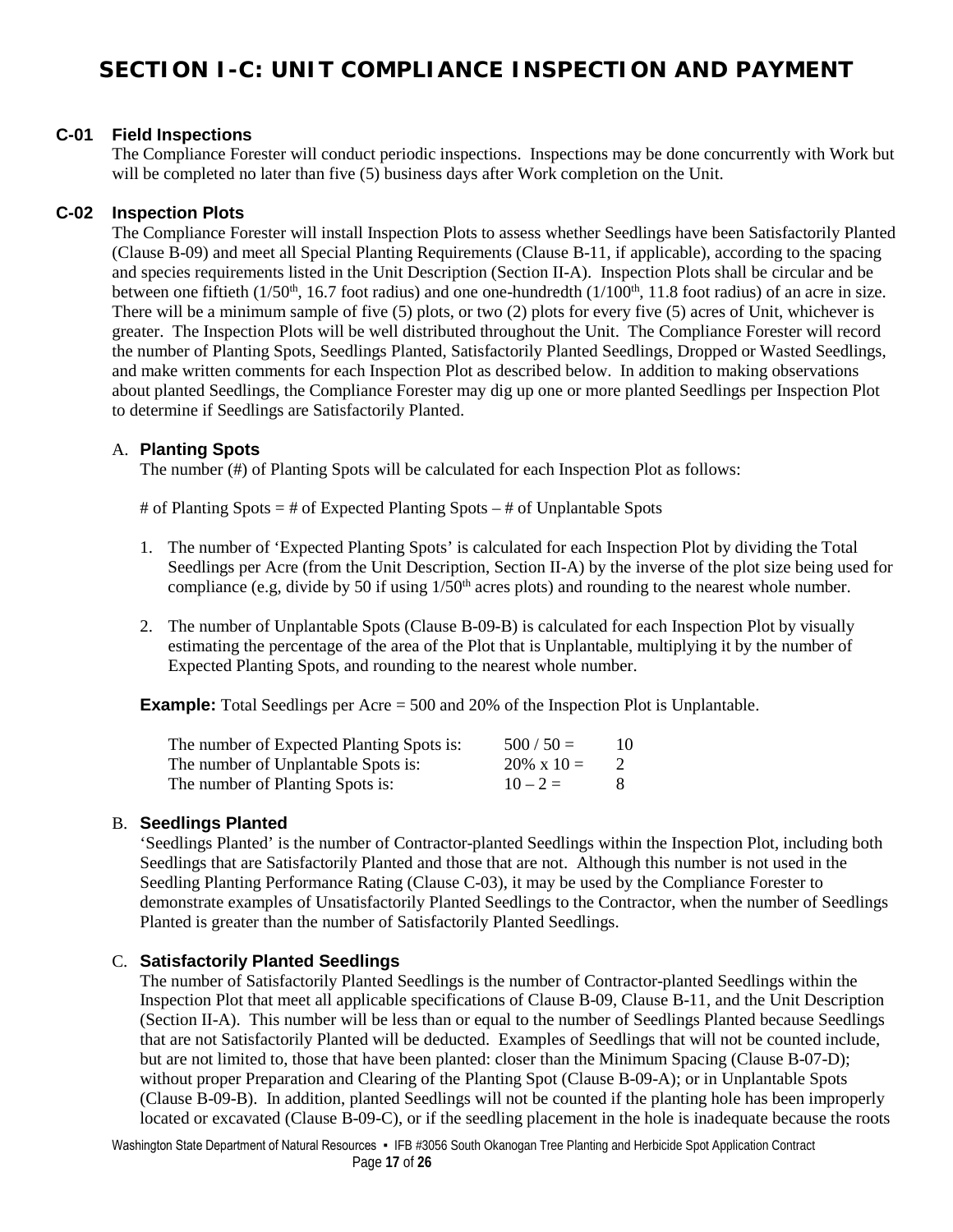are damaged or bent, the Seedling is buried too deep, or the soil is not packed firmly around the roots (Clause B-09-D).

### D. **Wasted Seedlings**

The Compliance Forester will record the combined number of Wasted Seedlings (as defined in Clause B-10) found on the Unit. Such Seedlings can be on individual Inspection Plots, elsewhere in the Unit, or where Seedlings are unloaded prior to planting. Wasted Seedlings include those that are damaged by the Contractor to the extent that they cannot be planted or replanted, due to Contractor's failure to meet the requirements for transportation and handling (Clause B-06), Satisfactorily Planted Seedlings (Clause B-09), or other Special Planting Requirements (Clause B-11, if applicable).

### **C-03 Seedling Planting Performance Rating**

The Compliance Forester will calculate the 'Seedling Planting Performance Rating' for each Unit. The Seedling Planting Performance Rating will be expressed as a percent and will be calculated using the sum (or aggregate) of all Inspection Plots in a Unit. The total of all recorded values for Satisfactorily Planted Seedlings (Clause C-02- C), divided by the total of all recorded values for Planting Spots (Clause C-02-A), multiplied by one hundred (100), equals the Seedling Planting Performance Rating percent:

Total Satisfactorily Planted Seedlings

 $X 100 =$  Seedling Planting Performance Rating %

Total Planting Spots

### **C-04 Determination of Payment by Unit**

The acceptability and the Rate of Pay for planting Work performed will be based on the Seedling Planting Performance Rating (Clause C-03) for each Unit.

### A. **Satisfactory Planting Performance**

'Satisfactory Planting Performance' on the Unit is when the Seedling Planting Performance Rating is between 92 percent and 105 percent.

### B. **Unsatisfactory Planting Performance**

'Unsatisfactory Planting Performance' on the Unit is when the Seedling Planting Performance Rating is greater than 105 percent or less than 92 percent, or the Unit is not planted to boundaries.

### C. **Rate of Pay**

The 'Rate of Pay' is the actual amount (in dollars) that the Contractor will be paid per thousand Seedlings for each Unit. The Rate of Pay is equal to the Unit Bid Price for Units with Satisfactory Planting Performance. The Rate of Pay is the Unit Bid Price minus any reductions in payment (Clause C-04-D) for Units with Unsatisfactory Planting Performance. The Rate of Pay will not exceed the Unit Bid Price for any Unit.

### D. **Reduction in Payment**

The reduction in payment for Unsatisfactory Planting Performance on a Unit will be calculated for the Unit as follows:

- 1. If the Seedling Planting Performance Rating is less than 92 percent but equal to or greater than 80 percent, the Rate of Pay will be equal to the Unit Bid Price reduced by 3 percent for every 1 percent the Seedling Planting Performance Rating is less than 92 percent.
- 2. If the Seedling Planting Performance Rating is less than 80 percent, or if the Unit is not planted to boundaries, there will be no payment.
- 3. If the Seedling Planting Performance Rating is greater than 105 percent, the Rate of Pay will be equal to the Unit Bid Price reduced by 3 percent for every 1 percent the Seedling Planting Performance Rating is above 105 percent.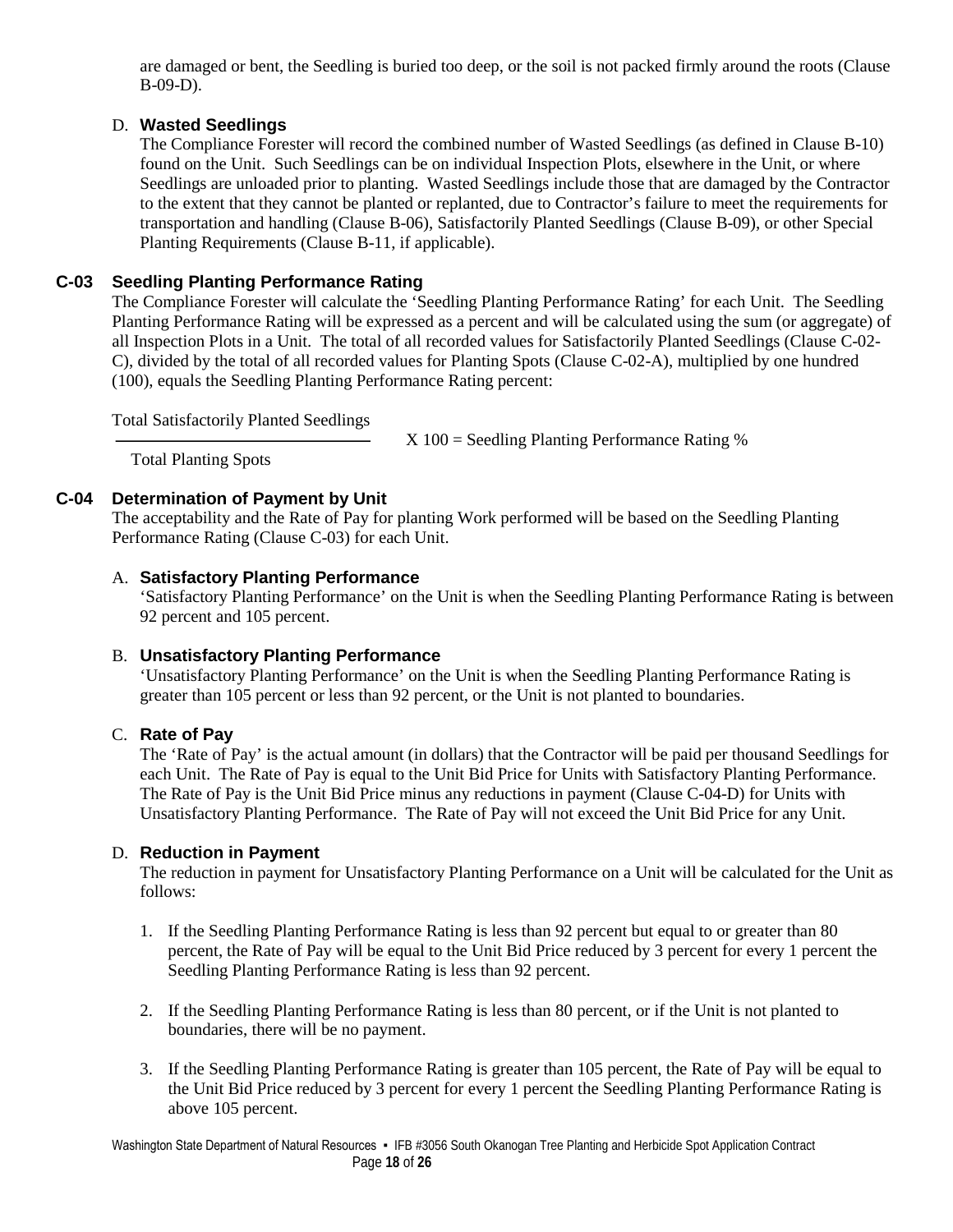4. The Contract Manager will deduct from Contractor's payment three dollars (\$3) per Seedling found Wasted by Contractor (Clause C-02-D).

### **C-05 Payment Examples**

**Example A:** The Unit Bid Price is \$66 per thousand and the Seedling Planting Performance Rating is 80 percent.

The Seedling Planting Performance Rating of 80 percent is 12 percentage points less than the 92 percent minimum performance threshold. A 3 percent reduction for each of the percentage points below that threshold equals a total reduction in the Unit Bid Price of 36 percent. Therefore, 100 percent minus 36 percent equals 64 percent. The Rate of Pay for the Unit is calculated by multiplying 64 percent by  $$66/thousand = $42.24/thousand.$ 

**Example B:** The Unit Bid Price is \$78 per thousand and the Seedling Planting Performance Rating is 107 percent.

The Seedling Planting Performance Rating of 107 percent is 2 percentage points greater than the 105 percent maximum performance threshold. A 3 percent reduction for each of the percentage points above that threshold equals a total reduction in the Unit Bid Price of 6 percent. Therefore, 100 percent minus 6 percent equals 94 percent. The Rate of Pay for the Unit is calculated by multiplying 94 percent X  $$78/h$ ousand = \$73.32/thousand.

#### **C-07 Re-work of Unsatisfactory Units**

The Compliance Forester may require Contractor to re-work a Unit that has an Unsatisfactory Seedling Planting Performance Rating (Clause C-03). The Compliance Forester may require the re-work to be completed prior to starting Work on a new Unit. The Compliance Forester will take new Inspection Plots and calculate a new Seedling Planting Performance Rating for re-worked Units, which will replace the previous Seedling Planting Performance Rating.

If Contractor refuses to re-work the Unit, DNR may then pursue its available remedies for either breach (Clause A-23) or default (Clause A-24) of contract. If Contractor re-works the Unit and it is rated unsatisfactory a second time, DNR may consider this breach or default of contract.

 The Compliance Forester is not required to give Contractor the opportunity to re-work Unit(s) with Unsatisfactory Seedling Planting Performance Ratings (Clause C-03). In some cases, DNR may not have the additional staff needed to perform contract compliance for such re-work, and Contractor's overall performance on this contract may indicate that Contractor will be unable to improve the quality of Work enough to justify the additional time and expense of re-working Unit(s). In these cases, the Compliance Forester may choose to simply calculate the correct reduction in payment in accordance with Clause C-04-D and allow Contractor to continue Work on other Unit $(s)$ .

#### **C-08 Payment Schedule**

The default payment schedule will be one monthly payment to Contractor, following completion of each full calendar month, unless otherwise approved by Contract Manager. If a different schedule is requested by either party, it will be agreed upon during the Pre-Work Conference (Clause A-19) and will be set forth in the Work schedule. Payment shall be made as follows:

#### A. **Partial Payment**

Contractor may request partial payment when part of a Unit is completed.

#### B. **Unit Completion Form**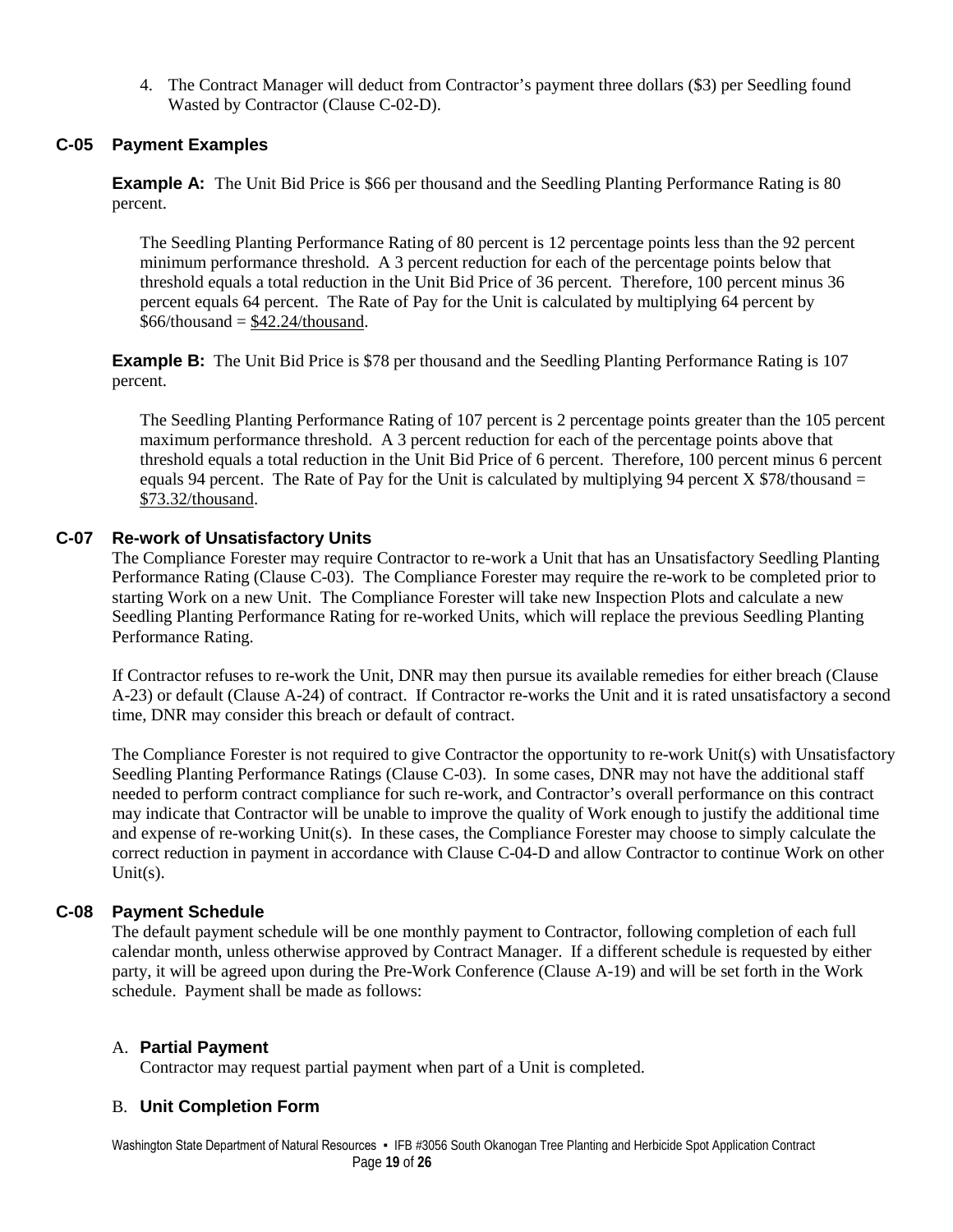Contractor or Designated Contract Representative shall sign the Unit Completion Form after completion of each partial Unit being submitted for payment, or at the conclusion of Work and completion of the Compliance Inspection for each Unit. The Compliance Forester will make payment recommendations for the invoice and forward the Unit completion form to the Contract Manager for processing.

#### C. **Verification Traverse**

If a Unit's acreage is disputed, Contractor may request a verification traverse by DNR. The request must be in writing and signed by Contractor. DNR will base the rate of pay on the acres determined from the verification traverse. If the net acres specified in the Unit Description (Section II-A) are correct within plus or minus five percent  $(\pm 5\%)$  after the verification traverse, Contractor shall pay for the verification traverse at a rate of ten dollars (\$10.00) per one hundred (100) feet of traversed boundary.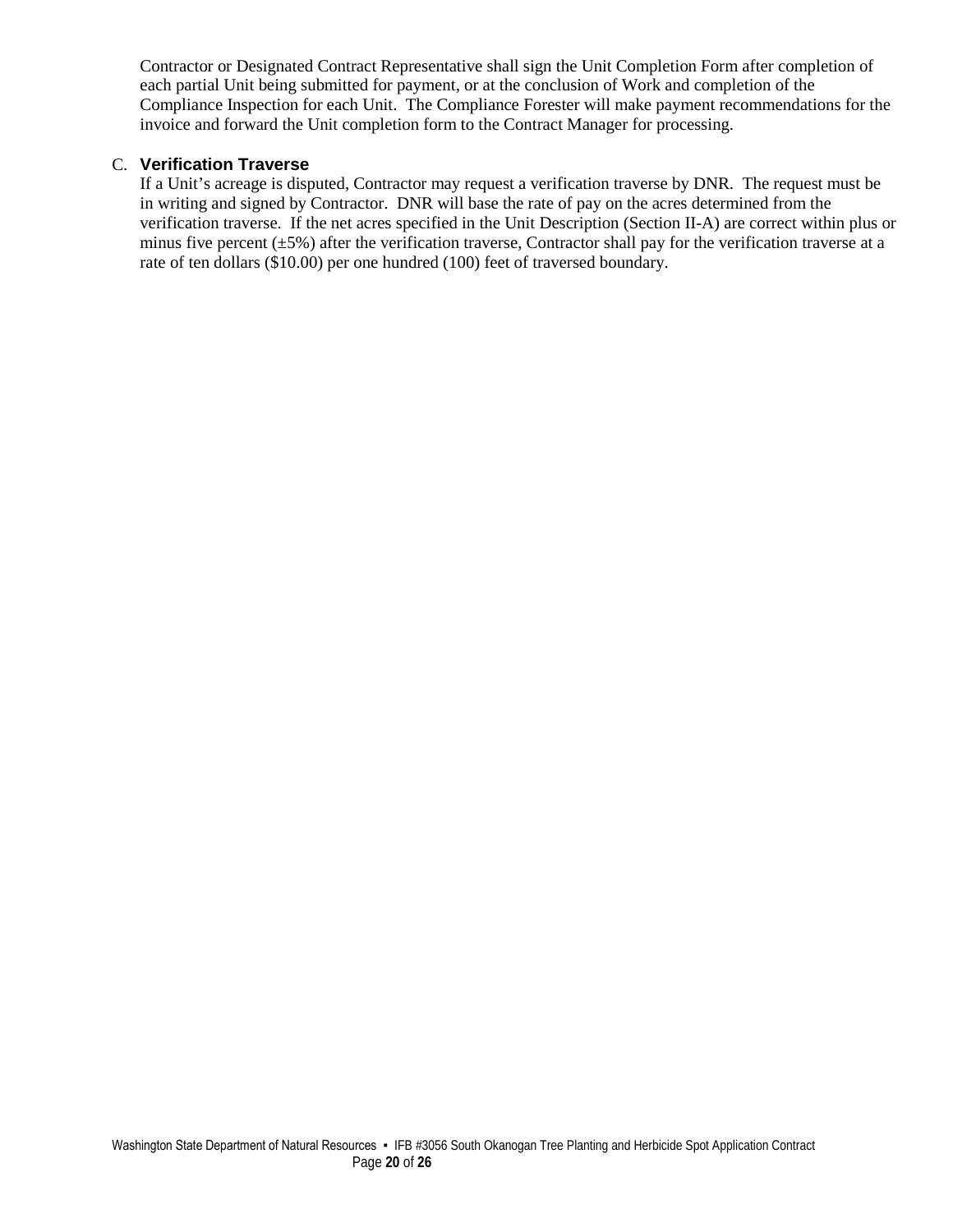## **SECTION II-A: UNIT DESCRIPTION**

**INSTRUCTIONS:** Fill out one row per Seedling species per Unit to be planted. For any Unit where multiple Seedling species are to be planted over a contiguous area within a Unit, only enter the Unit Information on the first row.

| <b>Unit Information</b><br><b>Species Information</b> |                  |                  |                                         |  |      |              |                                          |                                          |        |                                                    |                                                                                       |           |       |                                                                     |                                    |  |                                                                            |
|-------------------------------------------------------|------------------|------------------|-----------------------------------------|--|------|--------------|------------------------------------------|------------------------------------------|--------|----------------------------------------------------|---------------------------------------------------------------------------------------|-----------|-------|---------------------------------------------------------------------|------------------------------------|--|----------------------------------------------------------------------------|
| <b>Unit</b><br>#                                      | <b>Work Area</b> | <b>Unit Name</b> | Elevation Gate   Key   Unit  <br>(feet) |  | #    | <b>Inter</b> | <b>Plant Acres</b><br>to<br><b>Treat</b> | Total<br>Seedlings   Spacing<br>per Acre | (feet) | <b>Average Minimum</b><br><b>Spacing</b><br>(feet) | <b>Maximum</b><br><b>Seedlings</b><br>per<br><b>Inspection Seedling Stock</b><br>Plot |           |       | <b>Seedlings</b><br>per Acre<br>Species   Type   by Species Species | <b>Total</b><br><b>Trees</b><br>by |  | Additional Requirements (i.e.,<br>number of pre-netted<br>Seedlings, etc.) |
|                                                       | 1 S. Okanogan    | Neon TS U4       | 3500                                    |  | Hurd |              | 75                                       | 155                                      | 17     | 15                                                 | 3                                                                                     | PP        | $P+O$ | 105                                                                 | 7903                               |  |                                                                            |
|                                                       |                  |                  |                                         |  |      |              |                                          |                                          |        |                                                    |                                                                                       | WL        | $P+O$ | 50                                                                  | 3715                               |  |                                                                            |
| 2 S.                                                  | . Okanogan       | Neon TS U5       | 3500                                    |  | Hurd |              | 56                                       | 156                                      | 17     | 15                                                 | 3                                                                                     | <b>PP</b> | $P+O$ | 56                                                                  | 3193                               |  |                                                                            |
|                                                       |                  |                  |                                         |  |      |              |                                          |                                          |        |                                                    |                                                                                       | WL        | $P+O$ | 100                                                                 | 5642                               |  |                                                                            |
| $\overline{3}$                                        | . Okanogan       | Neon TS U6       | 3500                                    |  | Hurd |              | 72                                       | 154                                      | 17     | 15                                                 | 3                                                                                     | <b>PP</b> | $P+O$ | 55                                                                  | 3940                               |  |                                                                            |
|                                                       |                  |                  |                                         |  |      |              |                                          |                                          |        |                                                    |                                                                                       | WL        | $P+O$ | 99                                                                  | 7141                               |  |                                                                            |
| $4$ S.                                                | . Okanogan       | Neon TS U7       | 3500                                    |  | Hurd |              | 49                                       | 156                                      | 17     | 15                                                 | 3                                                                                     | <b>PP</b> | $P+O$ | 56                                                                  | 2786                               |  |                                                                            |
|                                                       |                  |                  |                                         |  |      |              |                                          |                                          |        |                                                    |                                                                                       | WL        | $P+O$ | 100                                                                 | 4818                               |  |                                                                            |
| $5$ $\overline{\phantom{1}}$ $\overline{\phantom{1}}$ | . Okanogan       | Neon TS U9       | 3700                                    |  | Hurd |              | 36                                       | 156                                      | 17     | 15                                                 | 3                                                                                     | <b>PP</b> | $P+O$ | 56                                                                  | 1998                               |  |                                                                            |
|                                                       |                  |                  |                                         |  |      |              |                                          |                                          |        |                                                    |                                                                                       | WL        | $P+O$ | 100                                                                 | 3624                               |  |                                                                            |

#### **Application Requirements:**

- 1. Herbicide mixes shall be applied as a directed spot spray treatment by backpack sprayers equipped with MeterJet calibrated spray attachments equipped with solid cone nozzles.
- 2. MeterJet calibrating cylinder is to be set at 12 ml of liquid per trigger pull.
- 3. Cone nozzle is to be held shoulder high to produce a consistent sprayed circle of five feet.
- 4. The maximum acceptable ratio of tree planters to chemical applicators shall be 2 planters to one chemical applicator.
- 5. Contractor shall submit completed chemical application records for each unit within 24 hours of unit completion.
- 6. BullsEye: Mix at 0.5 oz/gallon

| Mix | Product         | <b>EPA</b><br>Registration | Active<br>Ingredient     | A.I.<br>Concentration         | Carrier | Rate<br>(Product/Acre) | <b>Trees</b> | Product    |
|-----|-----------------|----------------------------|--------------------------|-------------------------------|---------|------------------------|--------------|------------|
|     | Oust            | 352-392                    | Sulfometuron-I<br>methyl | .213 oz Oust<br>per gal water | Water   | 1.5 oz per acre        | 44.760       | $1.89$ lbs |
|     | <b>BullsEve</b> |                            |                          | 0.5 oz/gallon                 | Water   |                        |              | .23 gal    |

Allowable Substitutes:

1. Oust: None Permitted

2. BullsEye: An equivalent approved by Contract Manager.

#### **For questions concerning this contract call NE Region Intensive Management Forester Phil Anderson (509-684-7474).**

#### **Unit Forester in charge of South Okanogan contract administration is Jake Townsend (509) 429-0545.**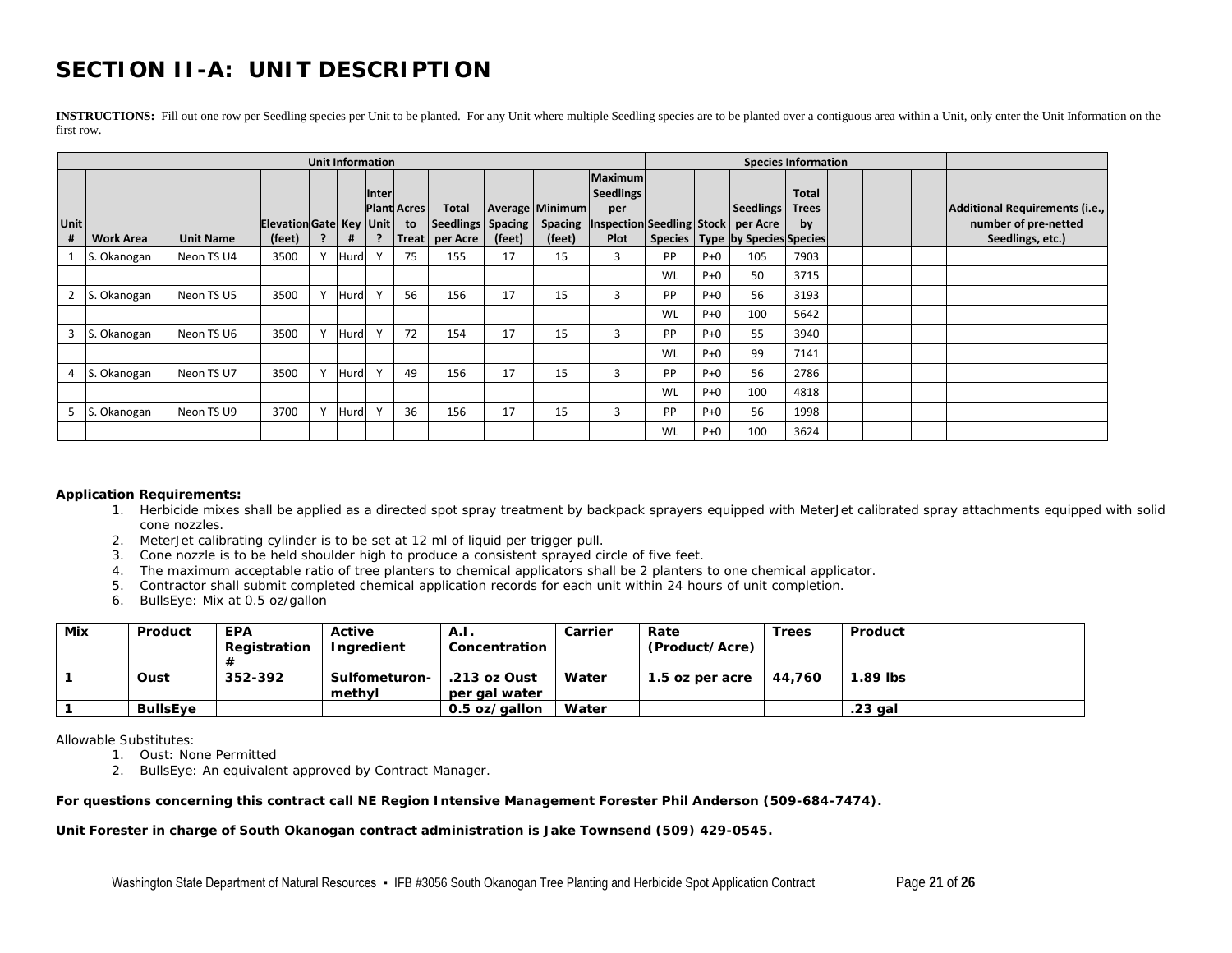## **SECTION II-B: UNIT MAPS**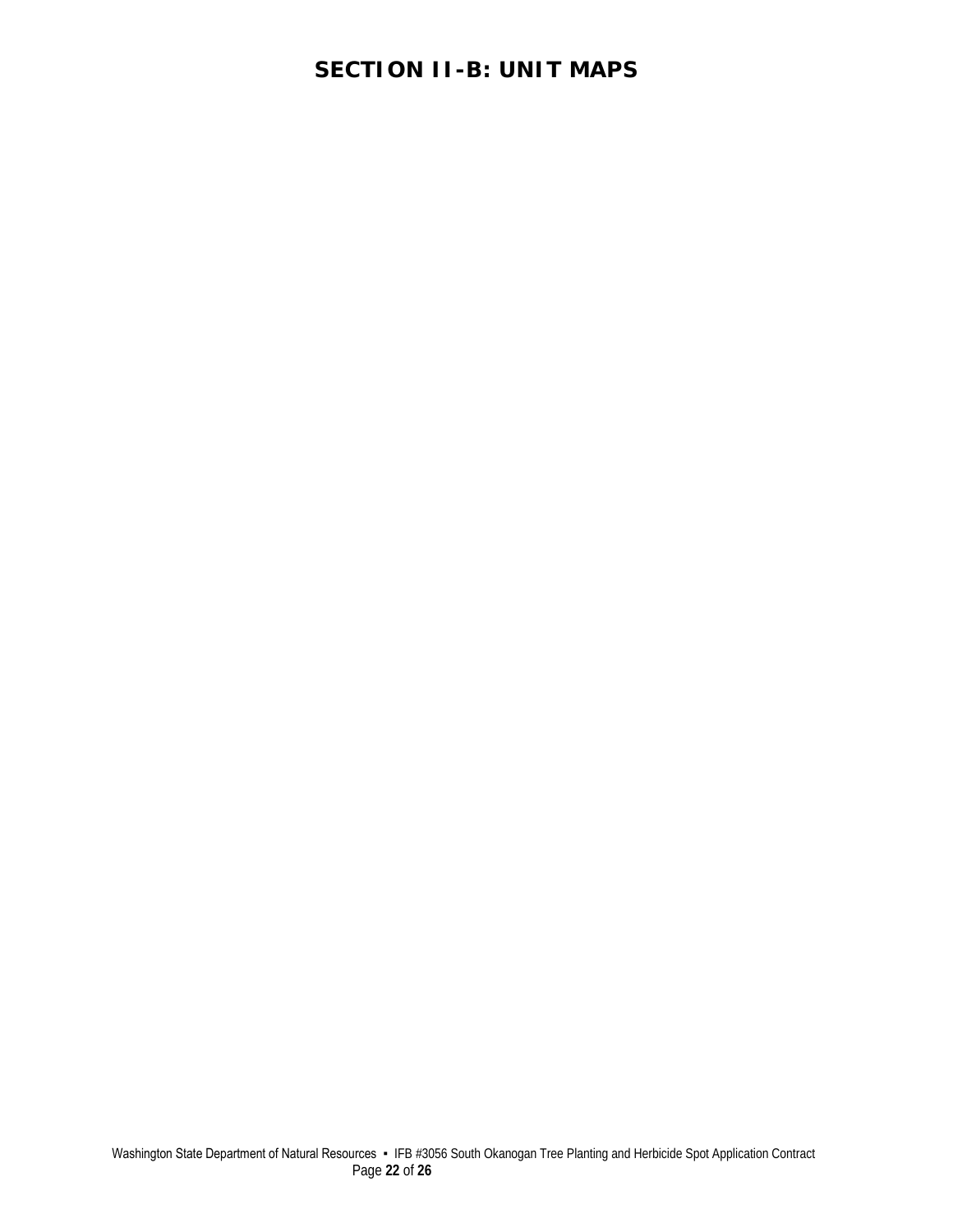

Washington State Department of Natural Resources • IFB #3056 South Okanogan Tree Planting and Herbicide Spot Application Contract Page **23** of **26**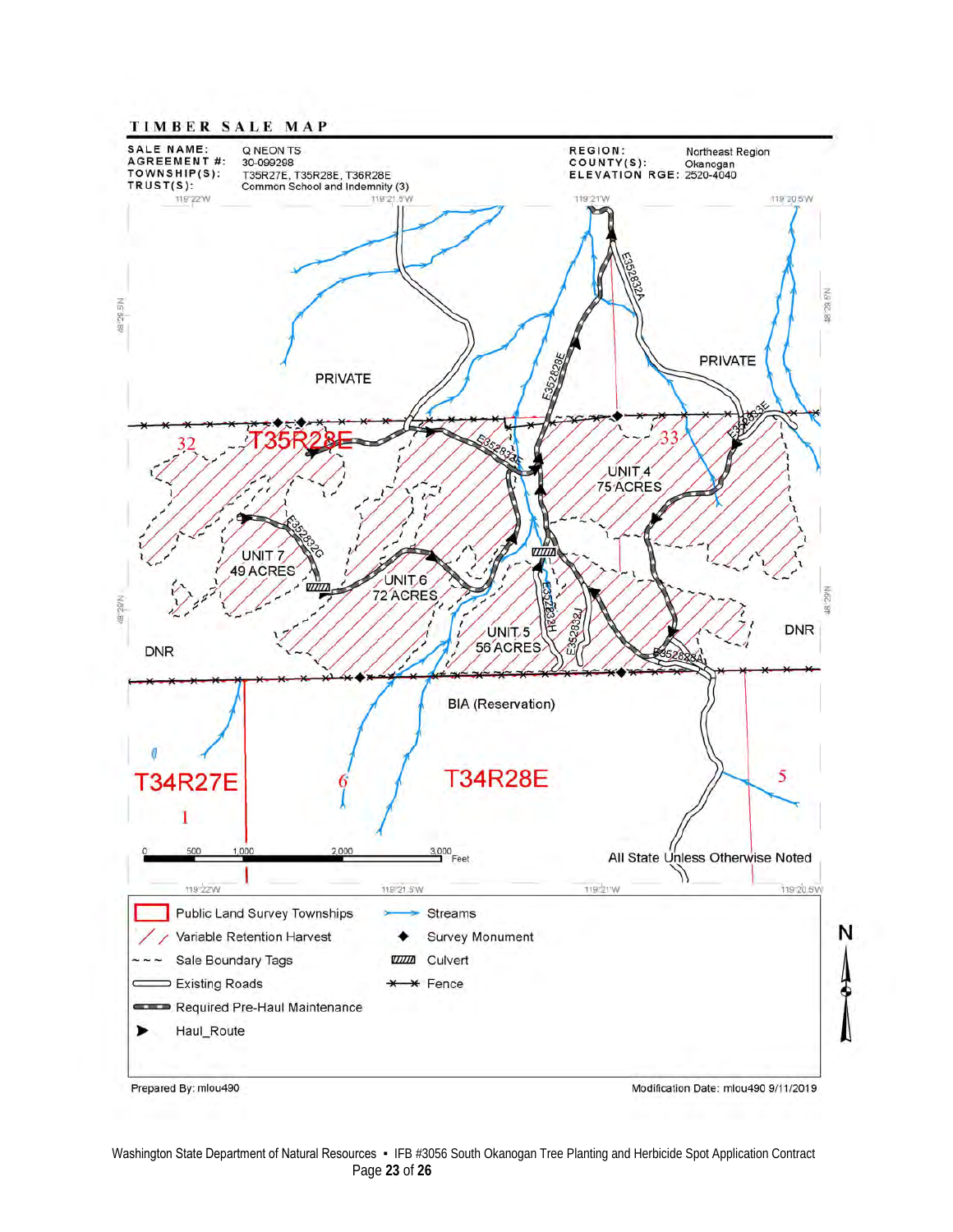

Prepared By: mlou490

Modification Date: mlou490 9/11/2019

Washington State Department of Natural Resources • IFB #3056 South Okanogan Tree Planting and Herbicide Spot Application Contract Page **24** of **26**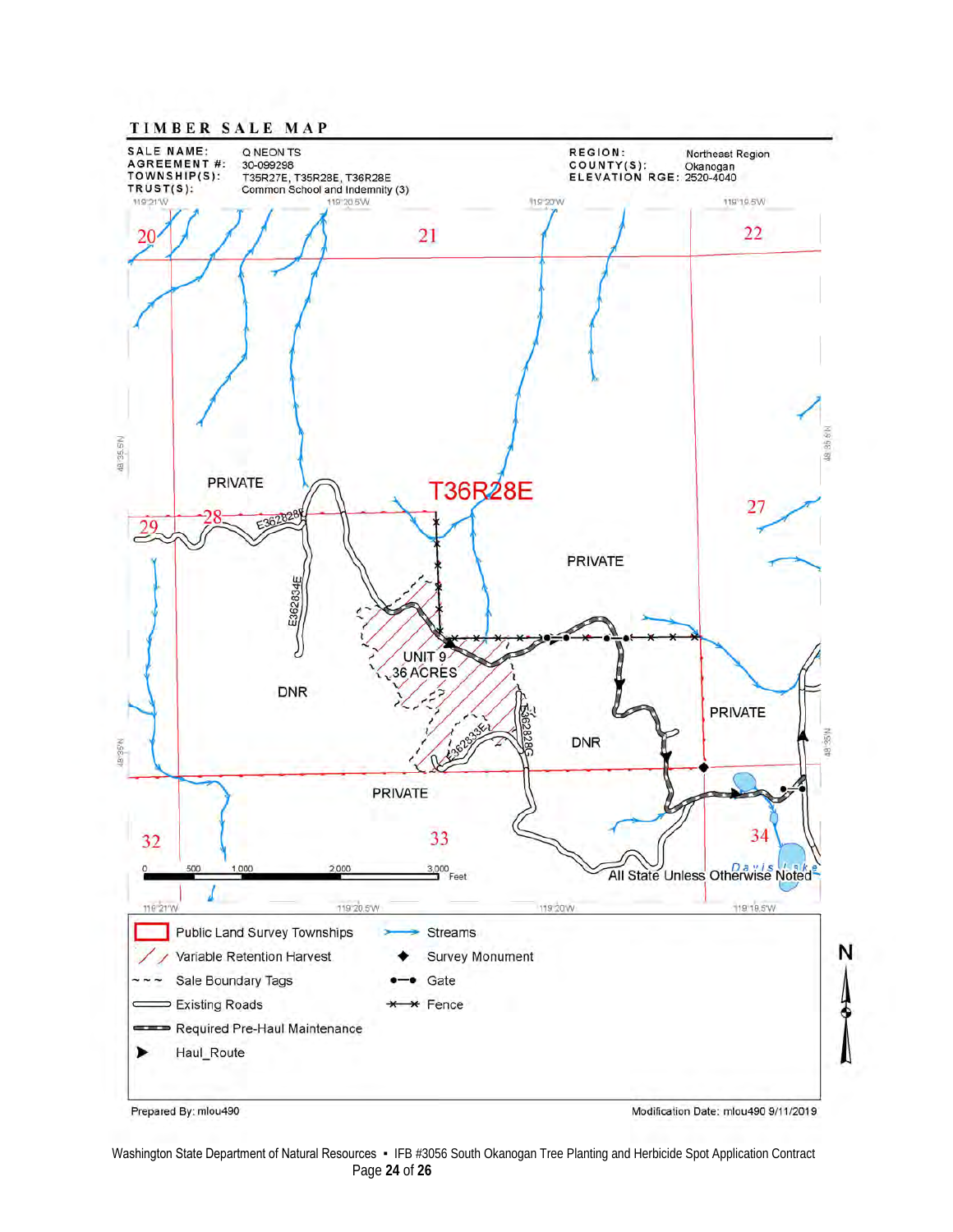## **SECTION II-C: VICINITY MAPS**

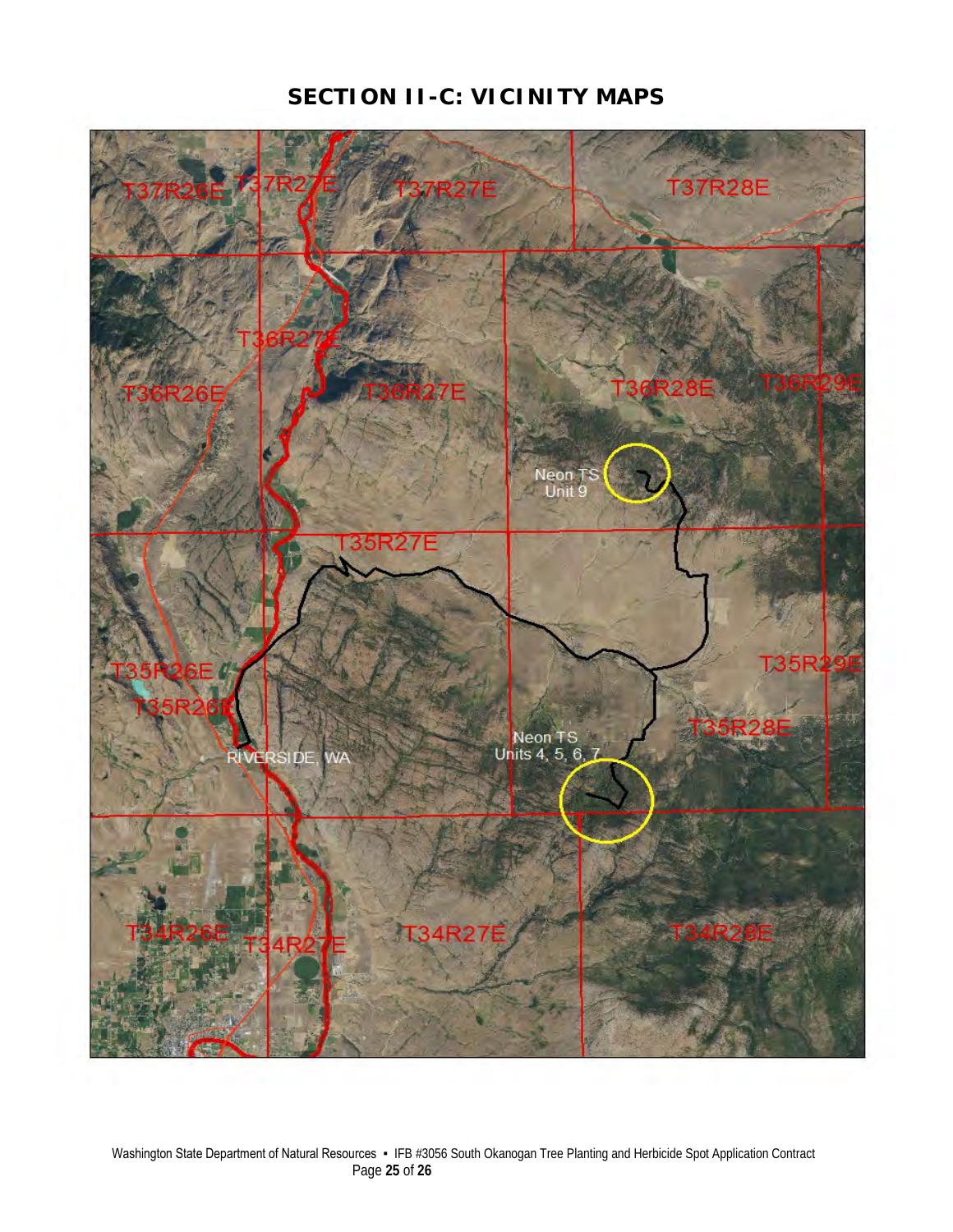## **SECTION III: CONTRACT SIGNATURES PAGE**

### **IN WITNESS WHEREOF, the parties have executed this Agreement.**

CONTRACTOR STATE OF WASHINGTON DEPARTMENT OF NATURAL RESOURCES

| Signature | Date | Signature             | Date |
|-----------|------|-----------------------|------|
|           |      | Ken McNamee           |      |
| Name      |      | Name                  |      |
|           |      | <b>Region Manager</b> |      |
| Title     |      | Title                 |      |
| Address   |      | Address               |      |
|           |      |                       |      |
| Telephone |      | Telephone             |      |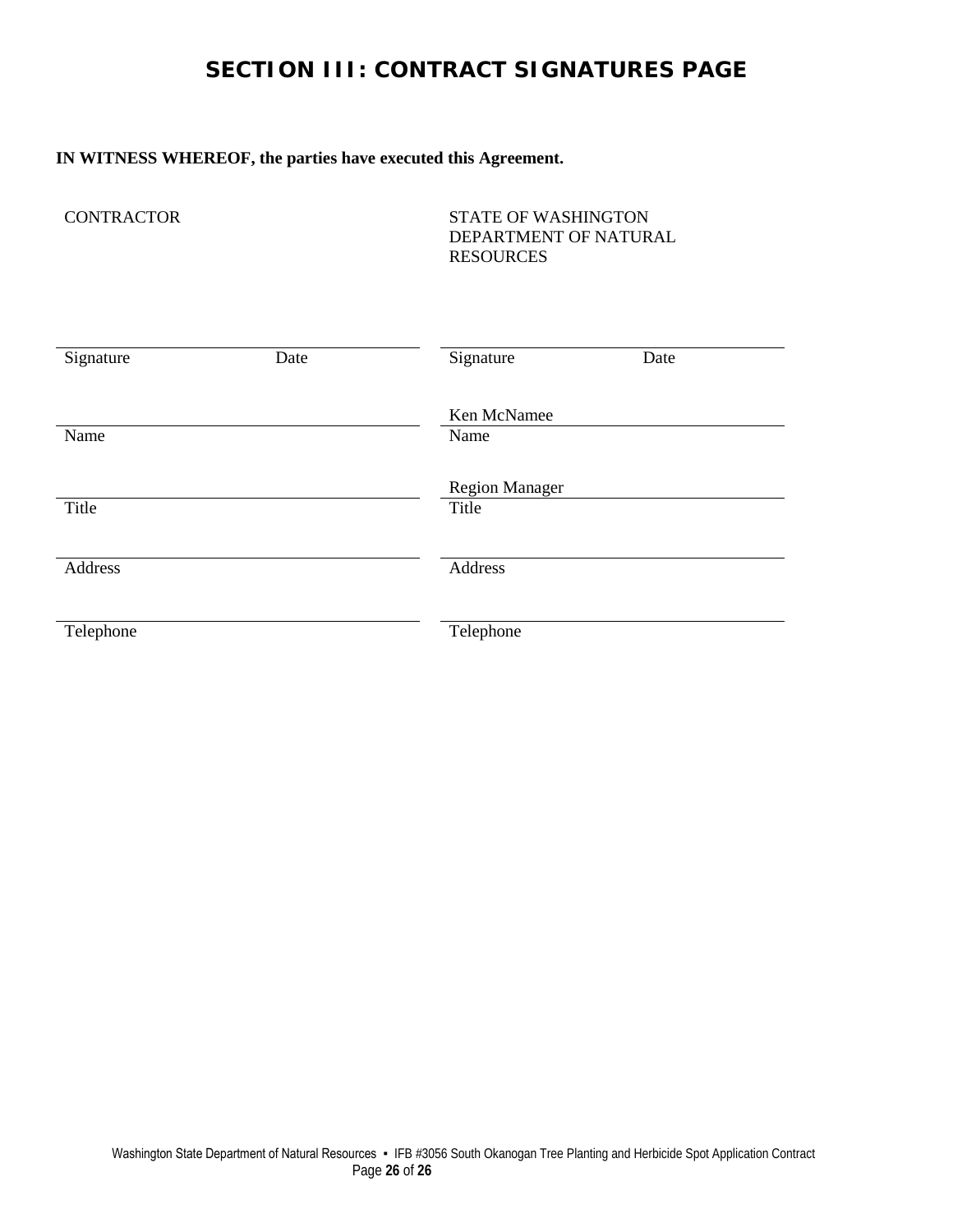# **EXHIBIT 2: Bid Documents**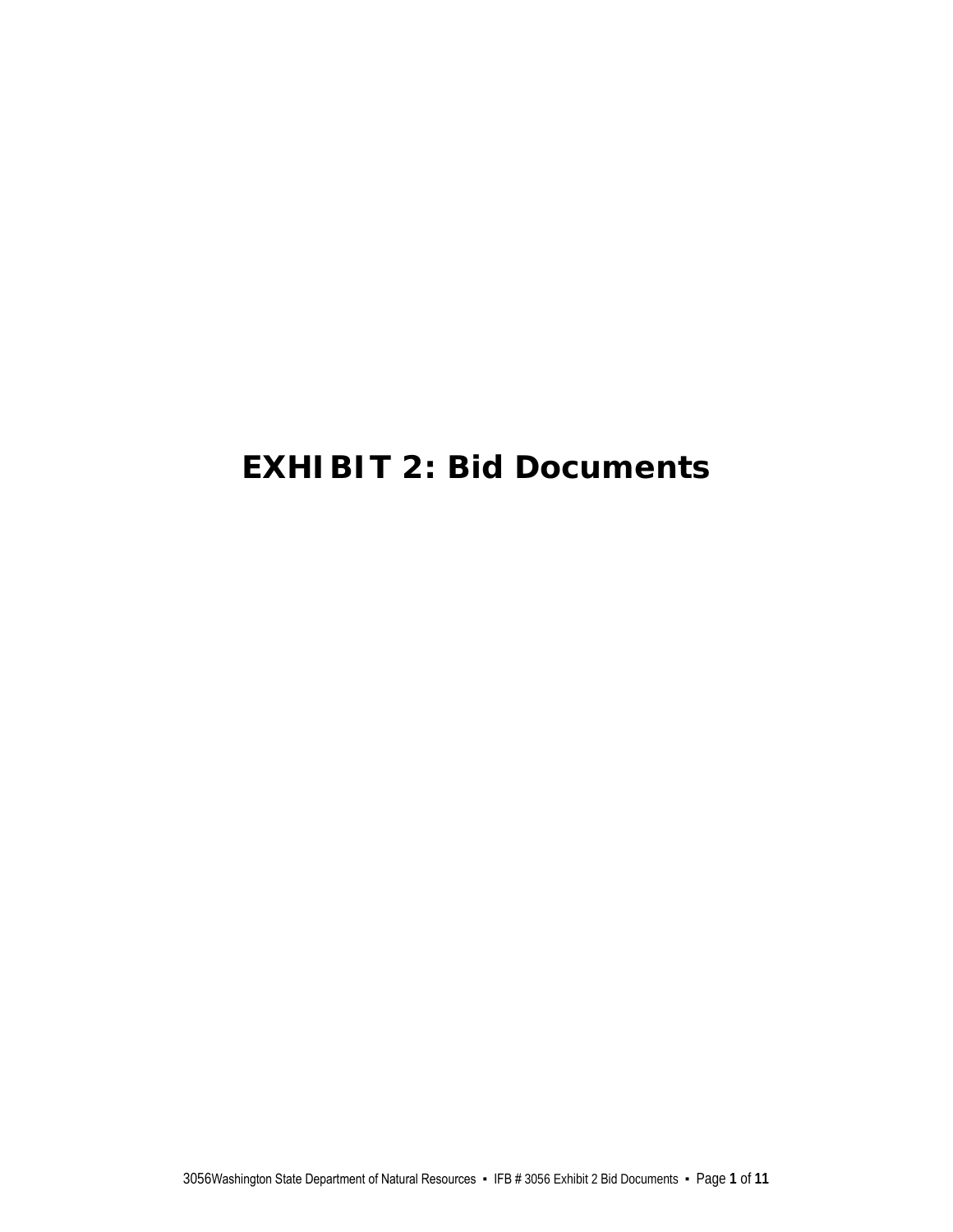## **EXHIBIT 2-A: FORMS CHECKLIST**

This checklist is provided for Bidder's convenience only and identifies the bid documents that are required to be submitted with the Bid package for it to be accepted. Any Bid packages received without these documents may be rejected:

| $\bullet$ | Bidder Information - (Exhibit 2-B)                               |  |
|-----------|------------------------------------------------------------------|--|
| $\bullet$ | Bidder Certifications and Assurances (Exhibit 2-C)               |  |
| $\bullet$ | Contractor Certifications (Exhibit 2-D)                          |  |
| $\bullet$ | Bidder References - (Exhibit 2-E)                                |  |
|           | Contractor's Declaration of Industrial Insurance - (Exhibit 2-F) |  |
|           | Solicitation to Offer and Contract Award - (Exhibit 2-G)         |  |
|           | Bid Form - (Exhibit 2-H)                                         |  |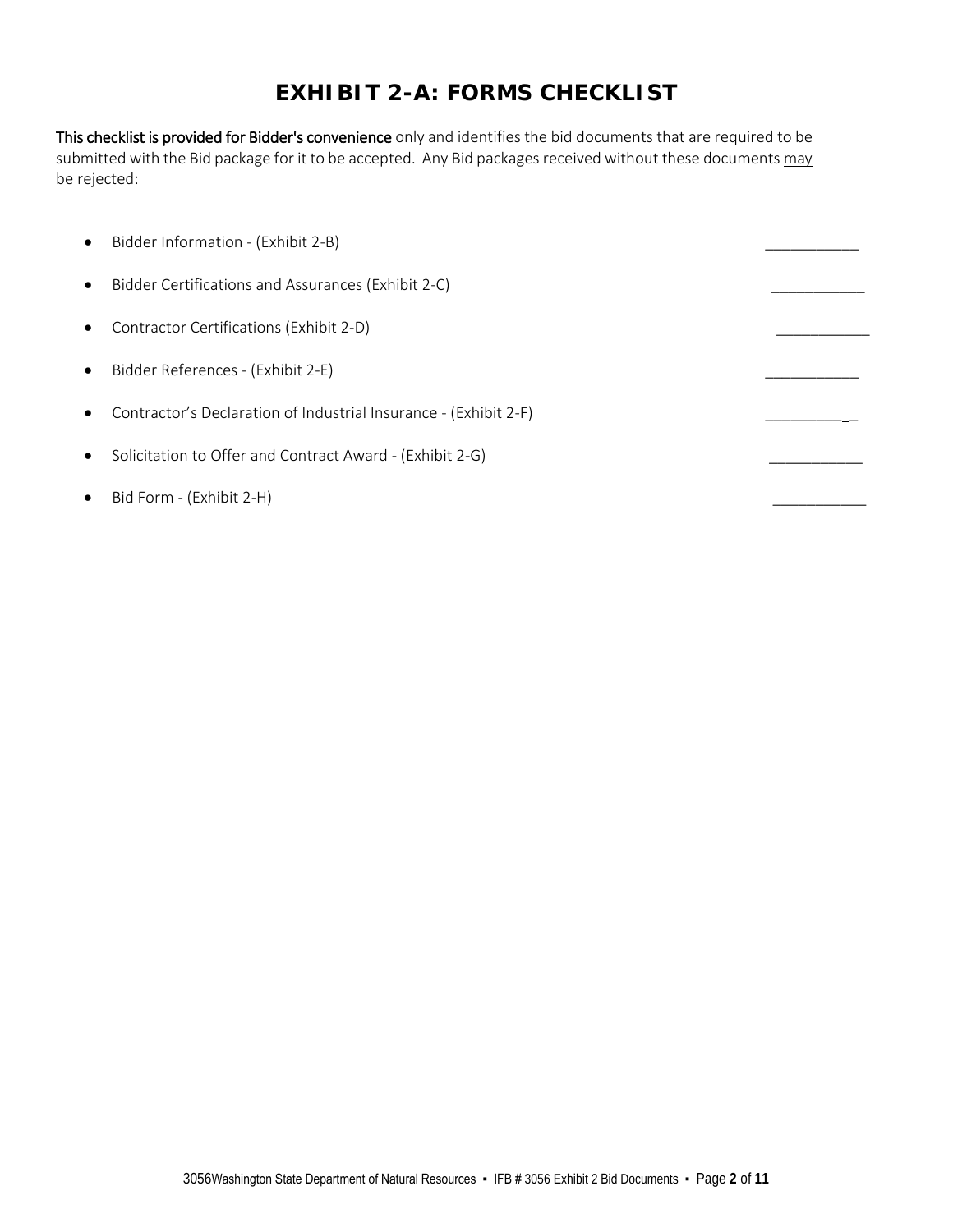## **EXHIBIT 2-B: BIDDER INFORMATION**

Identify the Authorized Representative by clearly filling out the table below. The Authorized Representative is the individual within the organization whose signature binds the Bidder to the offer.

| Name                    |
|-------------------------|
|                         |
| Address                 |
|                         |
|                         |
| Contact phone number(s) |
|                         |
|                         |
| Fax                     |
|                         |
| Email                   |
|                         |

### Authorized Representative

Authorized Representative Signature and Date

\_\_\_\_\_\_\_\_\_\_\_\_\_\_\_\_\_\_\_\_\_\_\_\_\_\_\_\_\_\_\_\_\_\_\_\_\_\_\_\_\_\_\_\_\_\_\_\_\_\_\_\_\_\_\_\_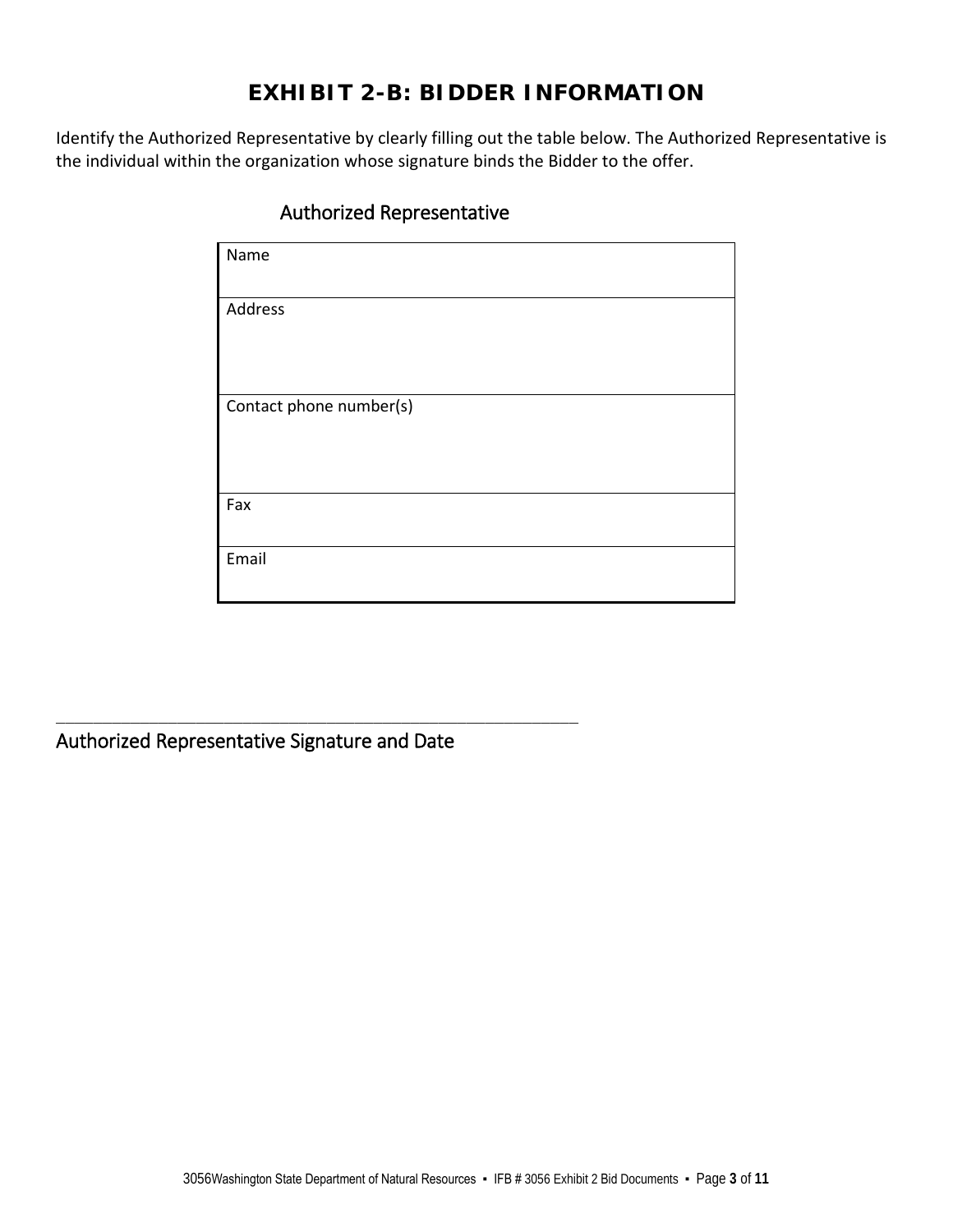## **EXHIBIT 2-C: BIDDER CERTIFICATIONS AND ASSURANCES**

#### **INVITATION FOR BID (IFB) # 3056:**

#### **South Okanogan Tree Planting and Herbicide Spot Application Contract**

I/we make the following certifications and assurances as a required element of the proposal to which it is attached, understanding that the truthfulness of the facts affirmed here and the continuing compliance with these requirements are conditions precedent to the award or continuation of the related contract(s):

- 1. I/we declare that all answers and statements made in the proposal are true and correct.
- 2. The prices and/or cost data have been determined independently, without consultation, communication, or agreement with others for the purpose of restricting competition. However, I/we may freely join with other persons or organizations for the purpose of presenting a single proposal.
- 3. The attached proposal is a firm offer for a period of 60 days following receipt, and it may be accepted by DNR without further negotiation (except where obviously required by lack of certainty in key terms) at any time within the 60-day period.
- 4. In preparing this proposal, I/we have not been assisted by any current or former employee of the state of Washington whose duties relate (or did relate) to this proposal or prospective contract, and who was assisting in other than his or her official, public capacity. (Any exceptions to these assurances are described in full detail on a separate page and attached to this document.)
- 5. I/we understand that DNR will not reimburse me/us for any costs incurred in the preparation of this proposal. All proposals become the property of DNR, and I/we claim no proprietary right to the ideas, writings, items, or samples, unless so stated in this proposal.
- 6. Unless otherwise required by law, the prices and/or cost data that have been submitted have not been knowingly disclosed by the Bidder and will not knowingly be disclosed by him/her prior to opening, directly or indirectly to any other Bidder or to any competitor.
- 7. I/we agree that submission of the attached proposal constitutes acceptance of the solicitation contents and the attached sample contract and general terms and conditions. If there are any exceptions to these terms, I/we have described those exceptions in detail on a page attached to this document.
- 8. No attempt has been made or will be made by the Bidder to induce any other person or firm to submit or not to submit a proposal for the purpose of restricting competition.
- 9. I/we grant DNR the right to contact references and others, who may have pertinent information regarding the Bidder's prior experience and ability to perform the services contemplated in this IFB.
- 10. If any staff member(s) who will perform work on this contract has retired from the State of Washington under the provisions of the 2008 Early Retirement Factors legislation, his/her name(s) is noted on a separately attached page.

On behalf of the Bidder submitting this proposal, my name below attests to the accuracy of the above statement(s).

Bidder's Signature Date Date

Bidder's Printed Name and Title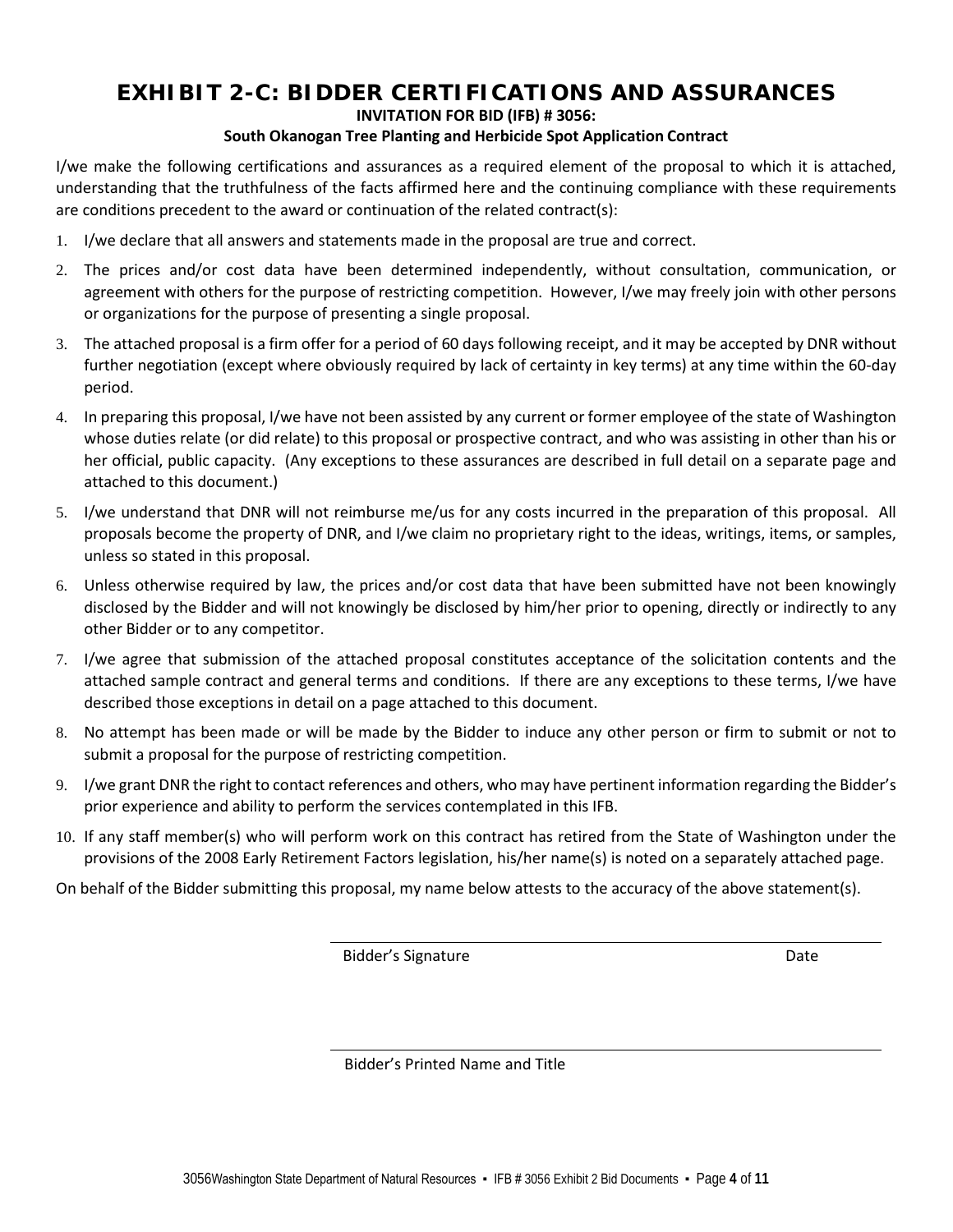## **EXHIBIT 2-D: CONTRACTOR CERTIFICATIONS RESPONSIBLE BIDDER CRITERIA – WAGE LAW COMPLIANCE**

### **WASHINGTON STATE PROCUREMENT OF GOODS** & **SERVICES CONTRACTS**

*Prior to awarding a contract, agencies are required to determine that a bidder is a 'responsible bidder.' Se[e RCW 39.26.160\(2\) and \(4\).](http://apps.leg.wa.gov/Rcw/default.aspx?cite=39.26) Pursuant to legislative enactment in 2017, the responsible bidder criteria include a contractor certification that the contractor has not*  willfully violated Washington's wage laws. See Chap. 258, 2017 Laws (enacting *[SSB5301](http://lawfilesext.leg.wa.gov/biennium/2017-18/Pdf/Bills/Session%20Laws/Senate/5301-S.SL.pdf)*).

#### **SOLICITATION DATE:** Month **February**, Day **23**, Year **2022**

#### **SOLICITATION NO.: 3056**

I hereby certify, on behalf of the firm identified below, as follows (check one):

**NO WAGE VIOLATIONS.** This firm has **NOT** been determined by a final and binding citation and notice of assessment issued by the Washington Department of Labor and Industries or through a civil judgment entered by a court of limited or general jurisdiction to have willfully violated, as defined in [RCW 49.48.082,](http://app.leg.wa.gov/RCW/default.aspx?cite=49.48.082) any provision of RCW chapters [49.46,](http://app.leg.wa.gov/RCW/default.aspx?cite=49.46) [49.48,](http://app.leg.wa.gov/RCW/default.aspx?cite=49.48) or [49.52](http://app.leg.wa.gov/RCW/default.aspx?cite=49.52) within three (3) years prior to the date of the above-referenced procurement solicitation date.

OR

**VIOLATIONS OF WAGE LAWS.** This firm has been determined by a final and binding citation and notice of assessment issued by the Washington Department of Labor and Industries or through a civil judgment entered by a court of limited or general jurisdiction to have willfully violated, as defined in [RCW 49.48.082,](http://app.leg.wa.gov/RCW/default.aspx?cite=49.48.082) any provision of RCW chapters [49.46,](http://app.leg.wa.gov/RCW/default.aspx?cite=49.46) [49.48,](http://app.leg.wa.gov/RCW/default.aspx?cite=49.48) or [49.52](http://app.leg.wa.gov/RCW/default.aspx?cite=49.52) within three (3) years prior to the date of the above-referenced procurement solicitation date.

I hereby certify, under penalty of perjury under the laws of the State of Washington, that the certificationshereinare true and correct and that I am authorized to make these certifications on behalf of the firm listed herein.

PRINT FULL LEGAL ENTITY NAME OF FIRM SUBMITTING BID

SIGNATURE OF AUTHORIZED PERSON **Example 20 SIGNATURE OF AUTHORIZED PERSON** 

PRINTED NAME OF PERSON MAKING CERTIFICATION FOR FIRM

TITLE OF PERSON SIGNING CERTIFICATE

\_\_\_\_\_\_\_\_\_\_\_\_\_\_\_\_\_\_\_\_\_\_\_\_\_\_\_\_\_\_\_\_\_\_\_\_\_\_ PRINT COUNTY AND STATE WHERE SIGNED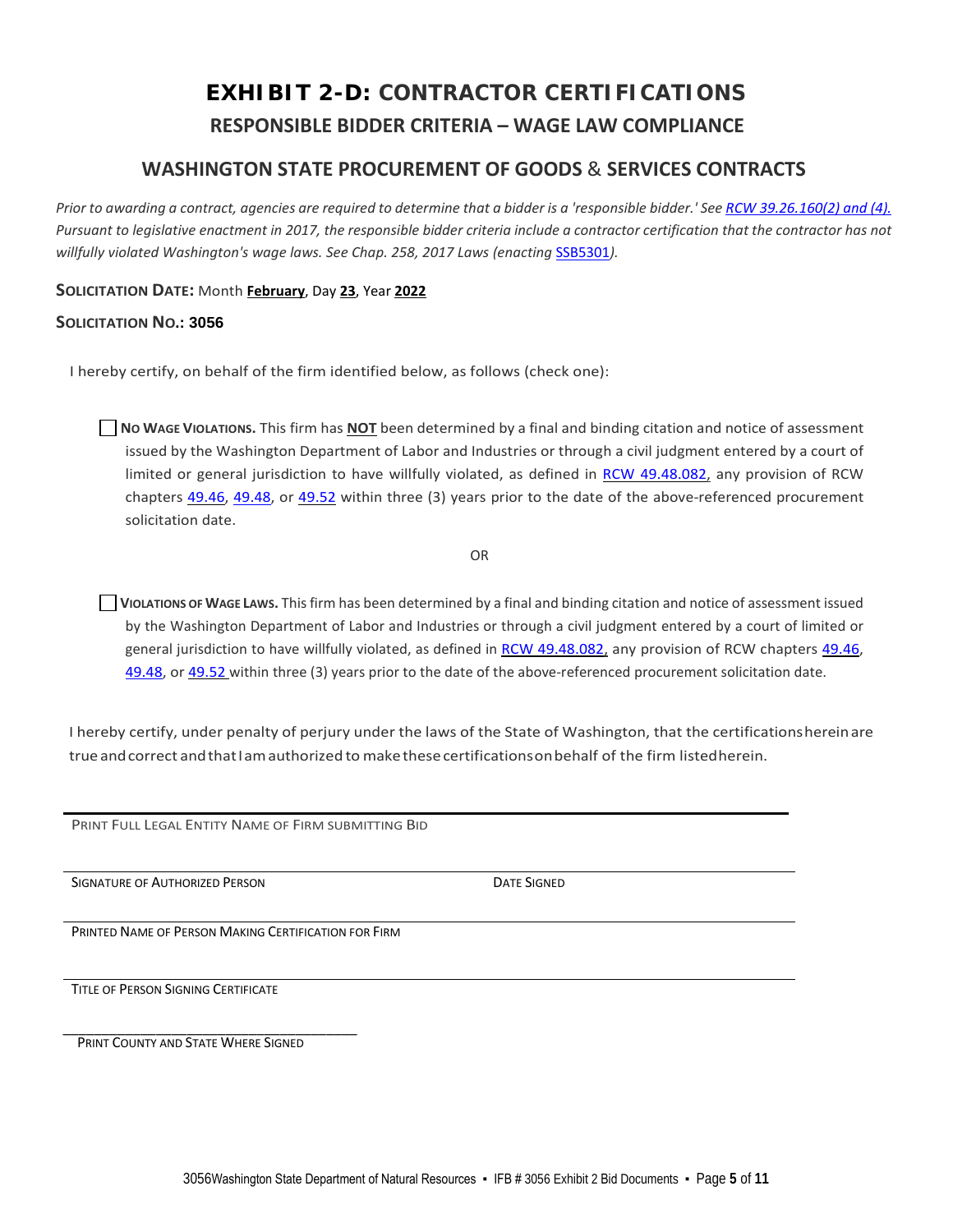### **EXHIBIT 2-D BIDDER CERTIFICATIONS (continued)**

### **RESPONSIBLE BIDDER CRITERIA – WORKER'S RIGHTS EXECUTIVE ORDER 18-03**

*Pursuant to the Washington State Governor's Executive Order 18-03 (dated June 12, 2018), the Washington State Department of Natural*  Resources is seeking to contract with qualified entities and business owners who certify that their employees are not, as a condition of *employment, subject to mandatory individual arbitration clauses and class or collective action waivers.*

**SOLICITATION DATE:** Month **February**, Day **23**, Year **2022**

#### **SOLICITATION NO.: 3056**

I hereby certify, on behalf of the firm identified below, as follows (check one):

 **NO MANDATORY INDIVIDUAL ARBITRATION CLAUSES AND CLASS OR COLLECTIVE ACTION WAIVERS FOR EMPLOYEES**. This firm does NOT require its employees, as a condition of employment, to sign or agree to mandatory individual arbitration clauses or class or collective action waivers.

OR

 **MANDATORY INDIVIDUAL ARBITRATION CLAUSES AND CLASS OR COLLECTIVE ACTION WAIVERS FOR EMPLOYEES**. This firm requires its employees, as a condition of employment, to sign or agree to mandatory individual arbitration clauses or class or collective action waivers.

I hereby certify, under penalty of perjury under the laws of the State of Washington, that the certifications herein are true and correct and that I am authorized to make these certifications on behalf of the firm listed herein.

PRINT FULL LEGAL ENTITY NAME OF FIRM SUBMITTING BID, QUOTATION AND/OR PROPOSAL

SIGNATURE OF AUTHORIZED PERSON **Example 2008** DATE SIGNED

PRINTED NAME OF PERSON MAKING CERTIFICATION FOR FIRM

TITLE OF PERSON SIGNING CERTIFICATE

**PRINT COUNTY AND STATE WHERE SIGNED**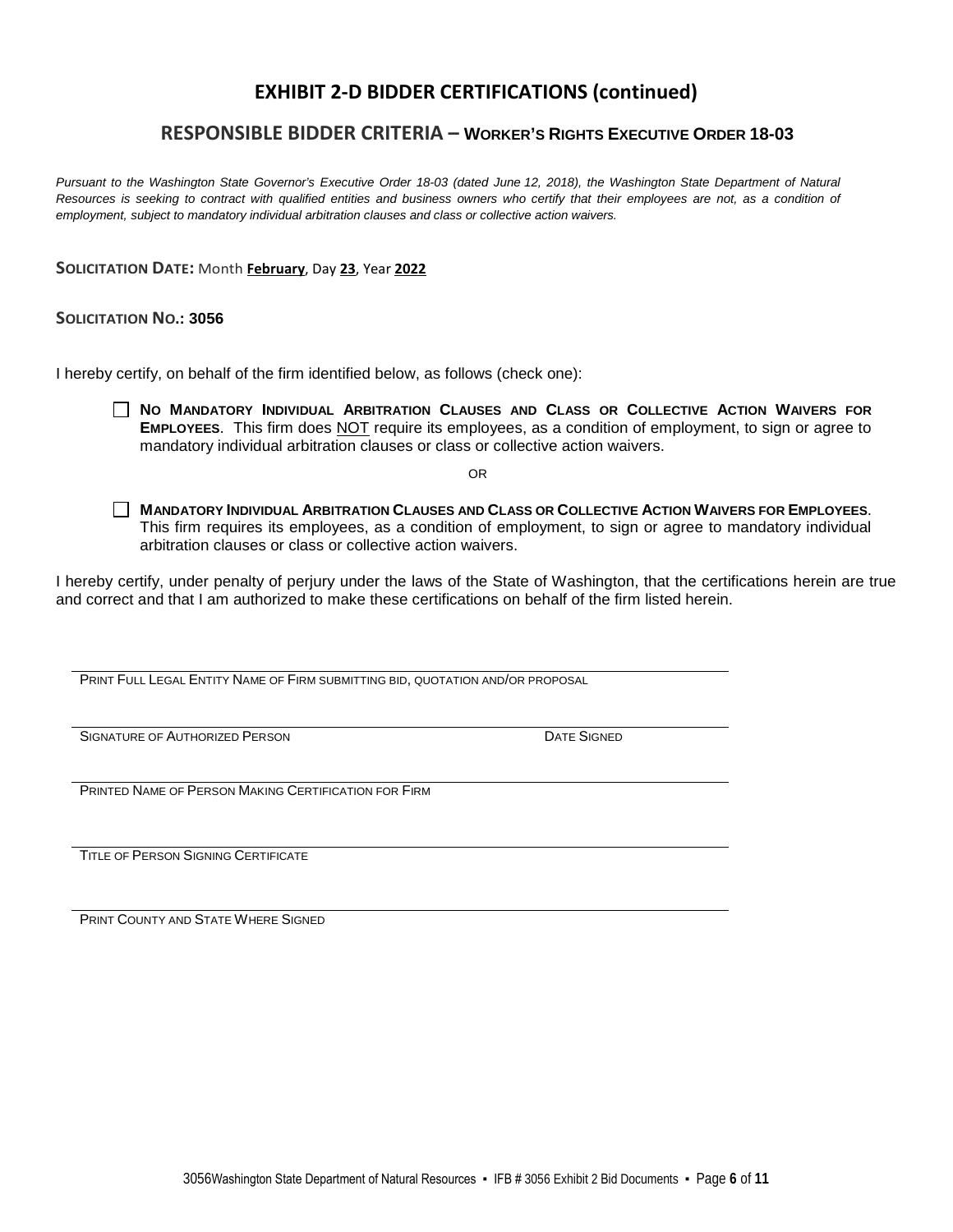## **EXHIBIT 2-E: BIDDER REFERENCES**

**INVITATION FOR BID (IFB) #3056**

#### **SOUTH OKANOGAN TREE PLANTING AND HERBICIDE SPOT APPLICATION CONTRACT**

Bidder shall furnish a minimum of one reference that bid evaluators can check in order to assure the Bidder is capable of performing the work described in Exhibit 1 – Draft Contract with a high level of quality and professionalism. A reference can be either 1) identifying information for a DNR silviculture contract completed in the past 2 years where the Bidder performed work similar to that described in Exhibit 1 – Draft Contract, and/or 2) contact information for a landowner the Bidder has recently completed work similar to that described in Exhibit 1 – Draft Contract. Bid evaluators will refer to past DNR silviculture contract performance reviews and information obtained through reference checks with other landowners in the bid scoring process. Failure to submit references will result in the bid packet being rejected.

NAME OF FIRM SUBMITTING BID for whom this reference applies:

(Note: Consultant submission of this form constitutes permission for AGENCY to contact the reference indicated herein.)

### **Reference up to two (2) DNR silviculture contracts recently completed by the Bidder, if available. If possible, refer to contracts where similar work was performed.**

| Contract #:   |
|---------------|
| DNR region:   |
| Type of work: |
|               |
|               |

| Contact information and description of services provided for up to three (3) other landowners where the |
|---------------------------------------------------------------------------------------------------------|
| Bidder has recently completed similar types of work.                                                    |

| Contact Name of Reference #1:        | Contact's E-mail:                                                     |
|--------------------------------------|-----------------------------------------------------------------------|
| Contact's Phone Number:              | Name of Bidder's lead 'foreperson' who is known to this<br>Reference: |
| Time Frame of Services Provided:     | Budget for Services Performed by Bidder:                              |
| Type of Services Performed:          |                                                                       |
| (This space reserved for AGENCY use) |                                                                       |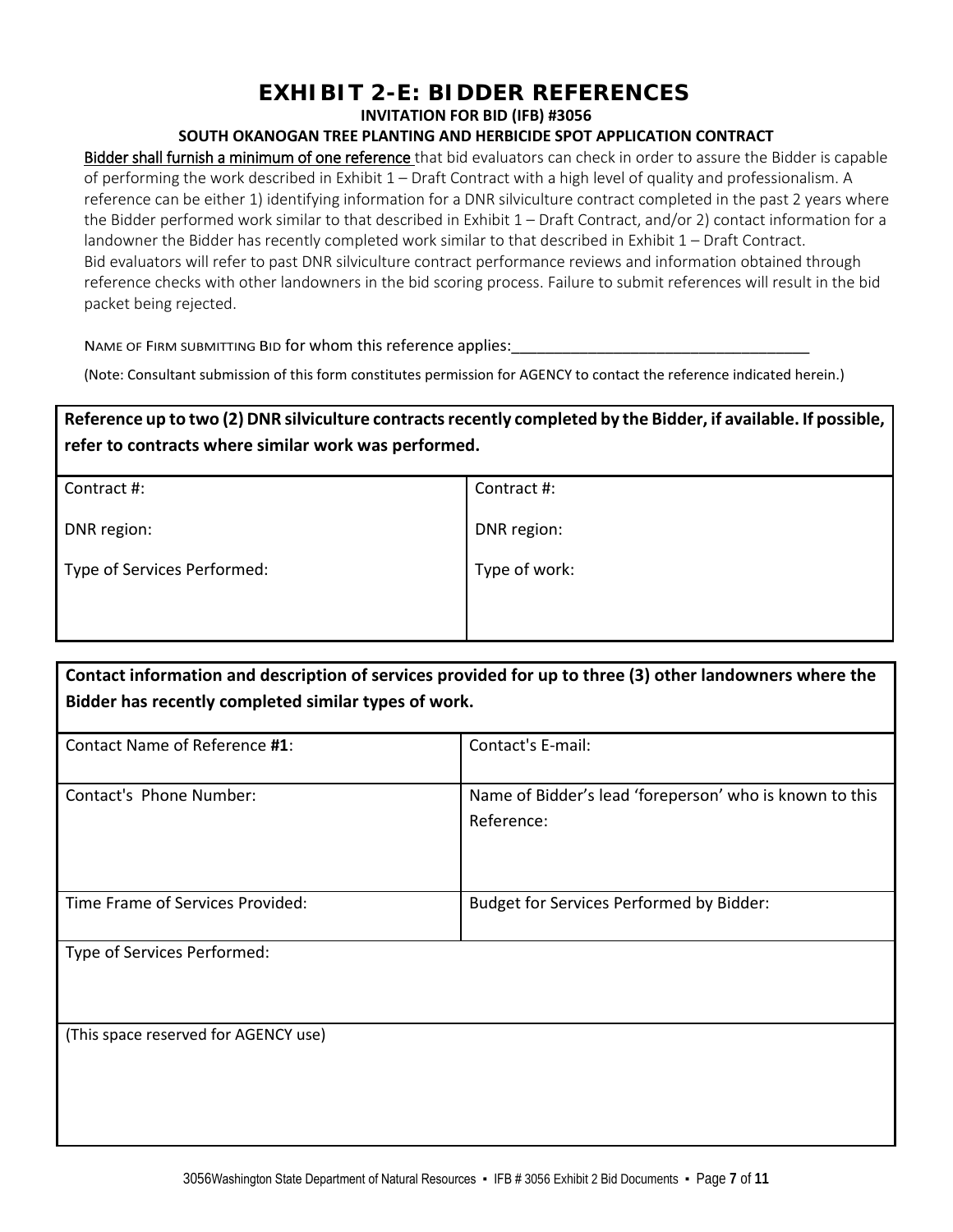## **EXHIBIT 2-E BIDDER REFERENCES (continued)**

| Contact Name of Reference #2:        | Contact's E-mail:                                                     |
|--------------------------------------|-----------------------------------------------------------------------|
| Contact's Phone Number:              | Name of Bidder's lead 'foreperson' who is known to this<br>Reference: |
| Time Frame of Services Provided:     | Budget for Services Performed by Bidder:                              |
| Type of Services Performed:          |                                                                       |
| (This space reserved for AGENCY use) |                                                                       |

| Contact Name of Reference #3:        | Contact's E-mail:                                                     |
|--------------------------------------|-----------------------------------------------------------------------|
| Contact's Phone Number:              | Name of Bidder's lead 'foreperson' who is known to this<br>Reference: |
| Time Frame of Services Provided:     | Budget for Services Performed by Bidder:                              |
| Type of Services Performed:          |                                                                       |
| (This space reserved for AGENCY use) |                                                                       |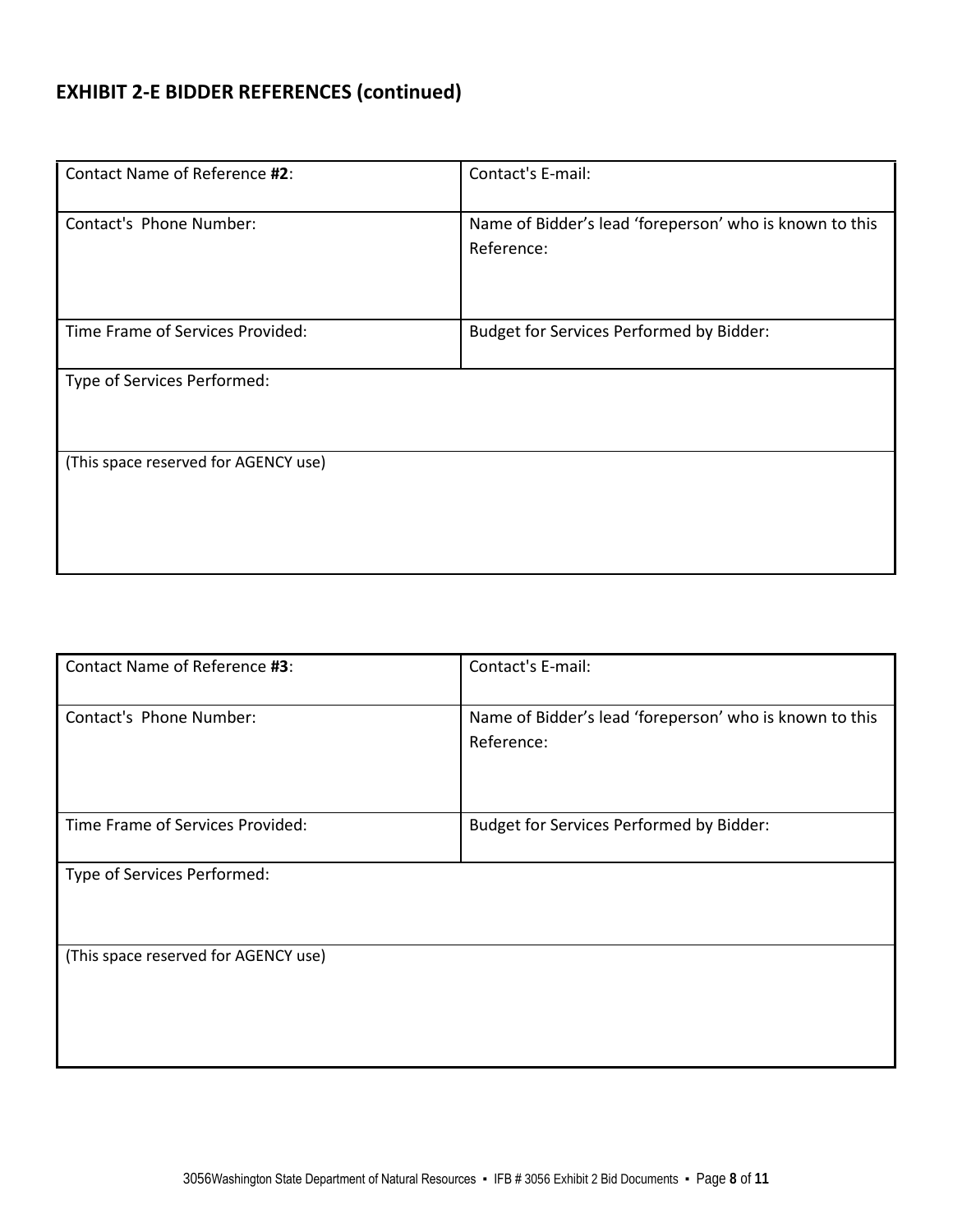## **EXHIBIT 2-F: CONTRACTOR'S DECLARATION OF INDUSTRIAL INSURANCE STATUS**

## INVITATION TO BID NUMBER 3056

(For Bidder Use Only)

The undersigned represents that they operate as (check one)\_\_\_\_ an individual, as\_\_\_\_ a partnership, or as\_\_\_\_ a corporation incorporated in the State of\_\_\_\_\_\_\_\_\_\_\_\_\_\_\_\_\_\_\_\_\_\_\_\_. The undersigned further certifies that they will not be assisted by other individuals in the performance of this contract.

For the purpose of Industrial Insurance premiums payable to the Department of Labor and Industries, every individual in a partnership or joint venture must sign this bid sheet. Individuals not signing the bid sheet but assisting with the Work will be considered workers for the purpose of Industrial Insurance except at the express approval of the Department of Labor and Industries.

| Bidder's Name        | Labor & Industries Account #  |
|----------------------|-------------------------------|
| Signature            | Washington Business License # |
| Title                |                               |
|                      |                               |
|                      |                               |
|                      |                               |
|                      |                               |
| <b>Email Address</b> |                               |

To whom it may concern:

The purpose of this form is to inform persons engaged in contracting activities of their liabilities under the mandatory provisions of the Industrial Insurance Act, Title 51 RCW.

The law provides benefits for a worker, injured in the course of his employment, or his family or dependents in case of death of the worker.

Worker is defined in the law as every person engaged in the employment of an employer under Title 51 RCW or every person working under an independent contract. RCW 51.08.180.

As one whom contracts to perform activities, you may require the assistance of other individuals to complete this contract. In that case, you are required to establish an industrial insurance account with the Department of Labor and Industries and pay the prescribed premium on behalf of your workers.

In the event you obtain the assistance of another person or persons to perform Work in connection with this contract, regardless of the circumstances, you should contact the Department of Labor and Industries at one of its statewide service locations or its Olympia headquarters. You will then be provided with the necessary information regarding opening an account, premium rates, and reporting requirements.

NOTE: Return one (1) copy of this form with each Bid Form (Exhibit 2-H) as per the Invitation to Bid.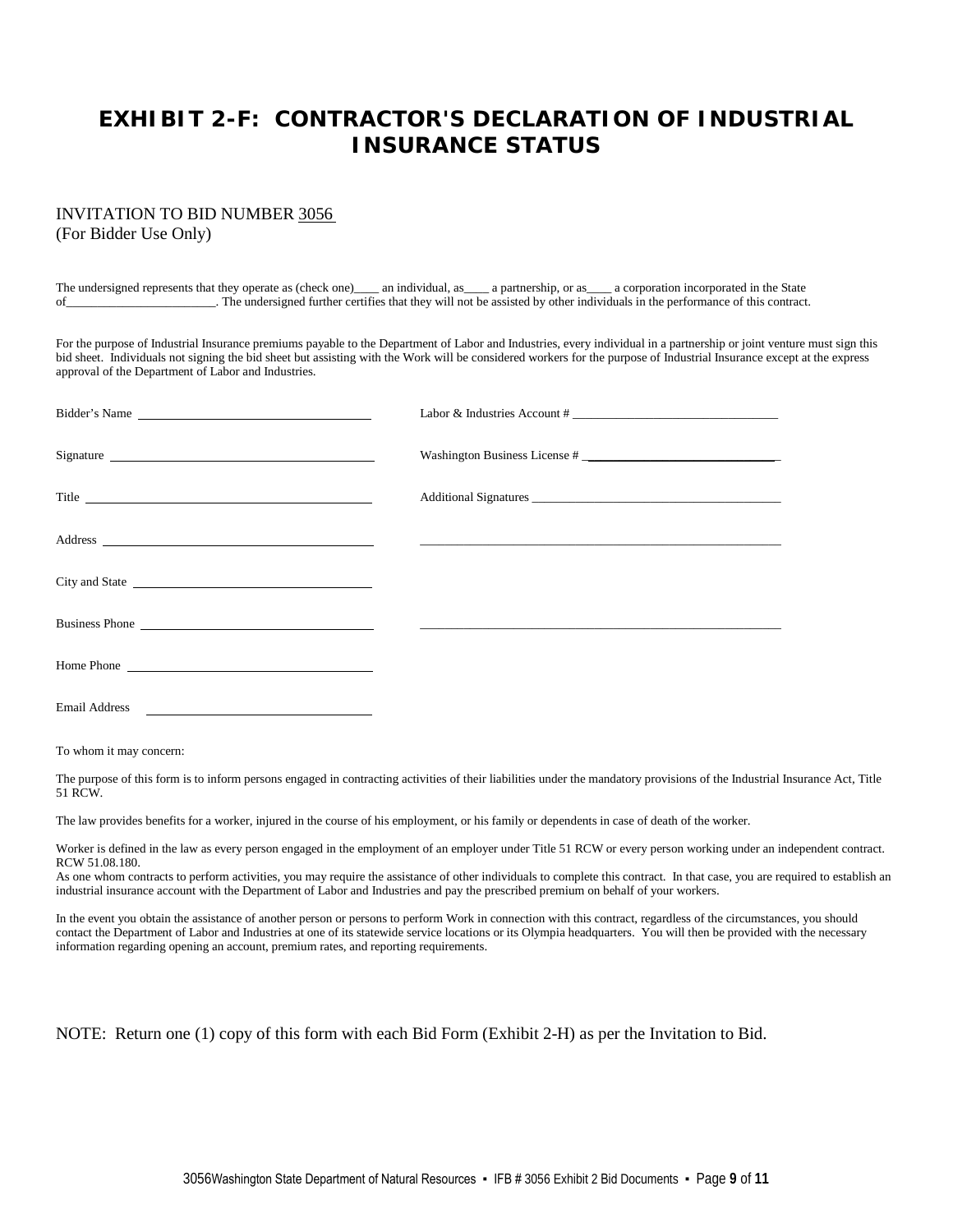## **EXHIBIT 2-G: SOLICITATION TO OFFER**

#### SOLICITATION TO OFFER (For Bidder Use Only)

On condition of a bid award for the Bid Price, the undersigned hereby offers and agrees to furnish services in compliance with all terms, conditions, and specifications of Invitation to Bid #3056. Submittal of this offer with authorized signature constitutes complete understanding of all terms and conditions. Further, submittal of this offer constitutes acceptance of and agreement to comply with all terms and conditions of the contract if awarded, and verifies that all services will be available throughout the period of the contract.

| (Bidder's Name)                                           |                                          |       |     |                                                         |                                       |        |        |
|-----------------------------------------------------------|------------------------------------------|-------|-----|---------------------------------------------------------|---------------------------------------|--------|--------|
| (Address)                                                 |                                          |       |     |                                                         |                                       |        |        |
|                                                           |                                          |       |     |                                                         |                                       |        |        |
| (City)                                                    | (State)                                  | (Zip) |     |                                                         |                                       |        |        |
| (UBINo.)                                                  |                                          |       | By: |                                                         |                                       |        |        |
|                                                           |                                          |       |     |                                                         | (Signature)                           |        | (Date) |
|                                                           | (L & I Industrial Insurance Account No.) |       |     |                                                         |                                       |        |        |
|                                                           |                                          |       |     |                                                         | (Typed or Printed Name)               |        |        |
|                                                           | (Farm Labor Contractor License No.)      |       |     |                                                         | (Title)                               |        |        |
| (Federal I.D. No.)                                        |                                          |       |     |                                                         |                                       |        |        |
|                                                           |                                          |       |     |                                                         | (phone No.)                           |        |        |
| (Email address)                                           |                                          |       |     |                                                         |                                       |        |        |
| SOLICITATION AWARD (For Dept. of Nat. Resources Use Only) |                                          |       |     |                                                         |                                       |        |        |
|                                                           |                                          |       |     |                                                         |                                       |        |        |
|                                                           |                                          |       |     | State of Washington,<br>Department of Natural Resources |                                       |        |        |
|                                                           |                                          |       | By: |                                                         |                                       |        |        |
|                                                           |                                          |       |     |                                                         | (Signature)                           | (Date) |        |
|                                                           |                                          |       |     |                                                         | Ken McNamee, Northeast Region Manager |        |        |

NOTE: Return one (1) copy of this form with each Bid Form (Exhibit 2-H) as per the Invitation to Bid guidance.